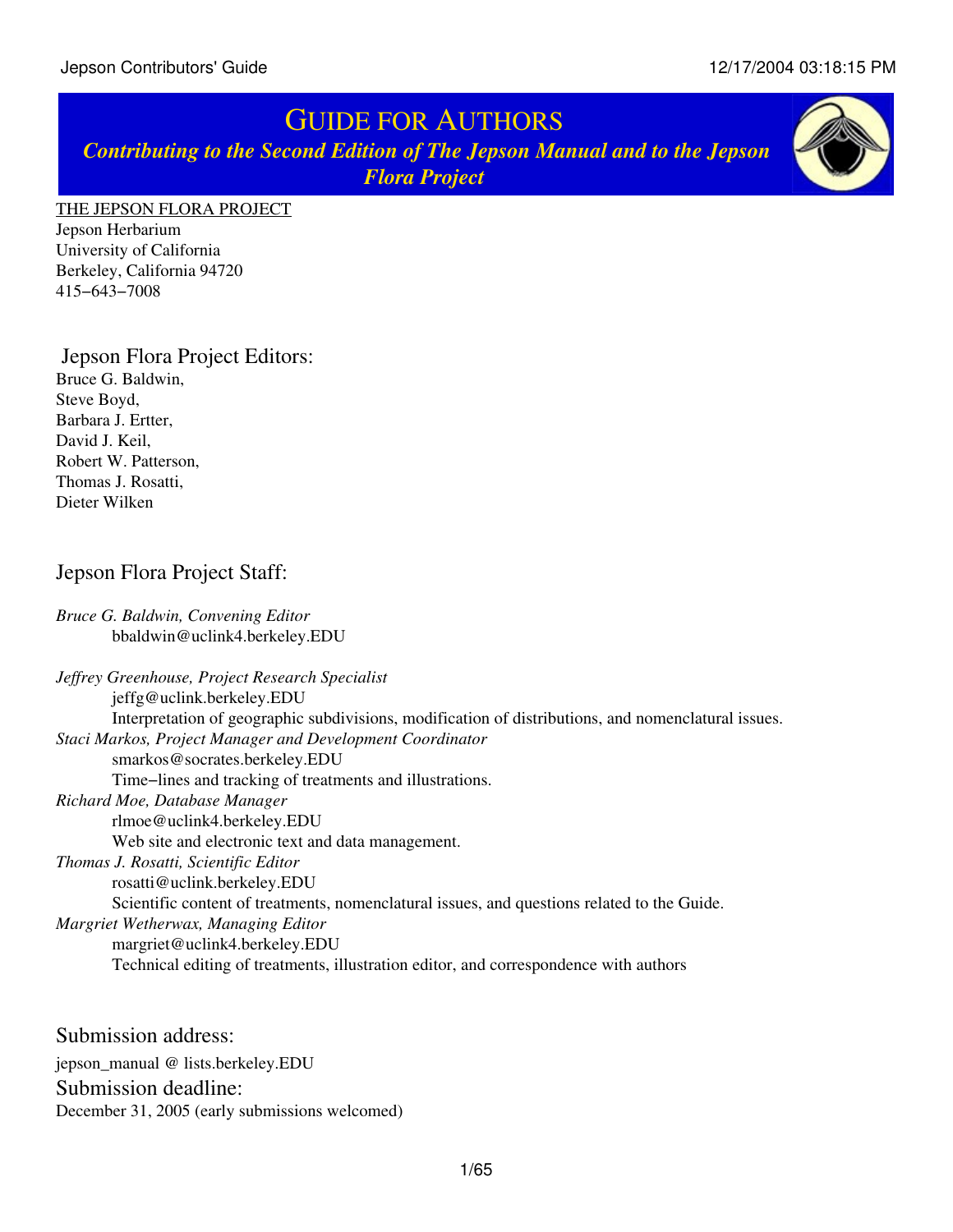# **CONTENTS**

Entries in the Table of Contents are clickable (i.e, linked to the corresponding paragraph in the document).

**You may search for words and phrases using the "find" or "search" feature of your browser's "edit" panel.**

[E−mail comments and questions to Tom Rosatti](mailto:rosatti@berkeley.edu?subject=Contributors)

[Part I. General Information](#page-2-0) [Introduction: coverage; approach for users, contributors; resources; other, future](#page-2-1) [products](#page-2-1) [Categories of Involvement and Corresponding Responsibilities](#page-4-0) [Jepson Flora Project Editors](#page-4-1) [Jepson Flora Project Staff](#page-4-2) [Family Editors](#page-4-3) [Contributors \(Authors\)](#page-4-4) **[Consultants](#page-4-5)** [External Reviewers](#page-5-0) [Scientific Advisory Board](#page-5-1) [Overview of Procedures: those involved in preparing, submitting, and finalizing](#page-5-2) [treatments](#page-5-2) [Taxonomy and Nomenclature](#page-6-0) [Taxonomic Philosophy](#page-6-1) [Taxonomic Concepts](#page-7-0) [Taxonomic Ranks](#page-7-1) (see also ["Descriptions and Associated Matter"](#page-59-0)) [Families](#page-7-2) [Genera](#page-8-0) [Species](#page-8-1) [Infraspecific Taxa](#page-8-2) [Hybrids](#page-8-3) [Minor Variants](#page-9-0) [Synonyms, Misapplied Names, Illegitimate Names, Excluded Taxa](#page-9-1) **[Language](#page-10-0)** [Abbreviations](#page-10-1) [Symbols](#page-13-0) **[Glossary](#page-13-1)** [Some Rejected Terms and Examples of Acceptable Alternatives](#page-35-0) **[Geography](#page-37-0)** [California Floristic Province \(CA−FP\)](#page-39-0) [Great Basin Province \(GB\)](#page-46-0) [Desert Province \(D\)](#page-46-1) [Outline of Hierarchical System](#page-47-0)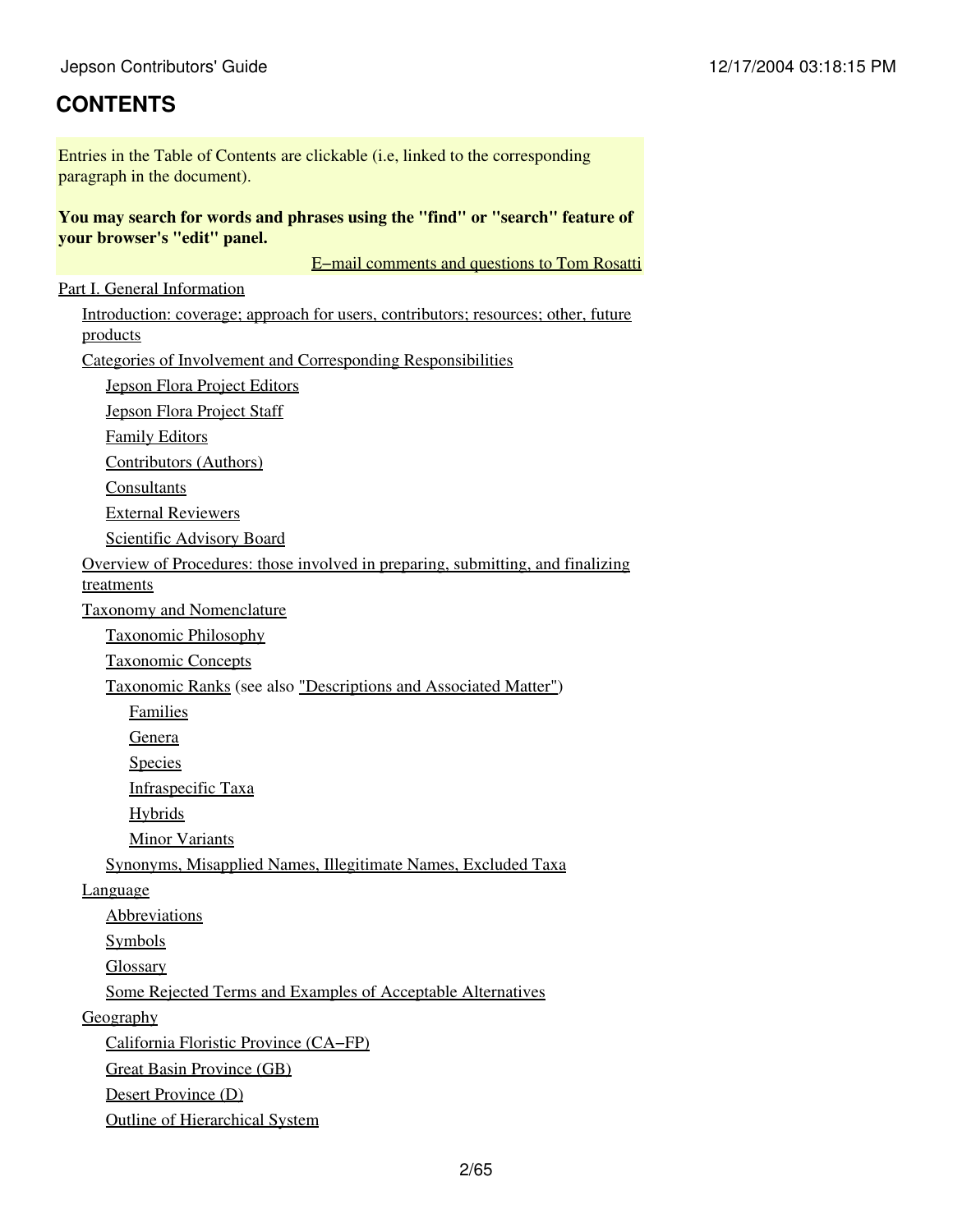[Map with Unit Boundaries](#page-48-0)

[Herbarium Material](#page-49-0)

[Loan Requests](#page-49-1)

**[Annotations](#page-52-0)** 

[Illustrations](#page-52-1)

[Taxa of Notable Occurrence](#page-52-2)

[Computer and Network Issues](#page-53-0)

[Review and Editing of Treatments](#page-56-0)

[Part II. Specific, Detailed Instructions about Treatments](#page-56-1)

**[Overall Guidelines](#page-56-2)** 

[Common Problems](#page-56-3)

[Length](#page-56-4)

[Sequence and Comparability](#page-57-0)

[Terms](#page-57-1)

### [Keys](#page-57-2)

[Descriptions and Associated Matter](#page-59-0)

[Common Names](#page-59-1)

[Families](#page-60-0)

[Genera of more than one species, even if only one occurs in California](#page-60-1)

[Genera of only one species](#page-60-2)

**[Species](#page-60-3)** 

[Infraspecific Taxa](#page-61-0)

[Hybrids](#page-61-1)

[Expected Taxa](#page-61-2)

[Sequence of Characters](#page-61-3)

[General](#page-62-0)

Whole Plant and/or Stems

[Leaves](#page-62-1)

[Inflorescence](#page-63-0)

[Flower](#page-63-1)

[Fruit](#page-63-2)

[Seeds](#page-64-0)

# <span id="page-2-0"></span>**Part I. General Information**

# <span id="page-2-1"></span>**Introduction: coverage; approach for users, contributors; resources; other, future products**

The Jepson Flora Project (JFP) is concerned with all aspects of continuing research on the flora of California. Among its projects and resources are the Jepson Online Interchange for California Floristics [\(http://ucjeps.berkeley.edu/interchange.html\),](http://ucjeps.berkeley.edu/interchange.html) The Index to California Plant Names [\(http://ucjeps.berkeley.edu/about\\_ICPN.html\),](http://ucjeps.berkeley.edu/about_ICPN.html) A Flora of California Online [\(http://ucjeps.berkeley.edu/jepson−project3.html\),](http://ucjeps.berkeley.edu/jepson-project3.html) Electronic Identification Keys to California Plants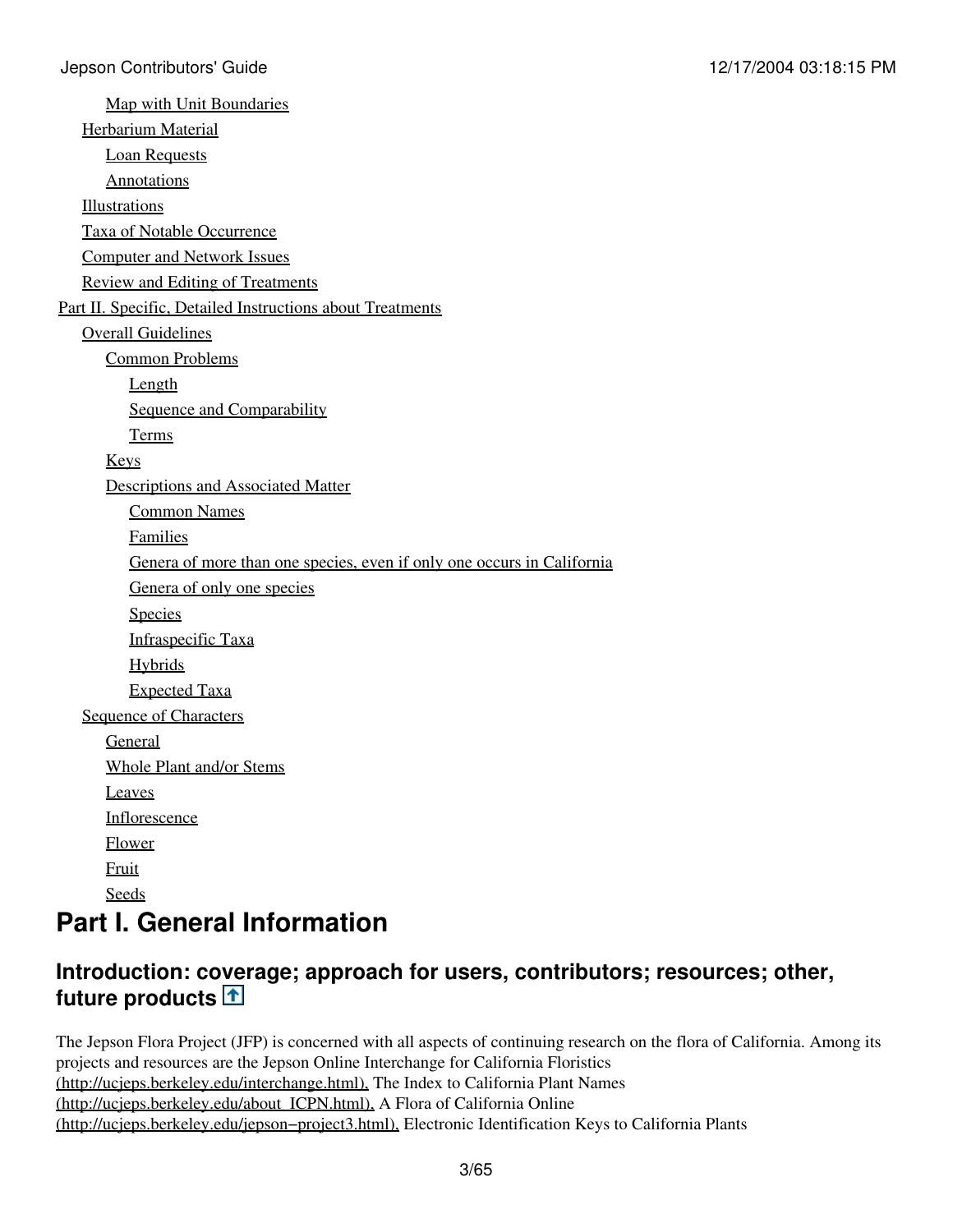[\(http://ucjeps.berkeley.edu/keys/index.html\),](http://ucjeps.berkeley.edu/keys/index.html) the SMASCH database [\(http://www.mip.berkeley.edu/www\\_apps/smasch/\),](http://www.mip.berkeley.edu/www_apps/smasch/) The Jepson Manual (1993), The Jepson Desert Manual (2002), and the second edition of The Jepson Manual (in prep.).

Like The Jepson Manual (TJM), the second edition of The Jepson Manual (TJM2) will be an illustrated guide to the identification of native and naturalized (see expanded definition in [Glossary](#page-13-1)) vascular plants growing outside of cultivation in California. Any plant clearly demonstrating the potential to become naturalized outside of cultivation (e.g., commonly encountered garden escapes, waifs, or plants occurring spontaneously in crop fields, orchards, gardens, and urban settings) should be included in your treatment. Decisions about which of these to treat fully will be deferred until such time as we have a better idea about the ultimate size of the book. Any plants for which treatments are submitted under this guideline that are excluded because of space limitations will be included in the keys in TJM2, but otherwise will be fully treated only in the online accounts, as discussed at the end of this Introduction.

TJM2 will include in a single volume treatments of approximately 185 families, 1250 genera, and 7800 taxa at the level of species and below (terminal taxa), prepared by more than 150 specialists in several countries. In addition, it will accommodate the backgrounds and satisfy the needs of a broad spectrum of users, including students, environmental consultants, naturalists, and amateur as well as professional botanists. It will incorporate profound and extensive changes in taxonomy and nomenclature that have occurred since the publication of TJM in 1993, most of which have resulted either from refinements in taxonomic philosophy, or from dramatic increases in the quality and quantity of the information we have about the plant resources of the state. TJM2 will include revised names for taxa already known to occur in California (e.g., taxa treated in different genera since TJM), taxa previously known to science but not known from California (e.g., alien taxa whose naturalization in the state has been established since TJM), and taxa completely new to science since TJM. [Note: As discussed below, TJM2 will not include new names or combinations that have not been validly published elsewhere].

The diversity of users and severity of space constraints conspire to pose special difficulties, with the result that TJM2, like TJM before it, will differ in significant ways from other regional floras. Strict adherence to this guide will enable Authors to produce treatments in line with our goals and at the same time render manageable our task of unifying the contributions of a diverse group of Authors.

This guide has benefitted from trial and error as well as advice from experienced Contributors to, as well as users of, TJM. Even so, we continue to solicit comments and suggestions from Authors and are committed to finding mutually acceptable solutions to differences that may arise.

Our experience has indicated that there are many uncertainties in finalizing individual treatments and in preparing them for publication. In addition, in order to render manageable the task of producing a book with such a massive amount of information, it is necessary for us to distribute our efforts more or less evenly over time. Thus, in order to meet our commitment to publish TJM2 in 2008, we must operate under the rule that our agreement to use a contribution is automatically non−binding after the deadline for that treatment has passed.

Within the Jepson Flora Project, other resources of the Jepson Online Interchange for California Floristics, or Jepson Interchange, [\(http://ucjeps.berkeley.edu/interchange.html\)](http://ucjeps.berkeley.edu/interchange.html) will continue to be developed and maintained in connection with work on TJM2. The Index to California Plant Names (ICPN), distribution maps, and species lists will be updated to reflect advances made in the preparation of treatments for TJM2.

Production of a full−fledged, electronic flora of California is another, long−term goal of the Jepson Flora Project. Such a resource will not need to be constrained as to content, so that it will be possible to display more complete and extensive floristic information than can be included in print, and especially in a field manual. Descriptions of morphology as well as of the habitats in which the plants occur, lists of alternate names (synonyms) under which the plants have been known, citations of specimens belonging to each taxon, illustrations, and photographs are some of the elements that will be much more extensive in the online flora. Contributed treatments will be "marked−up" by Jepson Flora Project Staff so that users will be able to generate lists of taxa satisfying a wide range of criteria (e.g., all plants with yellow flowers growing in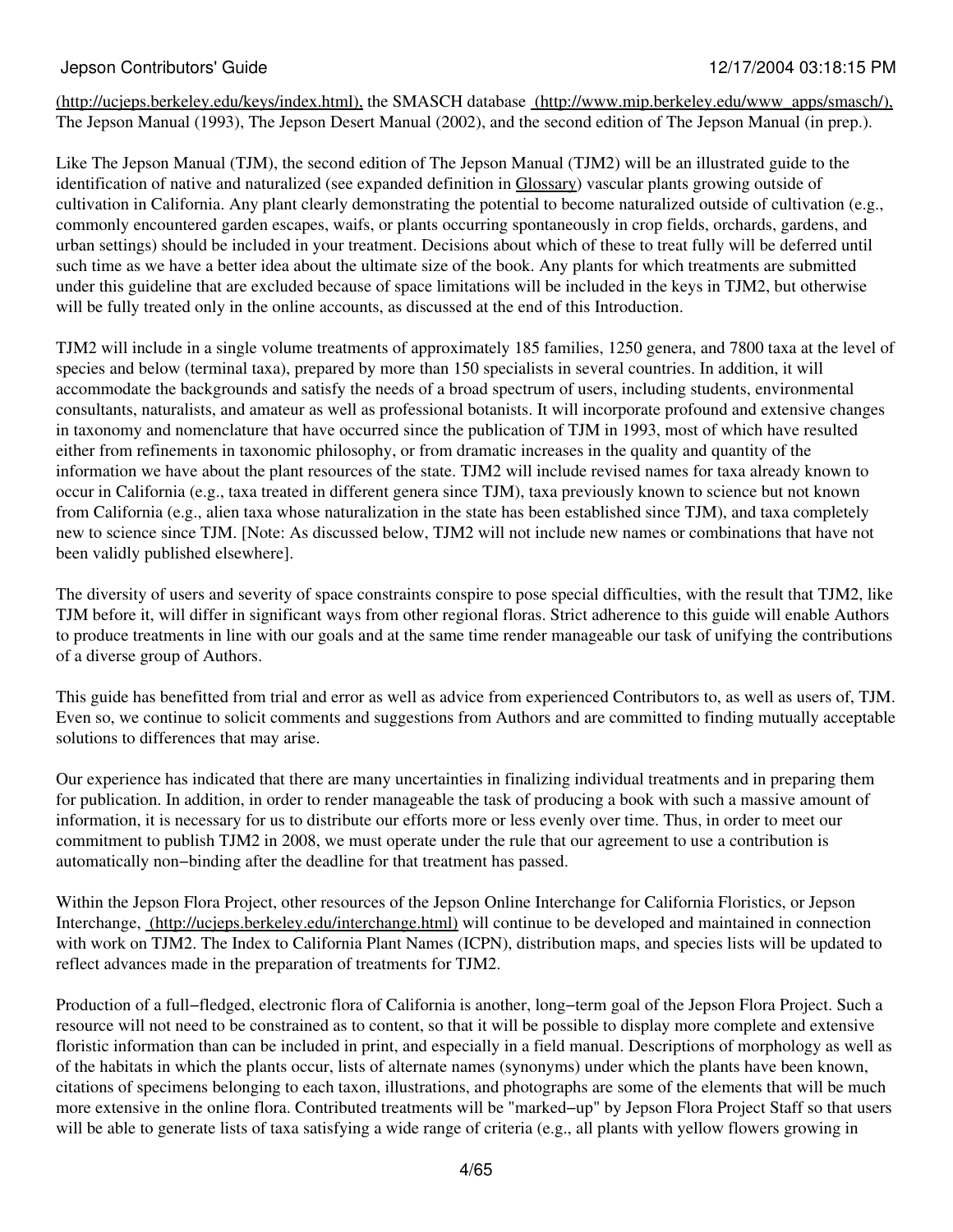vernal pools in GV), and to key out specimens using electronic, multiple−entry identification keys (see MEKA, below), with a few key strokes and clicks of a mouse. These and other plans for the management and presentation online of information about the flora of California were discussed in greater detail by Rosatti and Duncan (Floristic Information for California Tracheophytes (FISCT), Madroño 42:189–196. 1995).

Authors preparing treatments for TJM2 are encouraged to submit longer, more thorough and detailed treatments of their groups (as described above) for the online flora, following the same formats and conventions, as appropriate, presented here for TJM2. Those wishing to prepare electronic identification (MEKA) keys, or to evaluate such keys already available [\(http://ucjeps.berkeley.edu/keys/index.html\),](http://ucjeps.berkeley.edu/keys/index.html) should contact Tom Rosatti.

While we encourage the more detailed treatments for the online flora, electronic identification keys, complete synonymies, and other contributions to our floristic efforts, top priority is to be given to preparation of your treatment for TJM2. This is the only product currently with a deadline for completion, and the only one for which funds are being specifically raised.

# <span id="page-4-0"></span>**Categories of Involvement and Corresponding Responsibilities**

# <span id="page-4-1"></span>**Jepson Flora Project Editors**

Appointed by the Jepson Herbarium Board of Trustees, the Jepson Flora Project Editors are charged with: setting editorial policy (including taxonomic philosophy); selecting Contributors, Consultants, Family Editors, and External Reviewers; and serving in other editorial capacities.

# <span id="page-4-2"></span>**Jepson Flora Project Staff**

The Convening Editor, Database Manager, Managing Editor, Project Manager, Project Research Specialist, and Scientific Editor will, to various extents, be involved in all aspects of scientific and technical editing, manuscript processing, and illustration management, except in families for which there is a Family Editor. In general, correspondence regarding scientific content will occur between the Contributor and Scientific Editor, while that regarding technical editing, the processing of manuscripts, and the development of illustrations will take place between the Contributor and Managing Editor.

# <span id="page-4-3"></span>**Family Editors**

Family Editors have been appointed, after unanimous agreement by the Jepson Flora Project Editors, to be in charge of all aspects of scientific and technical editing, manuscript processing, and illustration management for several large, taxonomically difficult families. Correspondence regarding these matters will take place between the Contributor and the Family Editor, in conjunction with illustrators when appropriate.

# <span id="page-4-4"></span>**Contributors (Authors)**

Potential Contributors are invited to participate after they have been identified as having expertise in the taxonomic group in question, and accepted by the Jepson Flora Project Editors.

# <span id="page-4-5"></span>**Consultants**

Individuals possessing expertise in a particular taxonomic group, but who will not serve as Contributors, are selected by the Jepson Flora Project Editors because of their willingness to make themselves available to Contributors in areas and to extents determined by the Consultants. Areas in which Consultants may assist Contributors include but are not limited to: study of plants in the field or herbarium; acquisition or examination of literature not readily accessible to the Contributor;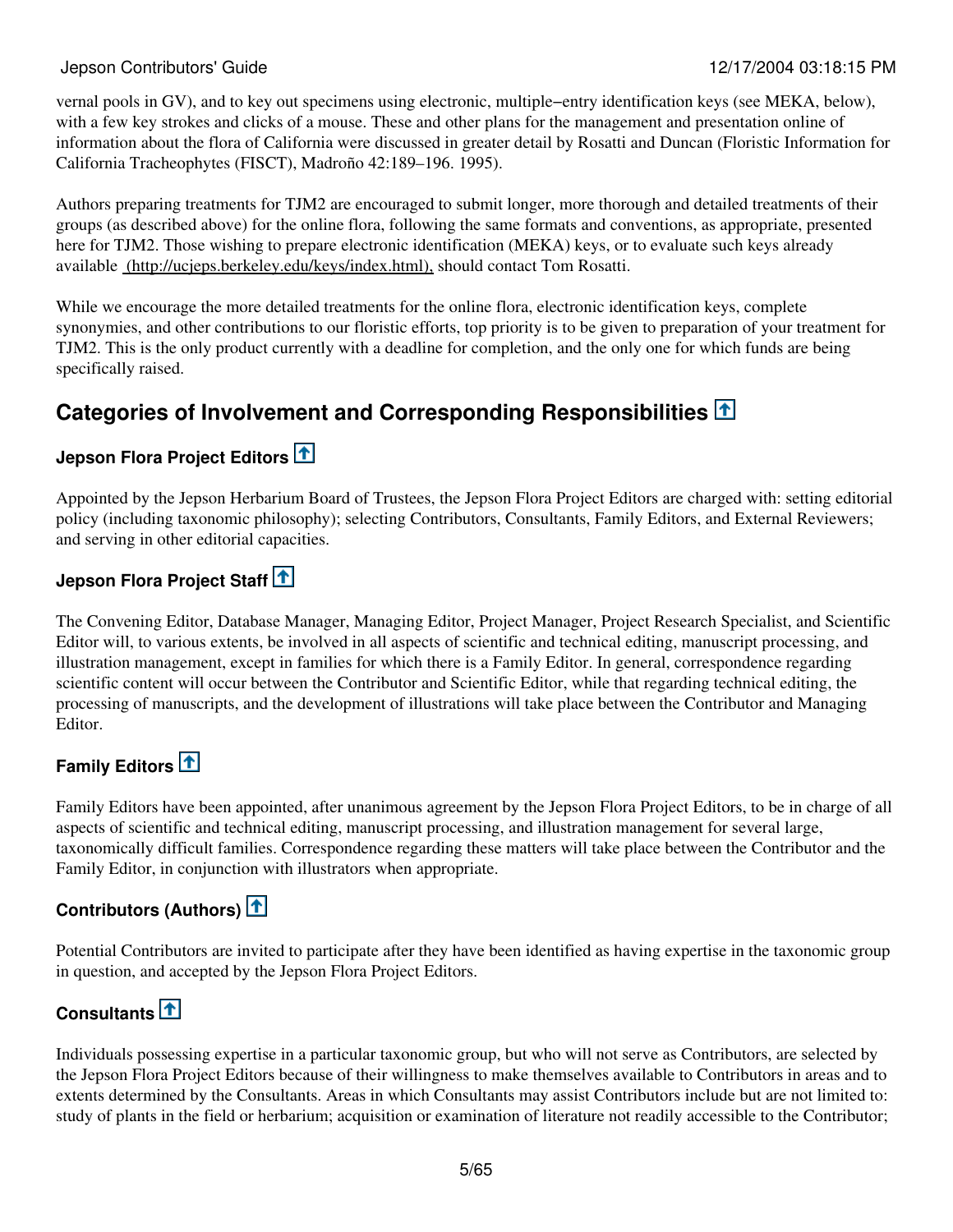help in resolving taxonomic or nomenclatural problems; and review and editing of draft treatments.

# <span id="page-5-0"></span>**External Reviewers**

Based on availability and willingness to participate, External Reviewers will be selected by the JFP Editors for treatments that have undergone substantial revision since TJM, or as deemed necessary for other reasons.

# <span id="page-5-1"></span>**Scientific Advisory Board**

Appointed by the Jepson Flora Project Editors, this group acts as a sounding board for philosophical matters pertaining to the project, and passes along to the Jepson Flora Project Editors concerns expressed to them by the community of people using floristic information.

# <span id="page-5-2"></span>**Overview of Procedures: those involved in preparing, submitting, and finalizing treatments**

It is essential to refer to this guide in preparing your accounts. We suggest that you quickly read through it before beginning so that you will know where to find an answer when a question comes up during the course of your work. If questions arise that are not resolved by the Contributors' Guide, please contact us for clarification.

In reading this guide bear in mind that it is addressed both to those highly experienced in the preparation of floristic treatments and to those for whom this is the first such involvement; we provide suggestions for all Authors as to how to conform most efficiently to our design and offer guidance for those who are unsure as to how to proceed.

Confer with us throughout your work, especially regarding taxa that you have not seen in the field and at junctures where you are uncertain of the next step. Make use of our familiarity with the California flora and our access to individuals who work extensively in the field. Also feel free to contact us with questions about finding or interpreting information in this Guide. Do not be afraid to let us see imperfect material; we understand how treatments evolve, having been through many drafts of our own work.

In considering the following, make special note of those elements requiring early attention.

- 1. Read this guide, including the Glossary, before beginning, so that you will know where to find answers to questions that will come up during the course of your work. Reading the guide once through will also help you develop a sense for the kind of treatment to be prepared, limits on what can be included, acceptable terms, taxonomic concepts, etc. Many Authors have commented that it is extremely helpful to refer to treatments already published in TJM (available online) while writing keys, descriptions, and associated material.
- 2. Become familiar with existing literature and other resources to complement your own knowledge about the group, to help identify areas of difficulty, and especially to become acquainted with potentially conflicting taxonomic views. Consult original descriptions, journal articles, monographs, and the various floras pertinent to western North America. Make use of the vast amount of information now available online, especially through the Jepson Online Interchange for California Floristics. In connection with the latter, consider everything included for your group in the [Index to California Plant Names \(ICPN\),](http://ucjeps.berkeley.edu/interchange.html) which includes new or potentially new names for your plants — resulting from either taxonomic or purely nomenclatural changes — as well as names of taxa that have been or possibly will be added to the flora of California. Only names that have been validly published will be used for recognized taxa in TJM2, so if your group requires the publication of new names or new combinations, the processes involved will have to be set into motion soon. For some taxa, it may be necessary to study type specimens.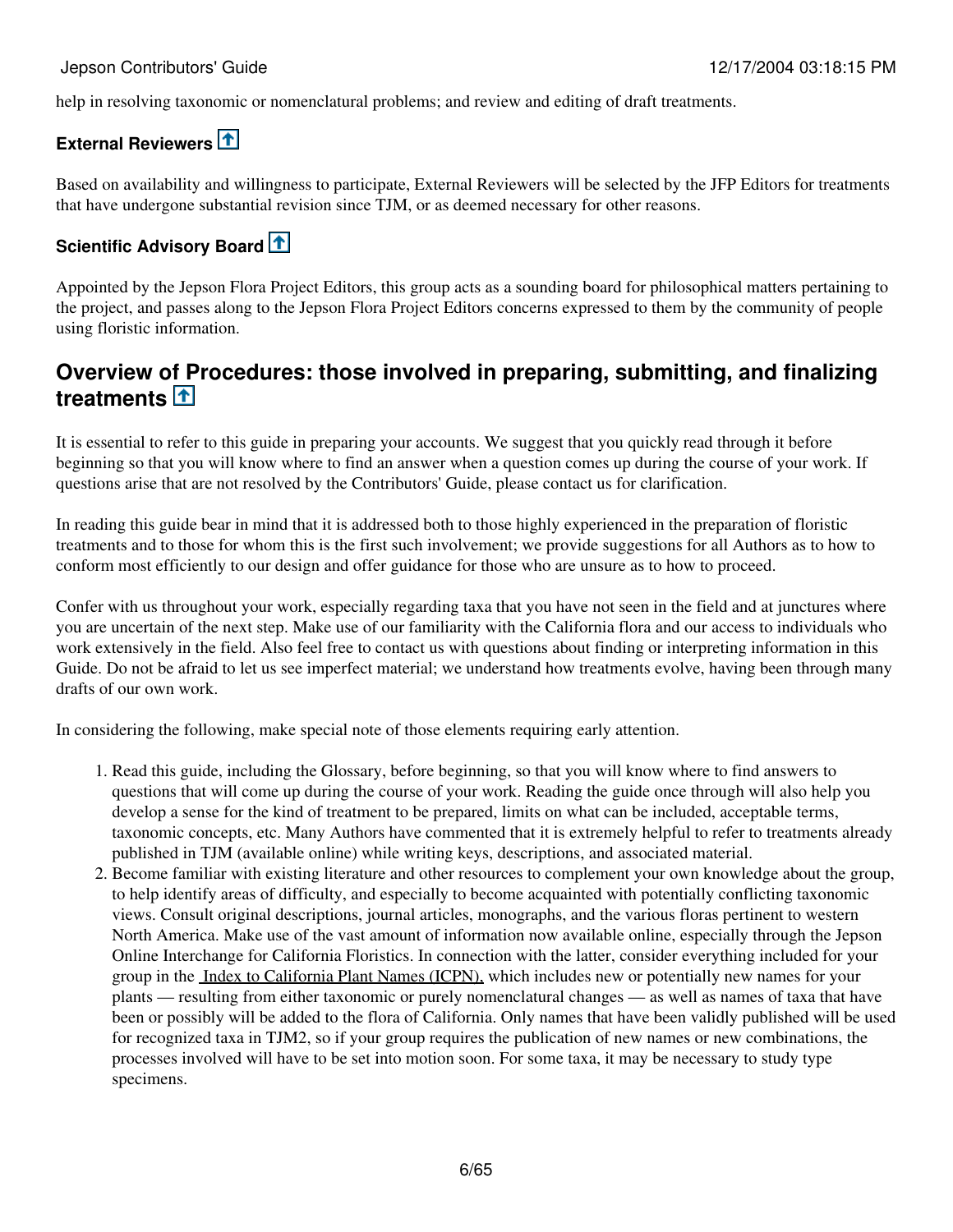We will provide contact information for people who have expertise in your groups and who have agreed on that basis to act as Consultants. We encourage you to communicate with anybody who has knowledge of the plants covered by your treatments, and to let us know so that they can be properly acknowledged.

- 3. Collect important or interesting facts that will not be used in identification, such as those having to do with chemistry, cytology, medicinal uses, and positive or negative economic significance.
- 4. Study herbarium material immediately available to you first, in order to develop a sound plan for visiting herbaria and borrowing specimens. If you do not study a representative sampling of herbarium material, preparation of a treatment that is better than existing ones will be less likely. (See also ["Loan Requests"](#page-49-1))
- 5. Write a preliminary draft of your treatment as early as possible, in order to identify problems and allow time for their resolution. Difficulties thought to be minor or nonexistent often prove to be otherwise once an attempt is made to put thoughts into words. Especially if you have not prepared a treatment for us before, it might be helpful to submit a draft of all or of part of the treatment to us for comments.
- 6. Investigate nomenclature when differences between the Index to California Plant Names (ICPN) and recent floristic accounts are not specifically addressed in ICPN (these should be rare), or when an issue is addressed but left unresolved in ICPN. In the past few years, extensive and detailed information has accumulated in ICPN that has resolved many questions about correct usage of plant names and citations of authors of plant names. Access to protologues (i.e., original descriptions of taxa) and type specimens is often difficult to obtain, so determine your needs early if your problem is either not addressed or not resolved in ICPN. Please inform us of any developments not addressed in ICPN, so we can keep this resource as current as possible.

Lists of synonyms cannot be exhaustive, but should include names that have become synonyms since TJM (see ["Synonyms, Misapplied Names, Illegitimate Names, Excluded Taxa"\).](#page-9-1) Names that have not been validly published will not be used for recognized taxa in TJM2.

- 7. Check existing illustrations in TJM and The Jepson Desert Manual (TJDM) for accuracy as well as usefulness, and convey to us any concerns resulting from this effort.
- 8. Prepare and submit your final draft of your treatment, along with a covering letter in which areas requiring additional research and departures from conventional or previous taxonomy are summarized and justified. See [Taxonomy and Nomenclature](#page-6-0) and ["Computer and Network Issues".](#page-53-0)
- 9. Respond promptly to communications from us, especially evaluations or reviews of your treatments.
- 10. As time permits, verify the identifications of plants in your groups as represented on the CalPhotos website [\(http://elib.cs.berkeley.edu/photos/\)](http://elib.cs.berkeley.edu/photos/) and contribute your own photographs to this resource.

# <span id="page-6-0"></span>**Taxonomy and Nomenclature**

# <span id="page-6-1"></span>**Taxonomic Philosophy**

Some of the changes that have been or will be proposed or confirmed since TJM result from changes in taxonomic philosophy, either on the part of individual specialists regarding their particular group or groups, or on the part of the Editors of the Jepson Flora Project regarding plant systematics and the flora of California as a whole. Some refinements in taxonomic philosophy have been adopted in light of the importance of floristic information to the management of lands and biological diversity in California, as such information is gathered and managed at UC/JEPS. One of these refinements has to do with ever−changing ideas about the relationship between evolution and classification in plants. Opinions do and probably always will vary on this subject, but an attempt is being made within the Jepson Flora Project to recognize only groups in which all members have evolved from a single, common ancestor (i.e., to recognize only monophyletic groups), insofar as is practical and to the extent that data bearing on this matter are available. Such a philosophy is in keeping with modern systematic practice as well as with the needs of biologists for classifications that reflect evolutionary relationships. Also, society in general needs classifications that are predictive; that is, that allow us to predict or suspect characteristics (e.g., medicinal uses) of a plant by understanding its evolutionary relationships. This criterion for recognition of taxonomic groups is not new, and it was certainly applied to some extent in TJM. What is new is the extent to which it now is being applied in the classifications we employ.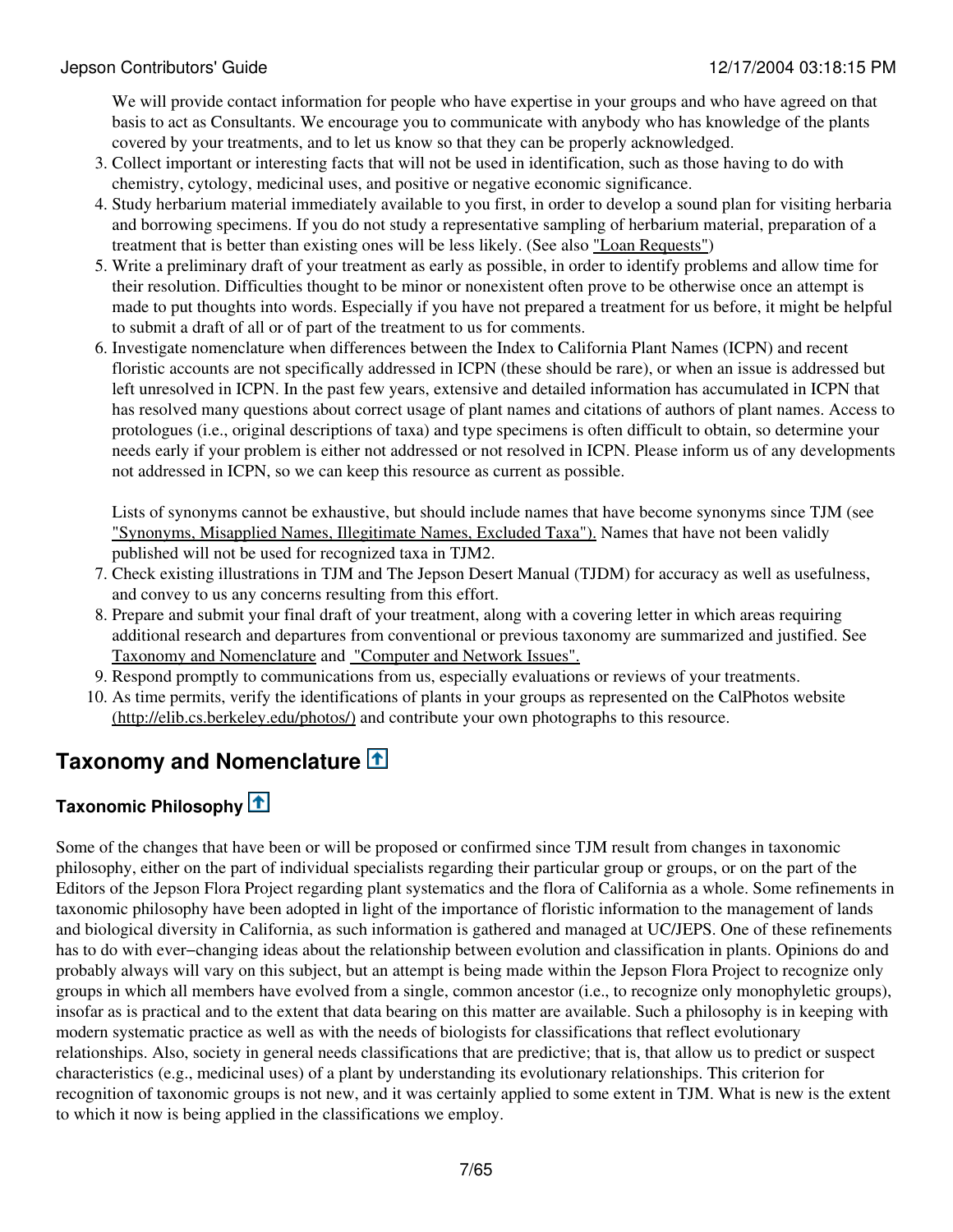# <span id="page-7-0"></span>**Taxonomic Concepts**

Taxonomic concepts of equal scientific validity may differ with respect to rank (e.g., whether to recognize a particular group as a species, subspecies, or variety) or circumscription (e.g., whether to recognize one widely delimited species or to treat the same set of plants within multiple, more narrowly delimited species). Taxonomic concepts of equal validity may even differ regarding the position of a plant group (e.g., which genus a particular species belongs in), insofar as circumscriptions of higher−level taxa may differ. Such legitimate differences in taxonomic practice should not be misconstrued as a lack of rigor in systematics and do not take away from the fundamental reality of plant groups as evolutionary entities. A common feature of all taxonomic concepts recognized by The Jepson Flora Project and the modern systematic community in general is that the taxa being recognized should represent natural, evolutionary lineages. Also, because TJM2 will be used (like TJM) as a definitive resource for assessing plant diversity in California (e.g., for conservation planning by state and federal agencies), we seek to capture within it all biologically meaningful, minimal−rank taxa (e.g., species, subspecies, and varieties) recognized to occur in the California flora.

Our primary goal is to produce a guide for identification of plants by a wide spectrum of users, many of whom will be professional botanists, but most of whom will not be. Therefore, insofar as possible, keys and descriptions should emphasize features that are readily determined, and most frequently present. In contrast to TJM, morphologically indistinct or not very distinct taxa that differ most significantly in aspects of molecular biology, chemistry, cytology, physiology, or ecology, will be recognized and fully treated if such taxa represent evolutionary lineages that are well resolved and biologically distinct.

The following guidelines are intended to help minimize conceptual inconsistencies in taxonomy both within and between treatments. We do not intend to be dogmatic in these matters; we respect the judgment of Contributors because it is based on high levels of expertise in the groups involved.

Morphologically identical or indistinct (cryptic) taxa at the level of species and below that are well supported on the bases of multiple lines of non−morphological evidence may be recognized and fully treated, except that not all will be completely resolved in the keys. Please note that the Editors expect the Contributors to exercise considerable caution in formally recognizing cryptic taxa, and to reserve such status for evolutionary lineages that are biologically meaningful. Contributors should present in a covering letter to the Editors convincing evidence in support of any and all cryptic taxa to be recognized in the treatment(s) submitted. Taxa that do not differ in any readily determined morphological characteristics but that do differ consistently in geography and/or ecology may be separated (on the basis of such differences) in the keys, but those that differ only in molecular, chemical, cytological, physiological, or other non−morphological data will not. For such taxa, the key will lead to an indication that the unknown belongs to one of a list of taxa, the members of which may or may not constitute an evolutionary lineage, and the user will be directed from there to treatments of those taxa for further explanation.

# <span id="page-7-1"></span>**Taxonomic Ranks (see also ["Descriptions and Associated Matter"\)](#page-59-0)**

### <span id="page-7-2"></span>**Families**

We will follow in general the system of Judd et al. (Plant Systematics: A Phylogenetic Approach) for family circumscription. Among the gymnosperms, we will recognize the Cupressaceae (to include Taxodiaceae), Ephedraceae, Pinaceae, and Taxaceae. Changes in taxonomic philosophy (discussed above) as well as the accumulation of massive amounts of new systematic information have led to substantial re−circumscription of a number of families; as new systematic data become available during the course of this project, we may (if practicable) adjust family delimitations as appropriate.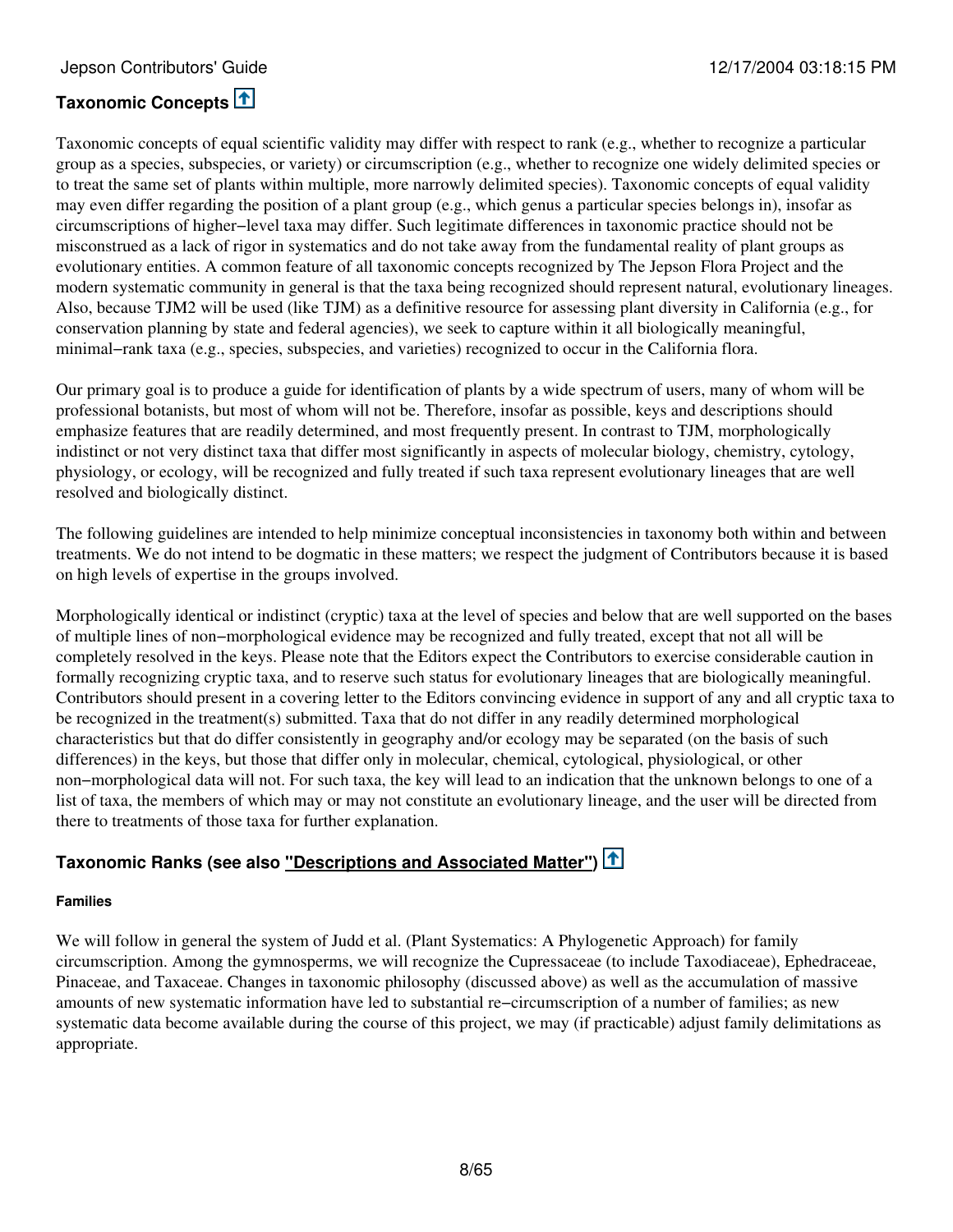### <span id="page-8-0"></span>**Genera**

Current, generally accepted monographs or other treatments should be followed unless compelling arguments against them are presented (e.g., those based on results of recent phylogenetic studies). An increased emphasis on monophyly (see  ["Taxonomic Philosophy"\)](#page-6-1) has resulted in the segregation of many genera since TJM.

### <span id="page-8-1"></span>**Species**

In general, specific rank should be reserved for taxa that are readily characterized as well as distinct morphologically. Exceptions include well−characterized cryptic groups that have diverged substantially in non−morphological characteristics of biological significance or have converged on similar morphology from disparate ancestry. There should be little or no intergradation between species, and the discontinuities should the kind that may be readily conveyed in writing.

#### <span id="page-8-2"></span>**Infraspecific Taxa**

Members of complexes that differ in fewer and/or less substantial morphological characters than the species recognized in a particular genus or that partially intergrade morphologically may be best recognized at an infraspecific rank. Those intergrading completely, that is, those between which there are no morphological discontinuities, also will be included in keys and fully described otherwise, provided there is substantial non−morphological evidence to justify it.

In general, within a given genus we would prefer to recognize either subspecies or varieties but not both. The rank decided upon should be that which requires the smallest number of nomenclatural changes (e.g., retention of the greatest number of epithets; formation of the smallest number of new combinations). In TJM, such considerations led to use of subspecies in *Linanthus*, but varieties in *Trifolium*.

In cases where taxa at two ranks below the level of species are recognized within a species, subspecies and variety are to be used, with variety subordinate to subspecies (as indicated by Art. 4.2, St. Louis Code). In such cases, relationships (infraspecific classifications) are to be indicated by placement of varieties, indented, under the appropriate subspecies, which in turn is (or are) indented under the species. Quadrinomials will not be used in such cases, even though they and even longer representations are permitted by the International Code of Nomenclature (ICBN), primarily because they do not qualify as names under the ICBN.

In cases where an Author does not wish to group varieties under subspecies within a species, and recognizing only subspecies or varieties within a species would require publication of new combinations, both subspecies and varieties may be used, but are to be listed alphabetically by epithet, all indented to the same degree, under the species.

### <span id="page-8-3"></span>**Hybrids**

Hybrid taxa, as defined for TJM2, are true−breeding, stable lineages of verified hybrid origin in which spontaneous hybrids continue to be produced by their parent taxa. By "true−breeding" and "stable" we mean populations that reproduce either sexually or asexually and that are phenotypically stable for diagnostic or distinctive characteristics, whether morphological or otherwise. We include the criterion that the parent taxa are still engaged in hybridizing with each other so as to exclude from this category the many taxa for which suggestions have been made that they descended from hybrid origins in their distant evolutionary past, but without conclusive evidence; we are not implying that these spontaneous hybrids are part of the hybrid taxon. Hybrid taxa should be recognized and treated fully, as any other taxa (i.e., they should be included in keys and provided with complete descriptions and associated matter; see ["Hybrids" under](#page-61-1) ["Descriptions and Associated Matter"](#page-61-1) for guidelines having to do with names of hybrids). Spontaneous, unstable hybrids that are not true breeding are not to be treated as taxa, but, at the discretion of the Author, may be included in keys and discussed briefly; they should at least be listed under each of the parents.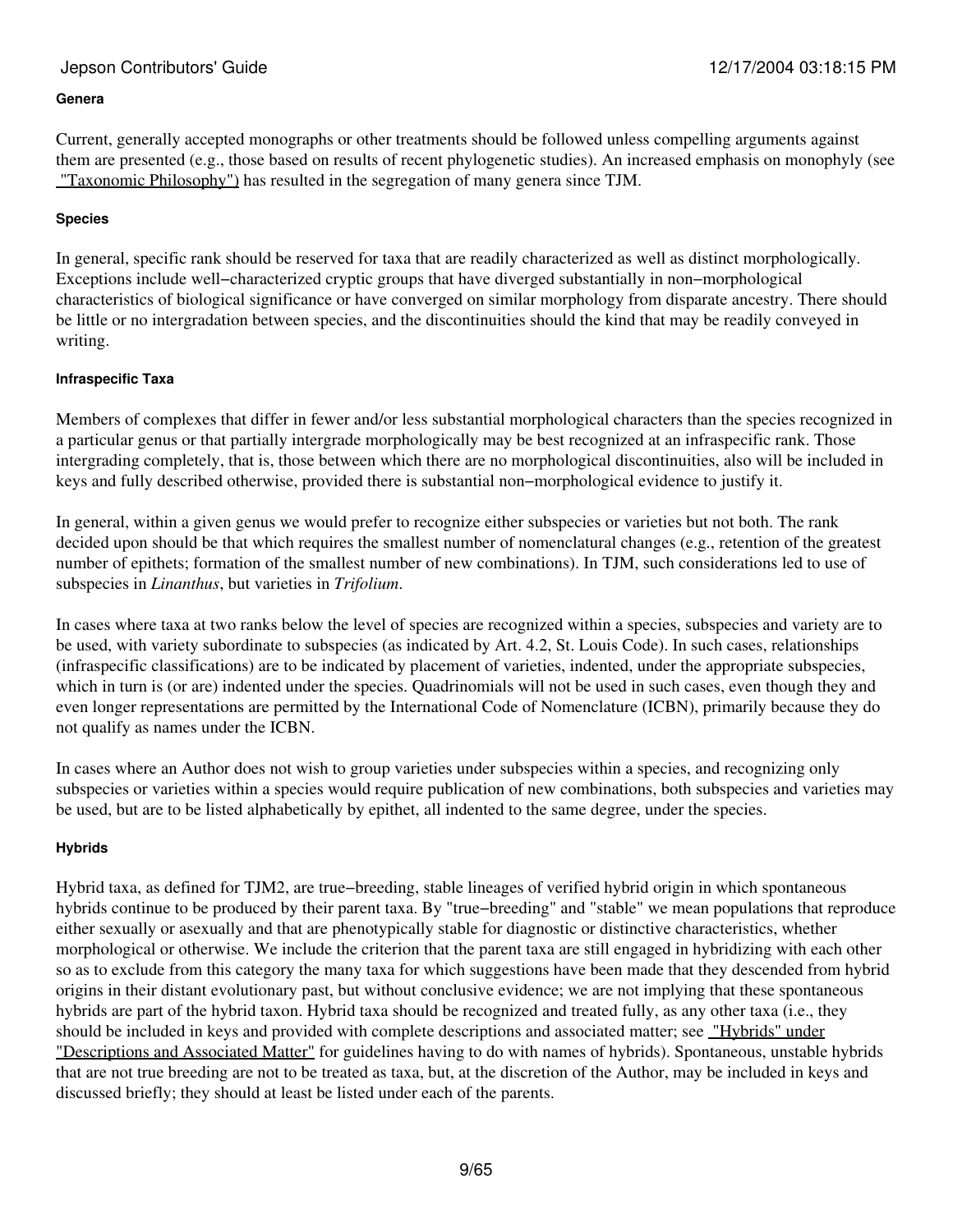### <span id="page-9-0"></span>**Minor Variants**

Variants for which there is little justification for taxonomic recognition or about which an Author wishes to remain noncommittal may be included after the brackets containing synonyms and misapplied names (see below), along with a very brief diagnosis, geographic range (if different from species), and reference to the presence on federal or state lists of taxa of restricted or troublesome occurrence by use of one of two symbols (if appropriate; see ["Taxa of Notable](#page-52-2) [Occurrence"](#page-52-2)). This account may be noncommittal in form (e.g., "Smaller, denser plants from higher elevations with the name *Planta pumila* may represent a distinct evolutionary lineage and merit further study.). The wording used in TJM (e.g., "Smaller, denser plants from higher elevations have been called *Planta pumila*.") is to be avoided because of the common, incorrect practice of treating such names as synonyms.

The number of minor variants treated in TJM2 may be considerably less than the number treated in TJM, primarily because of changes in taxonomic concepts (e.g., the recognition and inclusion of cryptic taxa in TJM2) and the fact that research conducted since TJM has resolved many of these issues, elevating some minor variants to full taxonomic treatment (as varieties, subspecies, or species) while reducing others to synonymy. Authors are encouraged to keep the number of minor variants in TJM2 to a minimum, by reserving the category only for cases in which the research necessary for resolution will not have been completed in time for inclusion in TJM2.

We encourage Authors to address further infraspecific variation, remaining problems in taxonomy and identification, and other important or interesting facts briefly after the account of minor variants. Bringing such matters to the attention of scientists and other interested users will lead to enhanced understanding of the flora of California, a primary objective of TJM2.

# <span id="page-9-1"></span>**Synonyms, Misapplied Names, Illegitimate Names, Excluded Taxa**

### **Synonyms**

Legitimate names considered for taxonomic or nomenclatural reasons to be synonymous should also be included, with correct author citations, between square brackets after the statement of occurrence; basionyms, if included, are to be given first, and diagnostic features are not to be given at all. If synonyms have been used exclusively for a taxon with an overlapping but not identical circumscription, then the qualifier "in part" should be used following the synonym. For TJM2, lists of synonyms cannot be exhaustive, but should include names used (but not synonyms given) in TJM and other monographs and floras treating plants in California and adjacent parts of western North America that have appeared since TJM (e.g., *Flora of North America North of Mexico*).

In addition to the foregoing, it is especially critical that all names used for taxa recognized in the Inventory of Rare and Endangered Vascular Plants of California, as maintained by the California Native Plant Society (CNPS) at [http://www.cal.net/~levinel/cgi−bin/cnps/sensinv.cgi,](http://www.cal.net/~levinel/cgi-bin/cnps/sensinv.cgi) as well as such names in the The California Natural Diversity Database (CNDDB), available at [http://www.dfg.ca.gov/whdab/html/cnddb.html,](http://www.dfg.ca.gov/whdab/html/cnddb.html) be accounted for in some way in your treatment. Each and every name used (but not synonym given) for recognized taxa in these CNPS and CNDDB resources must appear in your treatment, either as a name for a recognized taxon, or as a synonym of such a name. In a cover letter accompanying your treatment, any and all differences between your taxonomy and those employed in these resources are to be explained.

Synonymy for the online flora can and should be exhaustive. Highest priority is to be given to the names used (not the synonyms given) in Munz, *A Flora of Southern California* (1974), since they were not consistently and thoroughly addressed in TJM. In addition to the Index to California Plant Names, we have posted Fred Hrusa's "Crosswalk" on the Jepson website (ucjeps.berkeley.edu/xw.html, as an aid to developing synonymies.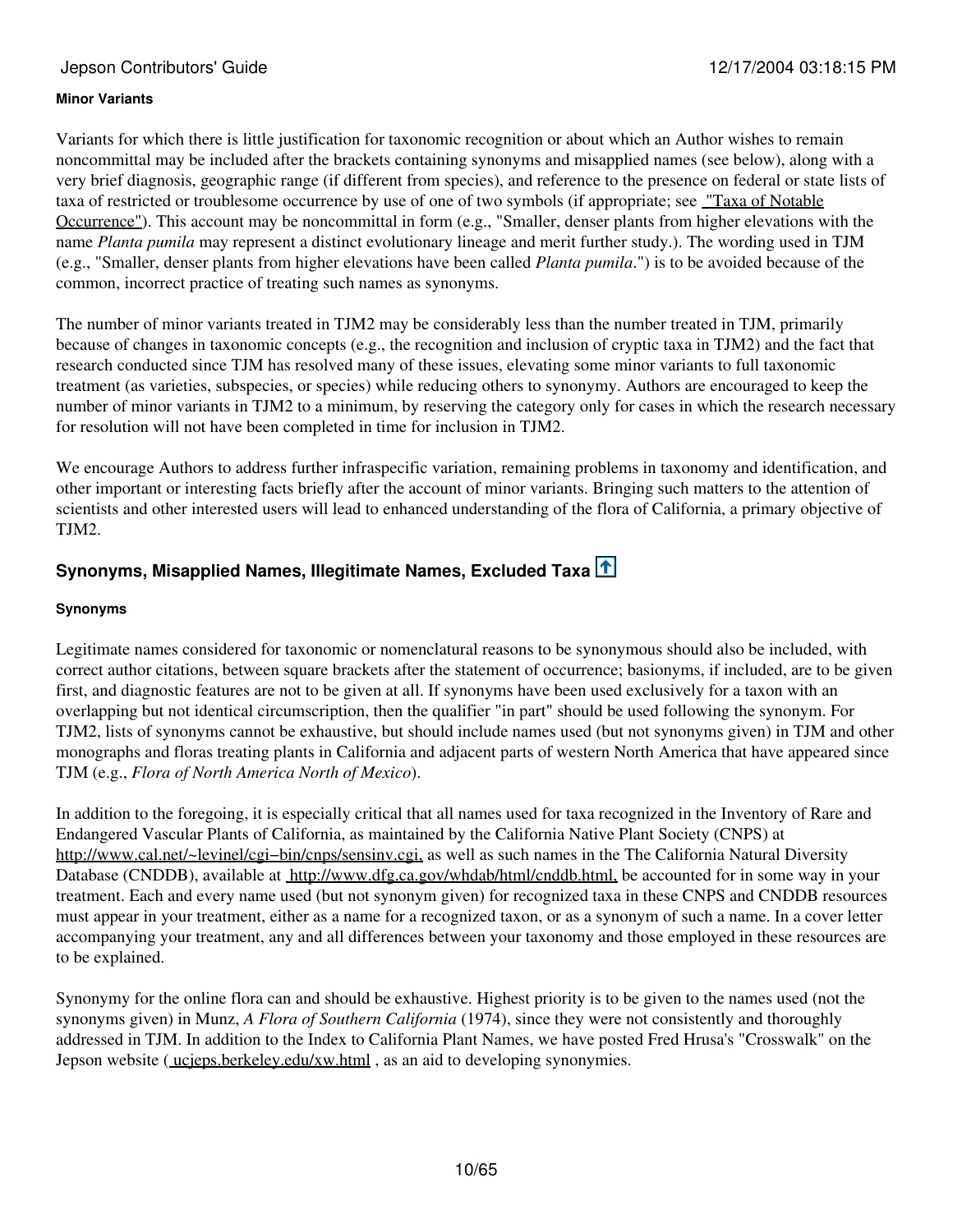#### **Misapplied Names**

Included between square brackets following the list of synonyms should be legitimate names (with correct author citations) that have been mistakenly applied to our taxa in works such as those listed above. The word "not" preceding each of these names will distinguish them from taxonomic and nomenclatural synonyms.

#### **Illegitimate Names**

Included between square brackets following the list of misapplied names should be illegitimate names (with author citations) that have been applied to our taxa in works such as those listed above. The nature of their illegitimacy may be indicated with such designations as "nom. superfl.", "orthogr. var.", "nom. illegit., not oldest epithet", etc., or the general abbreviation, "nom. illegit.", may be used.

#### **Excluded Taxa**

Names used in TJM that represent taxa that have been shown since TJM not to occur — or, for alien taxa, not to be naturalized — in California should be listed under Excluded Taxa at the end of your treatment.

# <span id="page-10-0"></span>Language<sup>1</sup>

# <span id="page-10-1"></span>**Abbreviations**

The abbreviations below were selected because they save considerable space, are relatively unambiguous, and are easily remembered. They will be used throughout TJM2, with the exception of introductory material and identification keys. Words not appearing below will not be abbreviated. Abbreviations that will appear in both lowercase and capital letters are indicated. Periods are used only where their absence could cause confusion. Entries referring to parts of California are marked with asterisks and discussed more fully under [Geography.](#page-37-0) United States Postal Service codes are used for state abbreviations.

 $Af**r** = Af**r**ica$ Am = Americas (w hemisphere)  $ann = annual$  $b =$  born Baja CA = Baja California B.C. = British Columbia  $bien = bienni$ al  $c =$ central CA−FP = California Floristic Province\* C.Am = Central America Can = Canada CaR = Cascade Range\*  $CaRF = Cascade Range$  Foothills\* CaRH = High Cascade Range\*  $CCo = Central Coast*$  $ChI = Channel Islands*$  $cm = centimeter$  $Co. = County$  $cos =$  counties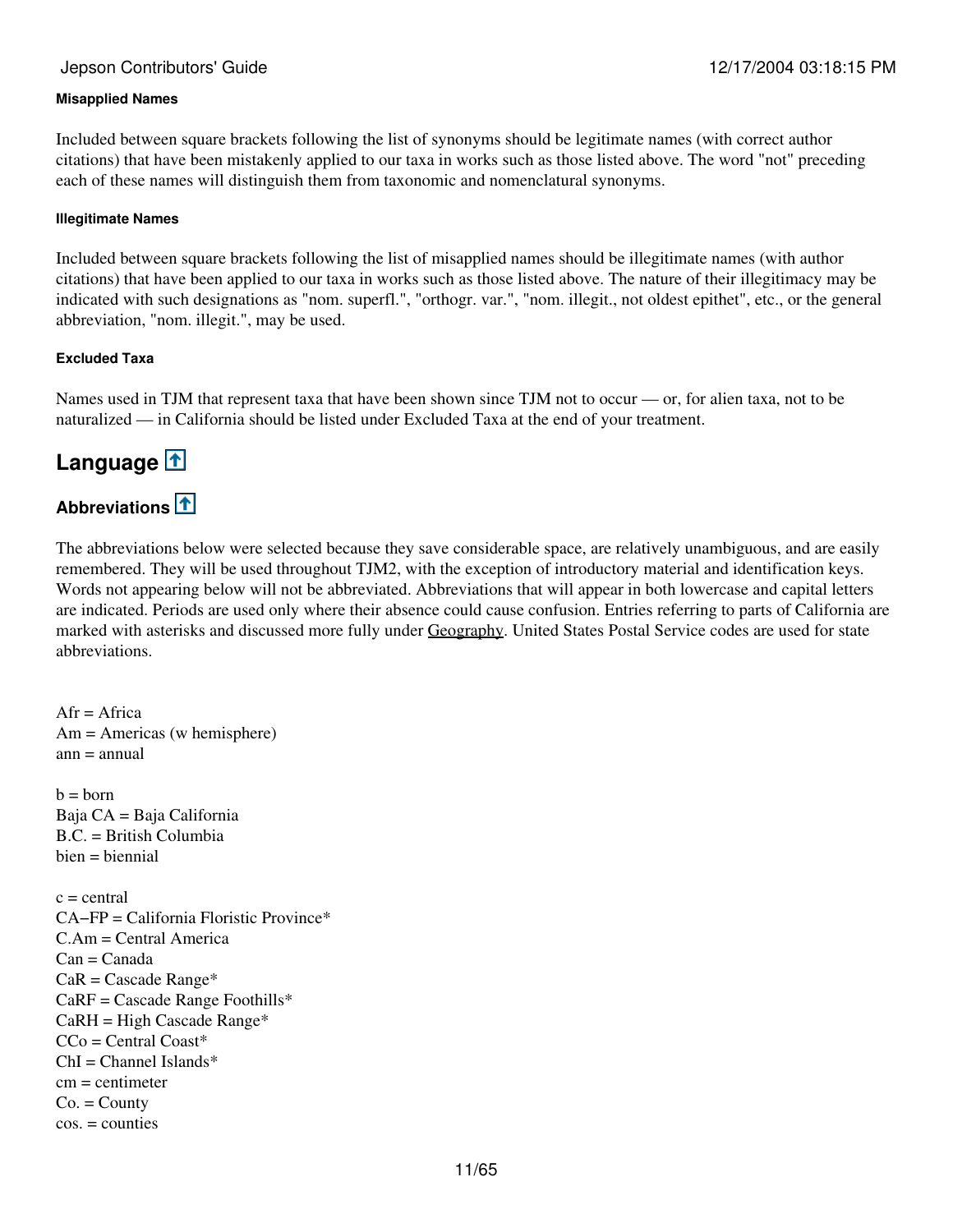$\text{cult} = \text{cultivated}$ CW = Central Western California\*

 $D = Desert Province<sup>*</sup>$  (not abbreviated as a general term) diam = diameter dm = decimeter DMoj = Mojave Desert\* DMtns = Desert Mountains\* DSon = Sonoran (Colorado) Desert\*

 $e =$  east(ern) e−c = east−central  $esp = especially$  $Eur = Europe$  $exc = except, excluding$ 

fl, fls  $(FL, FLS) =$  flower $(s)$ , floral, flowering fld = flowered  $fr(FR) = fruit$ 

GB = Great Basin Province\* gen = generally, mostly, usually  $geog = geographic(al, ally)$ GV = Great Central Valley\*

incl = including, included (in) infl, infls (INFL, INFLS) = inflorescence(s)

 $KR = K$ lamath Ranges\*

lf (LF) = leaf lfless = leafless  $l$ f $l$ et = leaf $l$ et  $lvs$  (LVS) = leaves

 $m =$  meter MP = Modoc Plateau\* Medit = Mediterranean  $Mex = Mexico$  $mm = millimeter$  $(M)$ mtn $(s) = (M)$ mountain $(s)$ 

 $n = north(crn)$ n−c = north−central N.Am = North America  $NCo = North Coast*$  $NCoR = North Coast Ranges*$ NCoRH = High North Coast Ranges\* NCoRI = Inner North Coast Ranges\* NCoRO = Outer North Coast Ranges\*  $ne = northern$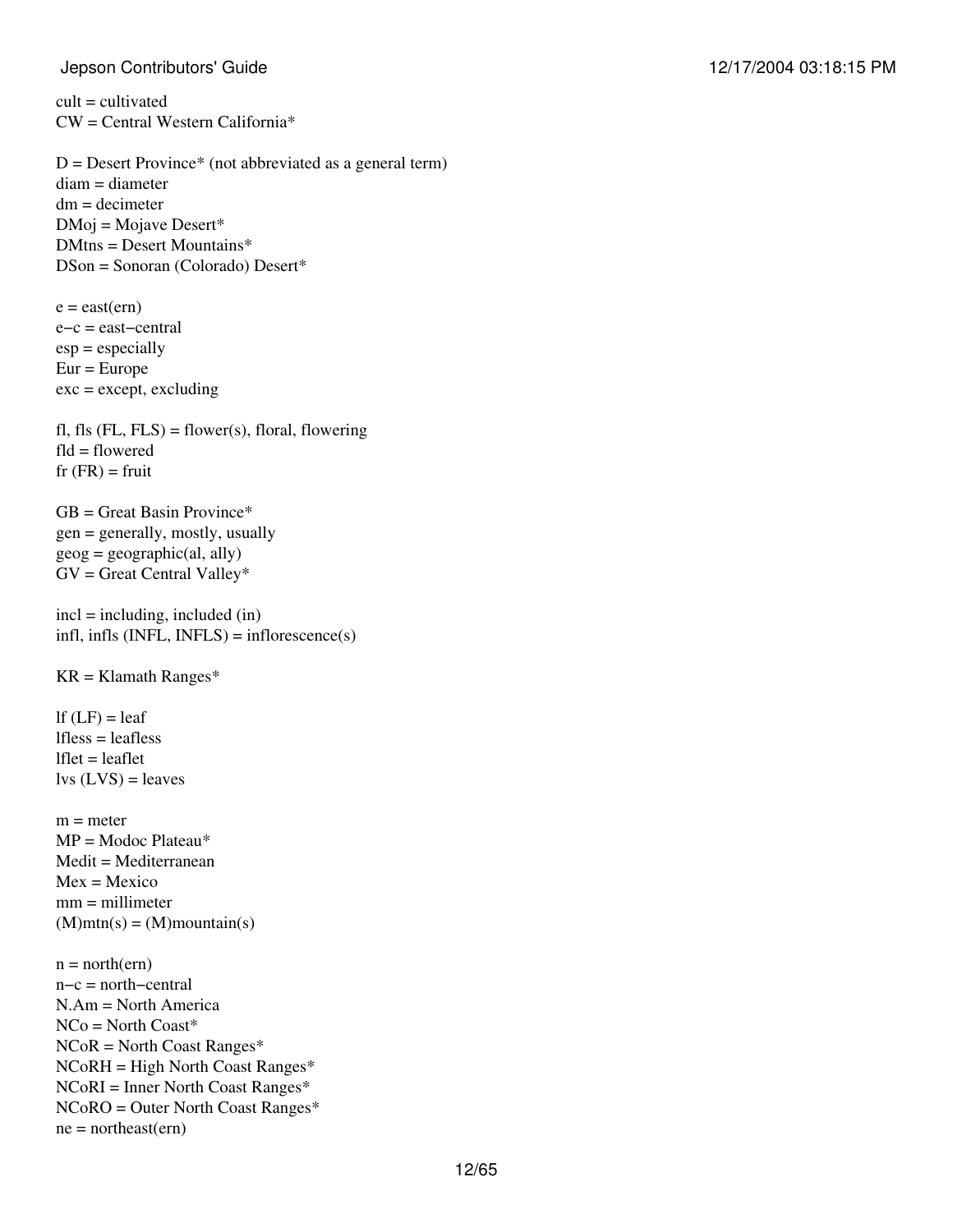NW = Northwestern California\*  $nw = northwest(ern)$ 

orn = ornamental

per (not PER) = perennial herb (abbreviation only refers to perennial herb, not to the word "perennial" alone)  $pl(s)$  (PL) = plant(s) PR = Peninsular Ranges\*

 $s = south(ern)$ s−c = south−central S.Am = South America  $SCo = South Coast*$  $SCoR = South Coast Ranges*$ SCoRI = Inner South Coast Ranges\* SCoRO = Outer South Coast Ranges\*  $ScV =$ Sacramento Valley\*  $se = southern$ )  $sect(s) = section(s)$  (abbreviated only as taxonomic rank)  $SN = Sierra$  Nevada\*  $SNE = East of Sierra Nevada*$ SNF = Sierra Nevada Foothills\* SNH = High Sierra Nevada\* SnBr = San Bernardino Mountains\* SnFrB = San Francisco Bay Area\*  $SnGb = San Gabriel Mountains*$  $SnJt = San Jacinto Mountains*$  $SnJV = San Joaquin Valley*$  $sp. = species (singular)$  $spp. = species (plural)$  $st(s) (ST(S)) = stem(s)$ subg. = subgenus, subgenera  $subset(s)$ . = subsection(s)  $subsp. = subspecies (singular)$  $subspp. = subspecies (plural)$ SW = Southwestern California\*  $sw =$  southwest(ern) Teh = Tehachapi Mountain Area\*  $temp = temperature$ TR = Transverse Ranges\* trop = tropical

US = United States

var. = variety vars. = varieties  $vs = versus$ 

 $w = west(ern)$ w−c = west−central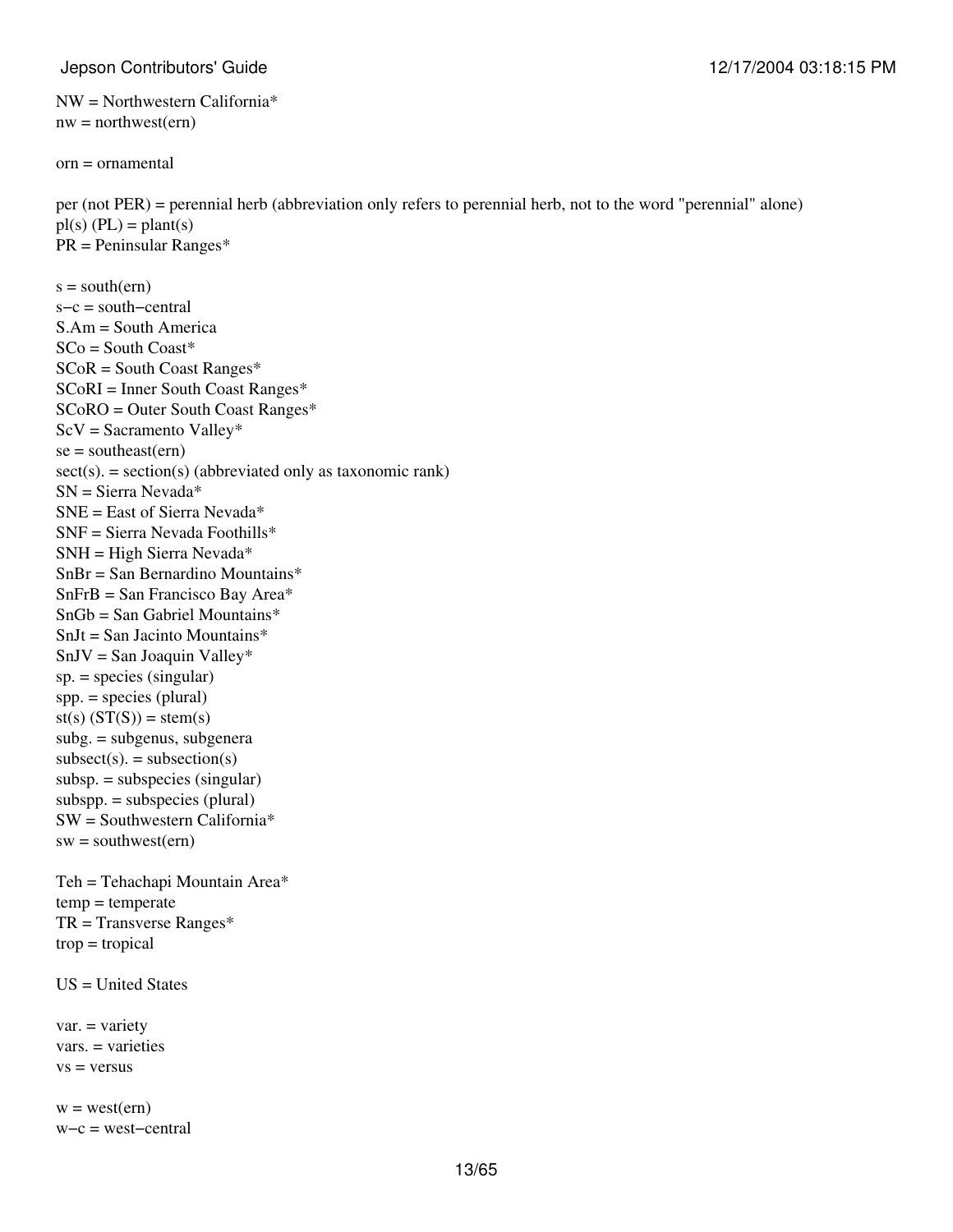### $W&I = White$  and Inyo Mountains\* WTR = Western Transverse Ranges\*  $Wrn = Warner$  Mountains\*

# <span id="page-13-0"></span>**Symbols**

The following symbols should be used whenever possible. Note that some or all might have broader meanings that those to which you are accustomed. Most are quantitative, referring to number, height, length, width, etc., while "±" may be qualitative as well, referring to color, fusion, symmetry, etc.

Note that "<<", "<", "=", ">", and ">>" do not include the concepts of "greatly exceeded by", "exceeded by", "held at the same level as", "exceeding", and "greatly exceeding", respectively, as defined in TJM. In TJM2, those concepts will be expressed in words. The symbols " $<<$ ", " $=$ ", " $>$ ", and " $>>$ " will be restricted in meaning to "much less than", "less than", "equal to", "greater than" and "much greater than", respectively, in number, size, length, or height. Use of these symbols to include the ideas of "exceeding" or "exceeded by" hopelessly confuses the concepts of absolute length and what it means for one structure to exceed another or not.

In TJM "<" and ">" also included the concepts of "less than or equal to" and "greater than or equal to", respectively. In TJM2, "<=" and ">=" instead will be used, respectively, for these ideas.

- << much less than
- < less than
- <= less than or equal to
- = equal to
- >= greater than or equal to
- > greater than
- >> much greater than
- 0 none, absent

### ± more or less, approximately, nearly, rather, slightly, somewhat; e.g., ± sessile may include sessile

- ° degree of angle, compoundedness, or branching
- × multiplication sign, meaning "times" or indicating hybridity. The html code word "×", but not a lower− or upper−case x, may be substituted
- − hyphen, for: compound adjectives (e.g., 5−lobed, saucer−shaped, needle−like, red−brown, glandular−hairy, ovate−elliptic); in common names that are inconsistent with current taxonomy (e.g., Douglas−fir because *Pseudotsuga* is not currently included in *Abies*, fir), or in common names that are used as adjectives (e.g., lodgepole−pine forest, but not forest of lodgepole pine); to indicate (as a double hyphen or en−dash) quantitative ranges (e.g., "lvs  $5-8$  mm"); and to indicate intermediacy in condition (e.g., "lvs ovate−elliptic" means the leaves are intermediate between ovate and elliptic). Qualitative (non−quantitative) ranges are expressed with the word "to": "lvs ovate to elliptic" means the leaves range in shape from ovate to elliptic, possibly including ovate−elliptic.
- [ ] square brackets enclose information in descriptions pertaining only to members of a taxon (but not necessarily to all members of that taxon) occurring outside of California

# <span id="page-13-1"></span>**Glossary**

As in TJM, we have limited the number of technical terms to facilitate use of TJM2 by people who have not had formal training in botany. We have retained traditional, familiar botanical terminology primarily for concepts that are necessary in plant identification and that cannot be transmitted precisely in one or, rarely, two more commonly understood words (as compared with "one or a few more commonly understood words" in TJM). On the basis of this criterion, as well as other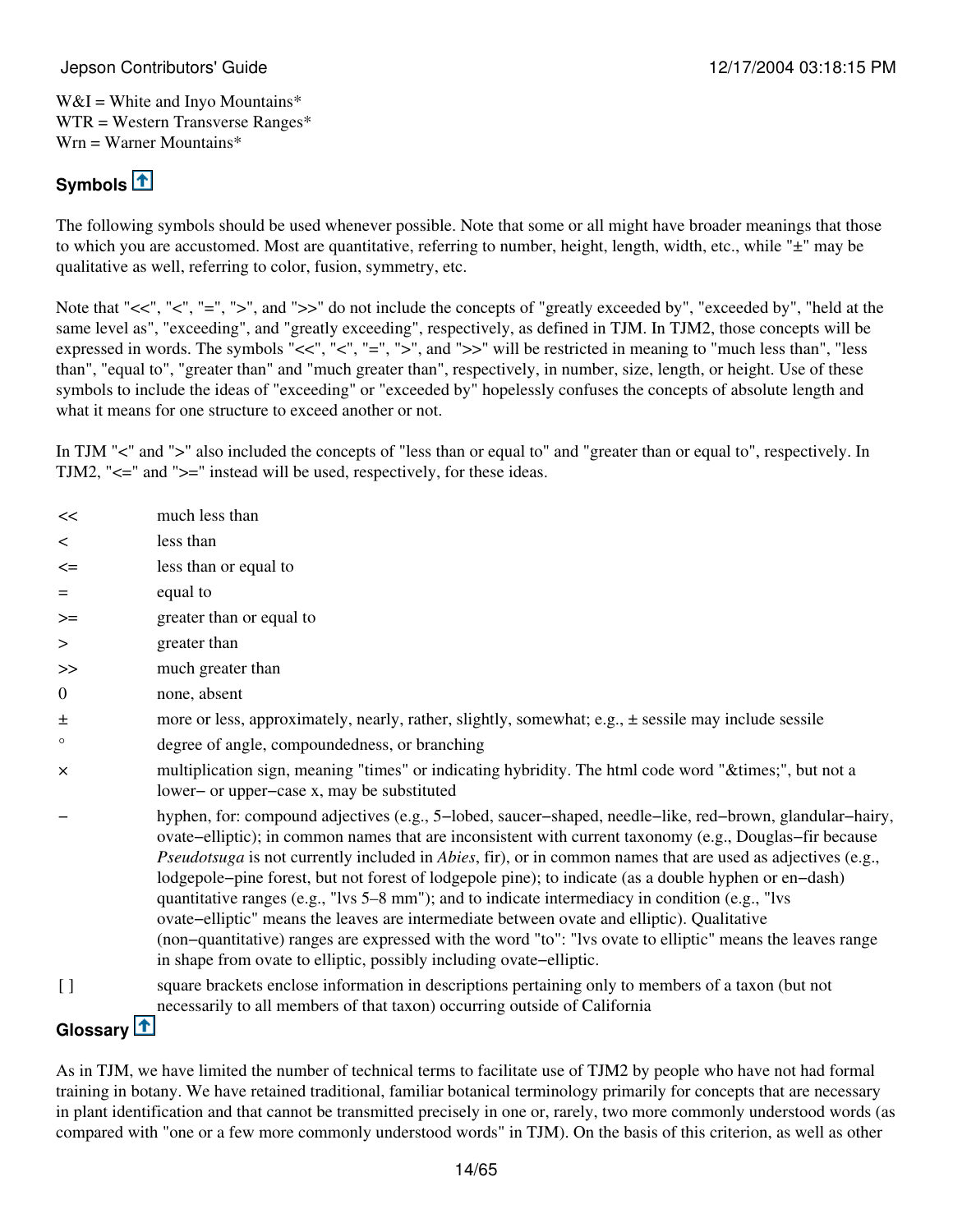considerations, a limited but substantial number of terms have been added to the glossary as used in TJM. Communicate with us if you are unsure how to proceed after consulting the glossary below and the list of ["Some Rejected Terms and](#page-35-0) [Examples of Acceptable Alternatives"](#page-35-0) following.

Many of the terms listed below may be used in forms other than those given (e.g., bristle, bristly; petiole, petioled). Plurals are given in parentheses following the singular when they are relevant and their formation is unusual. Illustrations will be provided (in TJM2, but not in this guide) for some terms. Note that some definitions may be narrower or broader than those to which you are accustomed.

We recommend that you read the glossary to ensure that terms are used consistently with TJM2 definitions. Comparisons of definitions in various floristic works have revealed significant differences even in cases when none was suspected.

<span id="page-14-0"></span>*abaxial*

The side or surface of a structure away from the axis on which the structure is borne (e.g., the lower surface of a leaf, the outer surface of a petal). (see adaxial)

#### <span id="page-14-4"></span>*abundant*

Very likely present in appropriate habitats, sometimes forming dense stands. [\(see common](#page-18-0) , [rare](#page-29-0) , [uncommon\)](#page-34-0) *achene*

Dry, indehiscent, 1−seeded fruit from a 1−chambered ovary, sometimes winged, often appearing to be a naked seed.

### *acid (acidic)*

Soil or water with a low pH, often found in habitats such as coniferous forests and bogs where decomposition of plant remains liberates an excess of hydrogen ions.

#### <span id="page-14-3"></span>*acroscopic*

In ferns, facing or directed toward the tip of the frond (e.g., on any pinna, acroscopic pinnules are those on the side closest to the frond tip). [\(see basiscopic,](#page-16-0) [distal\)](#page-20-0)

#### <span id="page-14-2"></span>*acuminate*

Having a long−tapered, sharp tip, the sides concave. (see acute, [awl−like\)](#page-15-0)

#### <span id="page-14-5"></span>*acute*

Having a short−tapered, sharp tip, the sides convex or straight and converging at less than a right angle. (see acuminate, [obtuse\)](#page-26-0)

#### *adaxial*

The side or surface of a structure toward the axis on which the structure is borne (e.g., the upper surface of a leaf, the inner surface of a petal). (see [abaxial\)](#page-14-0)

#### <span id="page-14-1"></span>*adherent*

Sticking to and sometimes appearing fused to another part of like or unlike kind, but separable from it, such as "perianth adherent to fruit". (see <u>[appressed,](#page-15-1) [fused\)](#page-22-0)</u>

#### *adventitious*

Arising at unusual times or places, such as roots on aerial stems.

#### *aggressive*

Growing or spreading rapidly or invasively, outcompeting other plants, difficult to control

#### <span id="page-14-6"></span>*alien*

Not native; introduced purposely or accidentally into an area. (see [native,](#page-25-0) [naturalized,](#page-25-1) [ruderal,](#page-30-0) [waif\)](#page-35-1) *alkali, alkaline*

Soil or water with a high pH (i.e., basic), often found in areas where evaporation concentrates dissolved solutes. *alkali sink*

Basin area in region of interior drainage characterized by soils with high salinity and high pH.

# *alluvial*

Pertaining to sediments deposited by flowing water.

#### *alluvial fan*

Fan−shaped deposit of rocks, gravel, and finer sediments, in California generally on lower slopes of mountains.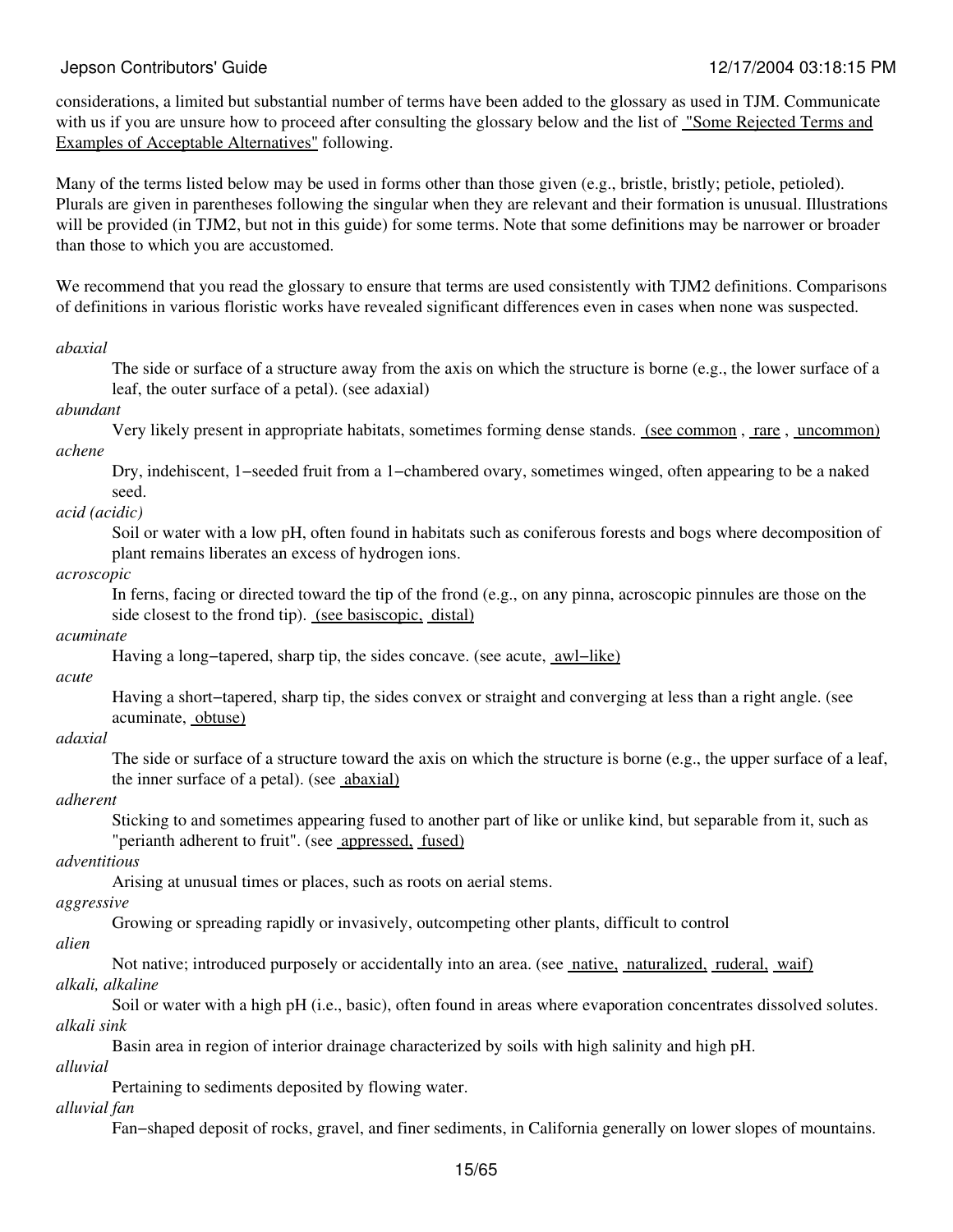#### *alpine*

Pertaining to the vegetational/altitudinal zone above timberline; zone above the subalpine.

#### <span id="page-15-7"></span>*alternate*

1. Arranged singly, often spirally, along an axis — e.g., one leaf per node. (see [opposite,](#page-26-1) [whorled\)](#page-35-2) 2. Occurring in different ranks, appearing to be between, not directly above or below, as "stamens alternate petals". (see [rank\)](#page-29-1) *angiosperm*

Plant that bears flowers (hence, "flowering plant"), in which "vesseled seeds" (hence, angio−sperm) are enclosed in an ovary; woody to herbaceous.

#### <span id="page-15-2"></span>*annual*

Completing life cycle (germination through death) in one year or growing season, generally non−woody. (see [biennial,](#page-16-1) [herb,](#page-22-1) [perennial\)](#page-27-0)

#### *annulus (annuli)*

On the sporangium of most ferns, a row of cells with partly thickened walls that functions in the release of spores.

# <span id="page-15-9"></span>*anther*

Pollen−bearing portion of a stamen, including one, two, or four pollen sacs. (see [filament\)](#page-21-0)

#### <span id="page-15-1"></span>*appressed*

Parallel or nearly parallel to and often in contact with surface of origin; used to describe the disposition of hairs, leaves, pedicels, etc. (see [adherent,](#page-14-1) [fused\)](#page-22-0)

#### <span id="page-15-5"></span>*aquatic*

Growing under, in, or on water (generally fresh; if brackish, saline, or marine, so indicated), whether rooted in bottom or floating, and including plants with parts of shoots submersed but with other parts above water; excluding plants of seeps or wet rocks. (see emersed, [submersed\)](#page-33-0) (e.g., *Potamogeton gramineus*)

#### *areole*

1. In Cactaceae, a well−defined, axillary area bearing one to many spines and generally other, shorter structures (see glochid) (e.g., *Ferocactus cylindraceus*). 2. In general, each of many areas defined by smallest veins on a leaf .

#### *aril*

Fleshy, corky, or bony appendage arising at or near the point of seed attachment, sometimes completely covering the seed.

#### <span id="page-15-8"></span>*armed*

Bearing prickles, spines, or thorns.

#### <span id="page-15-4"></span>*ascending*

Curving or angling upward from base, or about 30–60° less than vertical or away from axis of attachment. (see [decumbent,](#page-19-0) [erect\)](#page-20-1)

#### <span id="page-15-3"></span>*asymmetric*

Not divisible into identical or mirror−image halves. (see [bilateral,](#page-16-2) [biradial,](#page-16-3) [radial\)](#page-29-2)

#### <span id="page-15-0"></span>*awl−like*

Narrow throughout, but broader at the base and tapered to a sharp tip. (see [acuminate\)](#page-14-2)

#### *awn*

1. Bristle−like appendage or elongation, generally terminal. 2. Stiff, needle−like pappus element in Asteraceae.

#### *axil*

Distal, adaxial angle between an appendage or branch and a main axis (e.g., between leaf and stem, or between lateral vein and midrib on a leaf).

#### <span id="page-15-6"></span>*axile*

Pertaining to an axis, as of a placenta along the central axis in a compound ovary with more than one chamber. *axillary*

Pertaining to or within an axil, especially a leaf axil.

*axis (axes)*

Line of direction, growth, or extension; structure occupying such a position — e.g., the main stem of a plant or inflorescence, the midrib of a leaf.

*banner*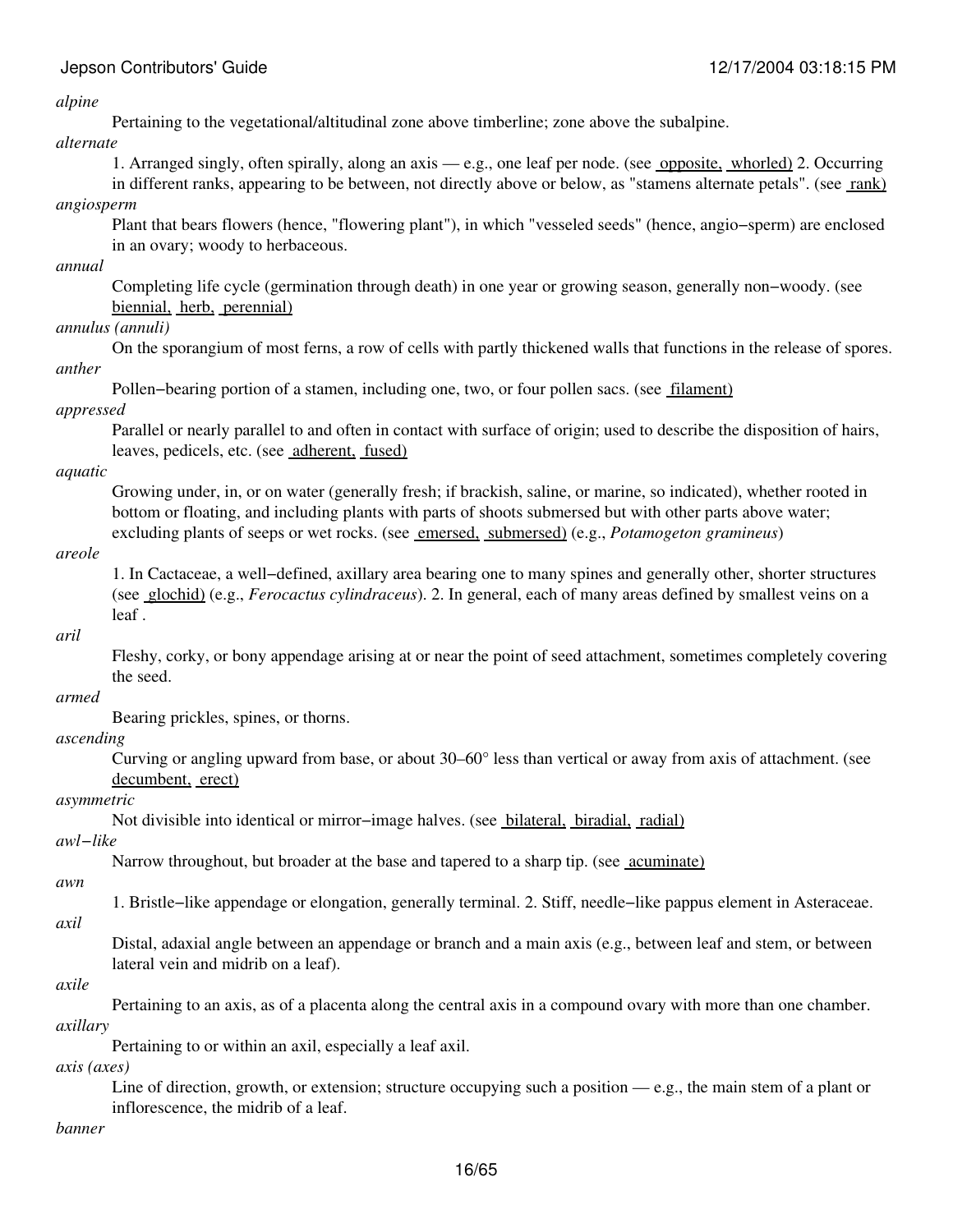Uppermost, often largest petal of many members of Fabaceae.

A mound−like temporary deposit of sand or gravel in the channel or mouth of a waterway.

#### *barbed*

*bar*

<span id="page-16-9"></span>Having sharp, normally downward− or backward−pointing projections. Said of an awn, bristle, or other structure. *bark*

Tough tissue (including phloem) covering the wood (hardened xylem) of subshrubs, shrubs, trees, and some vines. (see [wood\)](#page-35-3)

#### *barren*

An area in which vegetation is sparse due to harsh or limiting growing conditions, such as those associated with shallow, infertile, rocky soil.

#### <span id="page-16-6"></span>*basal*

At or near the base of a plant or plant part. Especially said of leaves clustered near the ground or of a placenta confined to the base of an ovary.

#### <span id="page-16-0"></span>*basiscopic*

In ferns, facing or directed toward the base of the frond (e.g., on any pinna, basiscopic pinnules are those on the side closest to the frond base). (see [acroscopic,](#page-14-3) [proximal\)](#page-29-3)

#### <span id="page-16-8"></span>*bell−shaped*

<span id="page-16-5"></span>Widening more or less abruptly at the base and then generally more gradually toward the tip. (see <u>urn–shaped</u>) *berry*

Fleshy, indehiscent fruit in which the seeds are generally more than 1 and are not encased in a stone. (see [drupe,](#page-20-2) [pome\)](#page-28-0) (e.g., *Solanum americanum*)

#### <span id="page-16-1"></span>*biennial*

Completing life cycle (germination through death) in two years or growing seasons (generally flowering only in the second), non−woody (at least above ground), often with a rosette the first growing season. (see [annual,](#page-15-2) [herb,](#page-22-1) [perennial\)](#page-27-0)

#### <span id="page-16-2"></span>*bilateral*

Divisible into mirror−image halves in only one way. (see [asymmetric,](#page-15-3) [biradial,](#page-16-3) [radial\)](#page-29-2)

#### <span id="page-16-3"></span>*biradial*

Divisible into mirror−image halves in two ways; isobilateral. (see [asymmetric,](#page-15-3) [bilateral,](#page-16-2) [radial\)](#page-29-2)

### <span id="page-16-7"></span>*bisexual*

Both male and female reproductive parts occurring and functional in the same plant or structure (e.g., flower, spikelet, inflorescence). (see [unisexual,](#page-34-2) [pistillate,](#page-28-1) [staminate,](#page-32-0) [dioecious,](#page-19-1) [monoecious\)](#page-25-2)

#### *blade*

Expanded portion of a leaf, petal, or other structure, generally flat but sometimes rolled, cylindric, wavy, or cupped.

#### *brackish*

Somewhat salty, generally a mixture of saline and fresh water.

#### *bract*

Reduced, leaf− or scale−like structure subtending a branch, cone scale, peduncle, pedicel, or flower. (see bractlet) *bractlet*

1. Relatively small, generally secondary bract within an inflorescence. 2. Bract−like structure on a pedicel that often does not directly subtend another structure. (see bract)

#### *bristle*

1. Relatively large, generally stiff, more or less straight hair. (e.g., *Navarretia breweri*) 2. Fine, generally cylindric pappus element in Asteraceae. (e.g., *Calycoseris parryi*)

#### *bud*

1. An incompletely developed, more or less embryonic shoot, usually covered with bud scales. 2. An unopened flower, often protected by sepals.

<span id="page-16-4"></span>*bulb*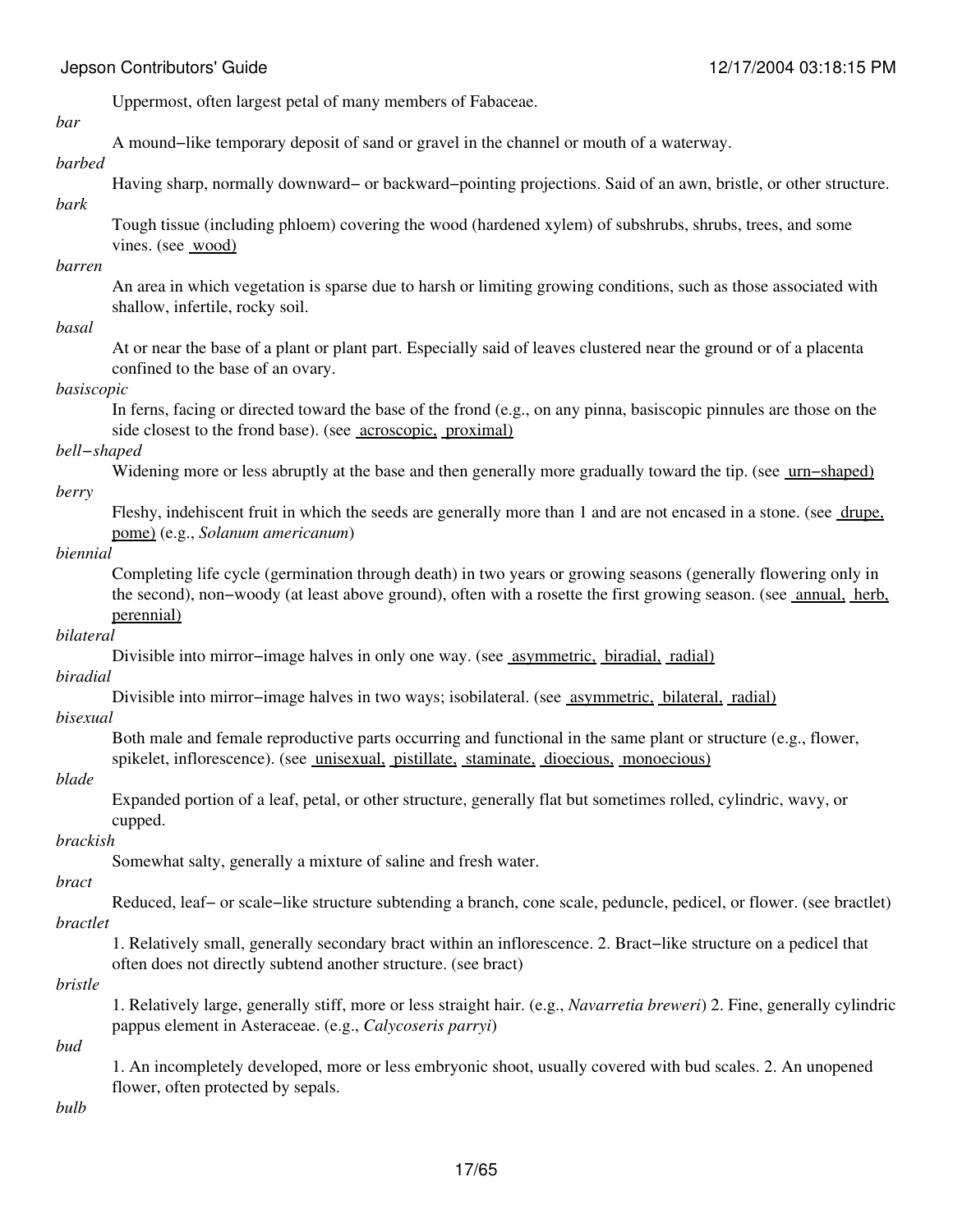Short underground stem and the fleshy leaves or leaf bases attached to and surrounding it (e.g., an onion). (see [stem,](#page-32-1) [corm,](#page-19-2) [caudex,](#page-17-0) [tuber\)](#page-34-3)

#### *bulblet*

1. Small bulb generally produced at the base of a bulb. 2. Any small, bulb−like structure that propagates a plant, often in a leaf or bract axil.

### *bur*

Fruit or fruiting inflorescence with awns or bristles, often barbed. (e.g., *Xanthium strumarium*)

# *callus*

1. In some Poaceae, enlarged base of floret; sometimes hairy. 2. A firm protuberance.

### *calyx (calyces)*

Collective term for sepals; outermost or lowermost whorl of flower parts, generally green and enclosing remainder of flower in bud. Sometimes indistinguishable from corolla.

#### <span id="page-17-3"></span>*canescent*

Covered with dense, fine, generally grayish white hairs. (e.g., *Phoenicaulis cheiranthoides* leaf)

#### <span id="page-17-2"></span>*capsule*

Dry fruit from compound pistil, nearly always dehiscent (irregularly or by pores, slits, or lines of separation). (see [circumscissile,](#page-17-1) [loculicidal,](#page-24-0) [septicidal\)](#page-31-0)

#### *carpel*

The basic female structure of a flower, evolved from a fertile leaf. Carpels are free or variously fused into a compound pistil, the number of carpels then often equal to the number of stigmas, styles, or chambers of the ovary. (see [pistil\)](#page-28-2)

#### *cartilaginous*

thickened, usually whitish, sometimes flexible; in ferns, applied especially to margins of blades.

#### *catkin*

Spike or spike−like (e.g., *Alnus*) inflorescence of unisexual flowers with inconspicuous perianths (generally wind−pollinated), usually pendent and often with conspicuous bracts.

#### <span id="page-17-0"></span>*caudex (caudices)*

Generally short, sometimes woody, more or less vertical stem of a perennial, at or beneath ground level. (see [stem,](#page-32-1) [bulb,](#page-16-4) [corm,](#page-19-2) [tuber\)](#page-34-3)

#### *cauline*

Pertaining to structures, especially leaves, borne along (i.e., not confined to the base of) an elongate,

### above−ground stem; not basal.

### *centimeter*

One−hundredth of a meter; 10 millimeters (abbreviation: cm).

#### *cespitose*

Having a densely clumped, tufted, matted, or cushion−like growth form.

#### *chaff*

In some Asteraceae, collective term for generally papery or scaly, often persistent bracts on a receptacle.

#### *chamber*

Compartment or cavity within an ovary, capsule, or other hollow structure.

# *chaparral*

Vegetation dominated by mostly evergreen shrubs with thick, leathery leaves and stiff branches.

#### <span id="page-17-4"></span>*ciliate*

Having generally straight, conspicuous hairs along margins or edges.

#### *circumboreal*

Occurring around the world at northern latitudes.

#### <span id="page-17-1"></span>*circumscissile*

Dehiscence, usually of a fruit (capsule), by a transverse line, the top coming off as a lid. (see [loculicidal,](#page-24-0)  [septicidal\)](#page-31-0)

#### *claw*

Stalk–like base of some free or nearly free sepals or petals. (see [limb\)](#page-24-1)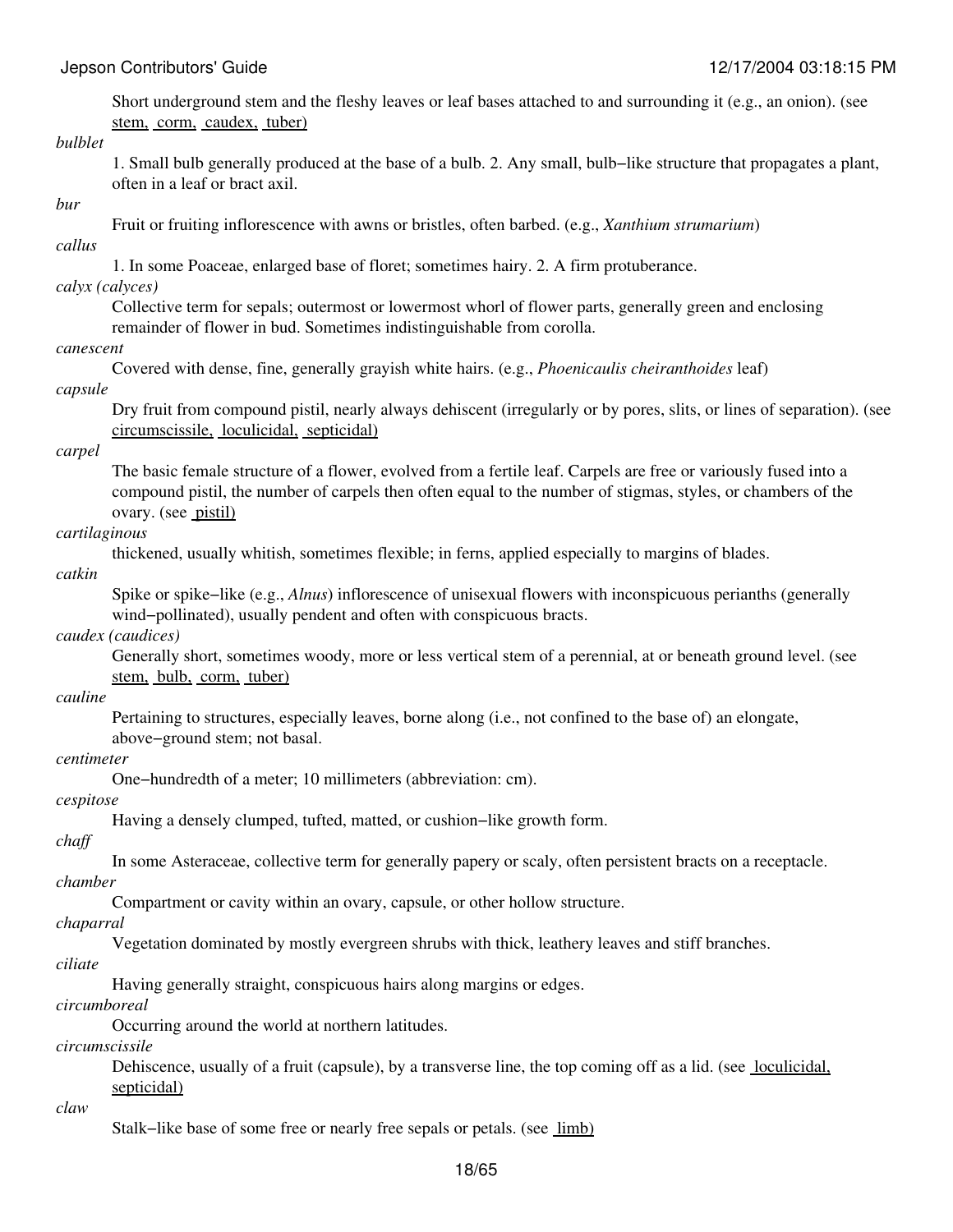# *cleistogamous*

Bud−like, unopening flowers that are generally self−fertilized.

#### *clone*

Genetically identical individuals resulting from asexual reproduction (fragmentation of rhizomes or stolons, budding, etc.); often used for an apparent population, the members of which are or were connected (e.g., aspens, cattails, duckweeds, sumacs).

#### *closed−cone coniferous forest or woodland*

Vegetation dominated by species of *Pinus* or *Cupressus* in which the seed cones persist unopened on the branches for extended periods of time.

### *coastal redwood forest*

Vegetation dominated by *Sequoia sempervirens*, occurring on slopes and canyons of coastal mountain ranges. *coastal scrub*

Coastal vegetation dominated mostly by shrubs with flexible branches, e.g., *Baccharis pilularis*, *Artemesia californica*

#### *coastal strand*

Beach and foredune habitat, characterized by sandy soils, strong winds, salt spray, and wave action.

#### *collar*

1. In Poaceae, the abaxial junction of leaf sheath and blade. [2. Raised, inflated, or wing−like, encircling projection (e.g., the seeds of *Delphinium luteum*, *D. nudicaule*)]

#### *column*

Structure at the center of an orchid flower formed by fusion of stamen(s) and style.

#### <span id="page-18-0"></span>*common*

Likely present in appropriate habitats. (see [abundant,](#page-14-4) [rare,](#page-29-0) [uncommon\)](#page-34-0)

#### *compound*

1. Composed of two or more parts, as a compound leaf composed of leaflets (see [compound leaf\)](#page-18-1) or a compound pistil composed of fused or partly fused carpels. 2. Repeating a structural pattern (a compound umbel is an umbel of umbels). (see [simple\)](#page-31-1)

#### <span id="page-18-1"></span>*compound leaf*

A leaf divided into distinct parts. In a 1−compound leaf, the blade is divided into primary leaflets connected by an axis but no blade material, in a 2−compound leaf, the primary leaflets are so divided into secondary leaflets, etc. (see [palmate,](#page-26-2) [pinnate,](#page-27-1) lobed, [dissected\)](#page-20-3)

#### <span id="page-18-4"></span>*compressed*

Flattened side−to−side or front−to−back. (see [depressed\)](#page-19-3)

#### <span id="page-18-3"></span>*concave*

Hollowed or indented, as the interior of a curved surface. (see [convex\)](#page-18-2)

#### *cone*

Reproductive structure composed of an axis, scales, and sometimes bracts. 1. Non−woody structure producing spores (e.g., clubmosses, horsetails) or pollen (e.g., male cone of conifers). 2. Generally woody structure producing seeds (e.g., female cones of most conifers). (e.g., *Abies concolor*)

#### *conic*

Three−dimensional, defined by a wide, more or less round base, the sides evenly tapered to a narrow tip.

#### *coniferous forest*

Vegetation dominated by trees belonging to various species of conifers (e.g., firs, pines, redwoods).

#### <span id="page-18-5"></span>*continuous*

Having parts spaced evenly and without interruption, not clumped; pertaining especially to inflorescences in which the flowers are evenly spaced. (see [interrupted\)](#page-23-0)

#### <span id="page-18-2"></span>*convex*

Rounded outward, as the exterior of a curved surface. (see [concave\)](#page-18-3)

#### <span id="page-18-6"></span>*cordate*

Heart−shaped; often pertaining to a leaf in which the blade base on both sides of the petiole is rounded and convex. (see [reniform\)](#page-29-4)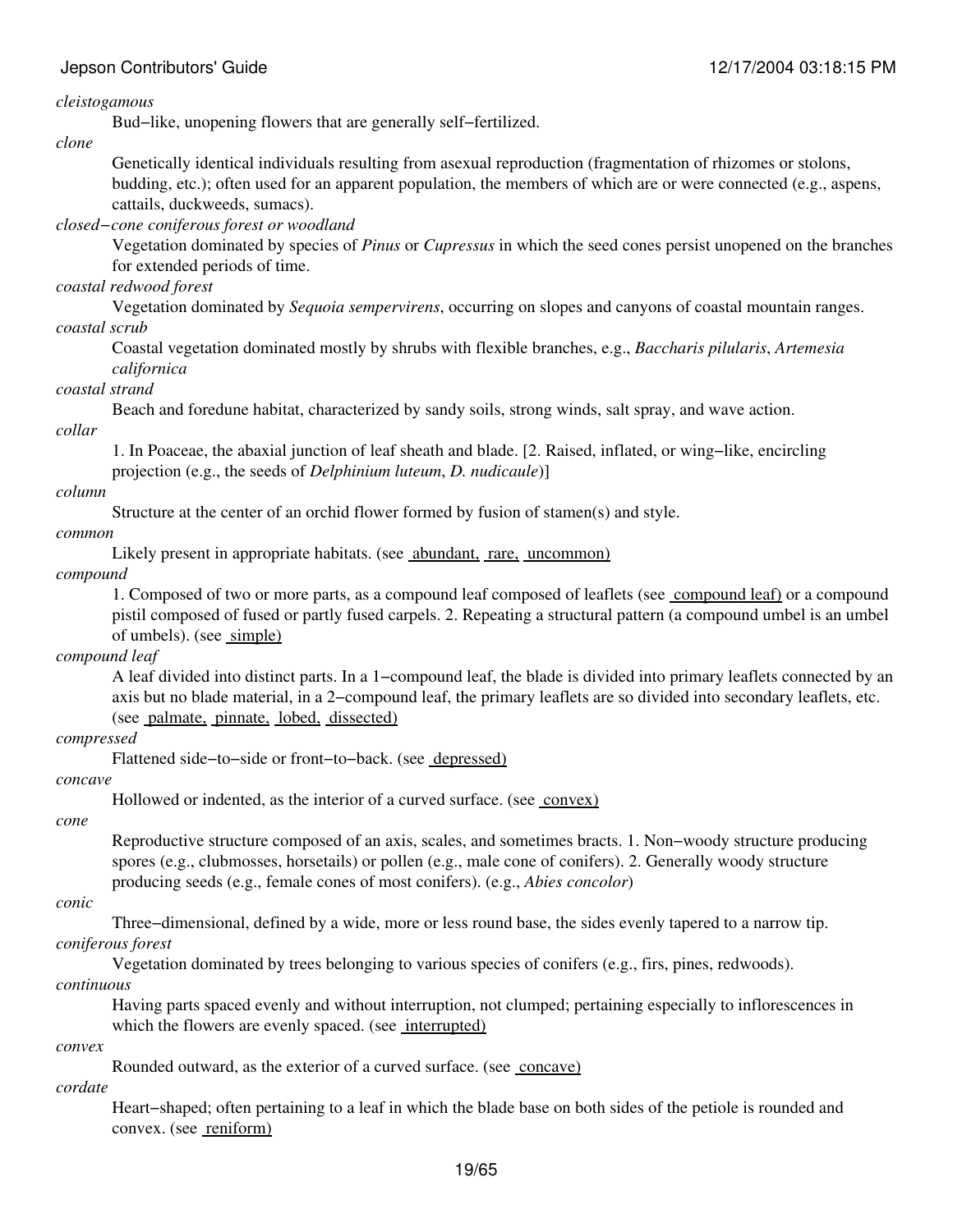#### <span id="page-19-2"></span>*corm*

Short, thick, unbranched, underground stem often surrounded by dry (not fleshy) leaves or leaf bases. (see <u>bulb,</u> [stem\)](#page-32-1) (e.g., *Muilla maritima*)

#### *corolla*

Collective term for petals; whorl of flower parts immediately inside or above calyx, often large and brightly colored. Sometimes indistinguishable from calyx.

#### *costa*

In ferns, primary axis of a pinna.

#### *costule*

In ferns, primary axis of a pinnule.

#### *costulet*

In ferns, primary axis of a pinnulet.

#### *cotyledon*

Seed−leaf; a modified leaf present in the seed, often functioning for food storage. Persistent in some annuals and of aid in their identification. (e.g., *Lupinus microcarpus*)

#### *crenate*

Pertaining to margins with shallow, rounded teeth, between which are usually acute sinuses (i.e., scalloped) *cylindric*

Elongate, with parallel sides and, at any point, round in transverse section.

#### <span id="page-19-7"></span>*cyme*

Branched inflorescence in which the central or uppermost flower opens before the peripheral or lowermost flowers on any axis. (see [panicle\)](#page-26-3)

#### <span id="page-19-4"></span>*deciduous*

Falling off naturally. 1. Pertaining to leaves that all fall seasonally, or to plants that are seasonally leafless. (see [evergreen\)](#page-20-4) 2. Pertaining to structures, such as hairs or flower parts, that fall early or readily.

#### *decimeter*

One−tenth of a meter; 10 centimeters (abbreviation: dm).

#### <span id="page-19-0"></span>*decumbent*

Lying mostly flat on the ground but with tips curving up. (see [ascending,](#page-15-4) [prostrate\)](#page-28-3)

#### *decurrent*

Pertaining to a wing−like or ridge−like extension basal to the apparent or actual point of attachment, particularly a leaf base that appears to continue onto the stem.

### <span id="page-19-5"></span>*dehiscent*

Opening at maturity to release contents; usually pertaining to anthers or fruits. (see [indehiscent\)](#page-23-1)

#### *deltate*

More or less equilaterally triangular, with the corners rounded or not.

#### <span id="page-19-6"></span>*dense*

Congested or compact; especially pertaining to the disposition of flowers in an inflorescence. (see [open\)](#page-26-4)

#### <span id="page-19-8"></span>*dentate*

Having margins with sharp, relatively coarse teeth pointing outward, not tipward. (see [serrate\)](#page-31-2)

# <span id="page-19-3"></span>*depressed*

Flattened from above and below, or with the center lower than the margins. (see [compressed\)](#page-18-4)

#### *desert*

Region and associated communities characterized by low and irregular precipitation and prolonged periods of drought.

# *desert woodland*

Vegetation in desert region or on slopes of adjacent mountains dominated by small, drought−tolerant trees; may be classified by dominant species (e.g., Joshua tree woodland dominated by *Yucca brevifolia*, pinyon/juniper woodland dominated by *Pinus monophylla* and *Juniperus* sp.).

#### <span id="page-19-1"></span>*dioecious*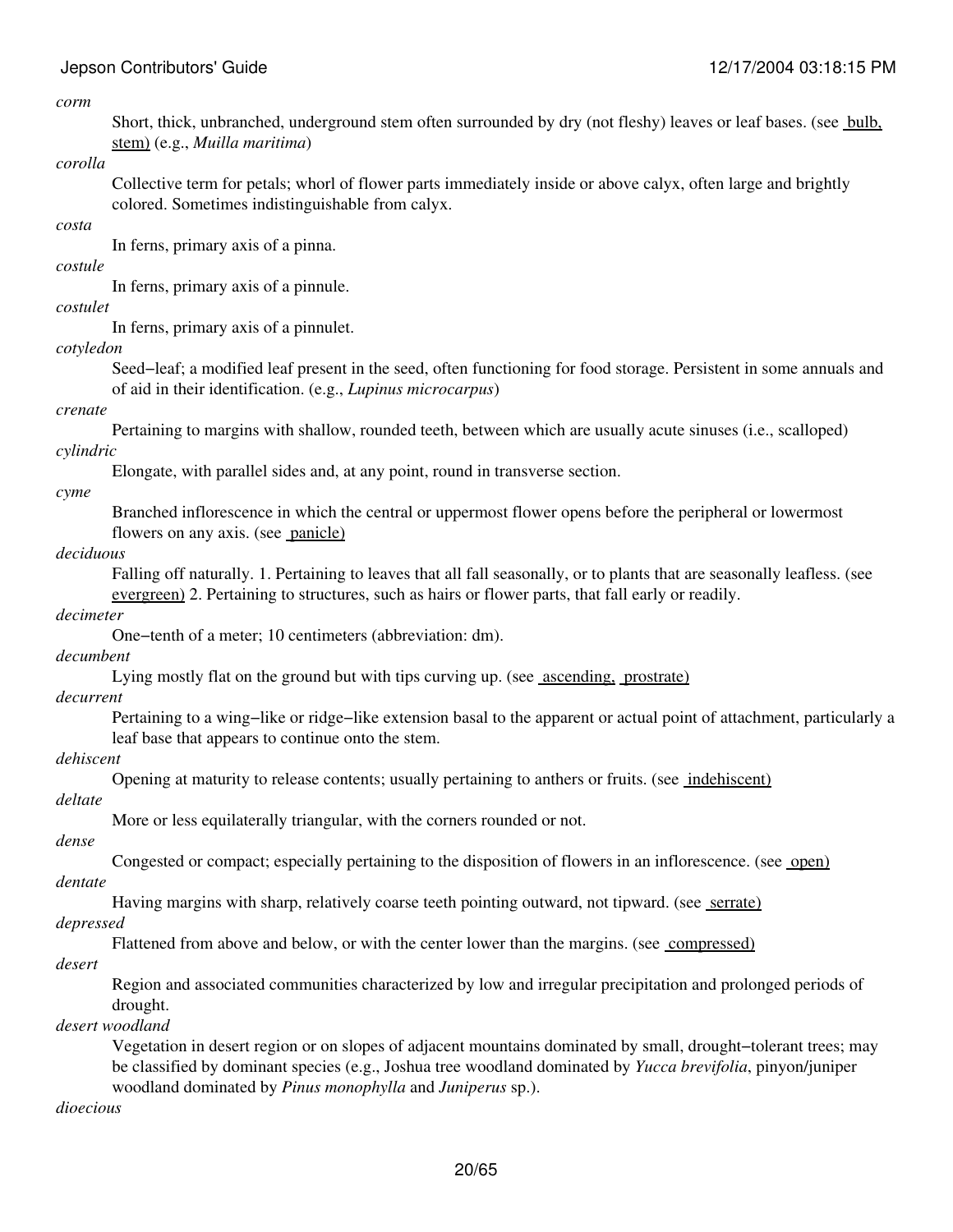Pertaining to a taxon in which individuals produce either male or female reproductive structures, and do not produce bisexual reproductive structures. (see [monoecious\)](#page-25-2) (e.g., *Salix laevigata*)

#### <span id="page-20-7"></span>*diploid*

<span id="page-20-6"></span>Having two sets of chromosomes (maternal and paternal); 2n. (see [haploid,](#page-22-2) [n,](#page-25-3) [polyploid\)](#page-28-4) *disciform head*

In Asteraceae, a head composed of disk flowers and marginal pistillate flowers with minute or missing ligules, superficially similar to discoid head. (see [discoid head,](#page-20-5) [ligulate head,](#page-24-2) [radiate head\)](#page-29-5)

#### <span id="page-20-5"></span>*discoid head*

In Asteraceae, a head composed entirely of disk flowers. (see [disciform head](#page-20-6), [ligulate head](#page-24-2), [radiate head](#page-29-5)) *disk*

Fleshy, often nectar−secreting structure near (often surrounding) an ovary or style base

#### <span id="page-20-8"></span>*disk flower*

In Asteraceae, a generally bisexual (occasionally staminate or sterile, never pistillate), generally radial, flower with a 5− (rarely 4−) lobed corolla; appearing without other flower types (in discoid head), or with marginal ray or pistillate flowers (in radiate or disciform heads, respectively). (see [ligulate flower](#page-24-2), [ray flower\)](#page-29-6)

#### <span id="page-20-3"></span>*dissected*

Deeply, often sharply cut but not compound; usually pertaining to leaves. (see [compound leaf,](#page-18-1) [leaflet,](#page-24-3) [lobe](#page-24-4), [segment\)](#page-30-1) (e.g., *Cymopteris deserticola*)

#### <span id="page-20-0"></span>*distal*

Farther away from the base, origin, or point of attachment, or closer to the edge or tip. (see [proximal\)](#page-29-3)

#### <span id="page-20-2"></span>*drupe*

Fleshy or pulpy, indehiscent, superficially berry−like fruit in which 1 seed is encased in a stone (as in cherries), or more than 1 seed is encased in an equal number of free or variously fused stones (as in manzanitas). (see [berry](#page-16-5), [nut](#page-25-4), [pome](#page-28-0), [stone\)](#page-32-2) (e.g., *Prunus emarginata* fruit)

#### *dune*

Hill or ridge of sand formed by the wind.

#### *dune scrub*

Vegetation dominated by shrubs growing on stabilized dunes.

#### <span id="page-20-9"></span>*elliptic*

In the shape of a flattened circle or ellipse; wider than linear (see [linear](#page-24-5), [oblong](#page-26-5))

#### <span id="page-20-11"></span>*emergent*

Pertaining to a plant normally rooted underwater and extending above the water surface, or to a part of such a plant normally held above the water surface. (see [aquatic,](#page-15-5) [submersed](#page-33-0)) (e.g., *Polygonum amphibium*)

#### *endemic*

Native to and restricted to a defined geographic area.

#### *entire*

Having margins that are continuous and smooth (i.e., without teeth, lobes, etc.).

#### <span id="page-20-10"></span>*ephemeral*

Lasting a short time. 1. Pertaining to individual plants, completing the life cycle (germination through death) or growth cycle in much less than one year. 2. Pertaining to plant parts, falling early or remaining functional for a relatively short time (e.g., less than a day for flower parts).

#### *epidermis*

Outermost cell layer (or layers) of non−woody plant parts.

#### *epipetalous*

Pertaining to stamens that are fused to the petals to various extents and therefore appear to arise from them.

### <span id="page-20-1"></span>*erect*

Upright; vertically oriented. (see [ascending](#page-15-4))

#### *estuarine*

Pertaining to aquatic habitats where freshwater from streams mixes with sea water in a protected area, resulting in a gradation of brackish waters with varying degrees of salinity.

#### <span id="page-20-4"></span>*evergreen*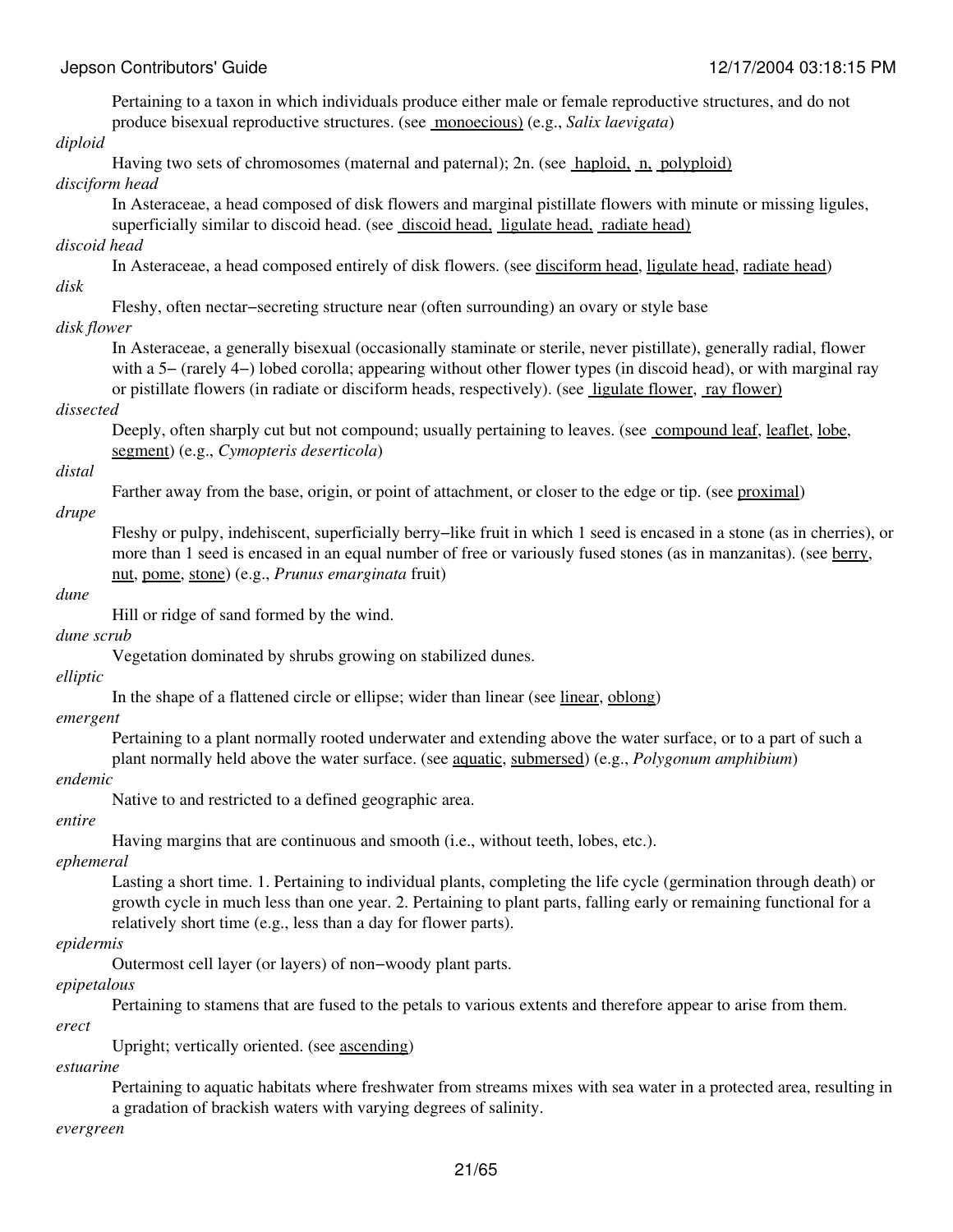Never leafless; usually pertaining to leaves that remain green and on the plant for more than one season, and that do not all fall seasonally, or to plants that are never leafless. (see [deciduous\)](#page-19-4)

#### <span id="page-21-2"></span>*exceeding*

Surpassing tipward, due to relative orientation or length of the structures involved (e.g., lateral branches exceeding inflorescences; hoods exceeded by anther head in *Asclepias californica*; hoods slightly exceeding anther head in *Asclepias erosa*). (see [exserted\)](#page-21-1)

#### <span id="page-21-1"></span>*exserted*

Protruding out of surrounding structure(s) (e.g., stamens exserted from corolla). (see [exceeding,](#page-21-2) [included](#page-23-2))

# <span id="page-21-5"></span>*extant*

Currently existing or surviving somewhere. (see [extinct,](#page-21-3) [extirpated](#page-21-4))

#### <span id="page-21-3"></span>*extinct*

No longer existing or surviving anywhere. (see [extant](#page-21-5), [extirpated\)](#page-21-4)

#### <span id="page-21-4"></span>*extirpated*

No longer existing or surviving in a defined geographic area. (see [extant](#page-21-5), [extinct\)](#page-21-3)

#### *exudate*

Material discharged (exuded) from a plant, often with characteristic odor, color, or texture (e.g., sticky, gummy, slippery).

#### <span id="page-21-8"></span>*fertile*

Reproductively functional; pertaining to a plant or plant part that produces or is associated with the production of functional spores, pollen, ovules, or seeds (e.g., fertile frond, fertile stamen, fertile flower). (see [sterile\)](#page-32-3)

#### <span id="page-21-9"></span>*fibrous*

1. Pertaining to structures that are composed at least in part of more or less thread−like but usually tough elements (e.g., *Yucca* leaves). 2. Pertaining to a root system composed of many roots similar in length and thickness (e.g., grass roots). (see [taproot](#page-33-1))

#### <span id="page-21-0"></span>*filament*

Anther−stalk portion of a stamen, often thread−like.

#### *fleshy*

Thick and juicy; succulent. (e.g., *Sesuvium verrucosum*)

### <span id="page-21-6"></span>*floret*

In Poaceae, a single flower and its immediately subtending bracts (generally, palea and subtending lemma).

#### *follicle*

Dry fruit from a simple pistil, dehiscent on only one side, along a single suture. A single flower may develop into a simple fruit of 1 follicle or an aggregate fruit of several follicles. (see [capsule\)](#page-17-2)

### *foothill*

Slope at the base of a mountain; especially applied to such features in CA−FP.

#### *foothill woodland*

Vegetation in foothills dominated by small− to medium−sized trees, composed of one or more species of *Quercus*, often mixed with *Pinus sabiniana* and/or *Aesculus californica*.

#### *forest*

Vegetation dominated by closely spaced  $\pm$  tall trees; with more canopy cover than a woodland (canopies often overlap).

#### <span id="page-21-7"></span>*forked*

Pertaining to a hair or other structure that branches into two parts. (see [stellate\)](#page-32-4)

#### *free*

Neither fused to nor adherent to other parts; distinct, separate.

#### *free−central*

Pertaining to a placenta along the central axis in a compound ovary with only one chamber. (see [axile](#page-15-6), [basal](#page-16-6), [parietal\)](#page-27-2)

#### *fringed*

Having ragged or finely cut margins.

#### *frond*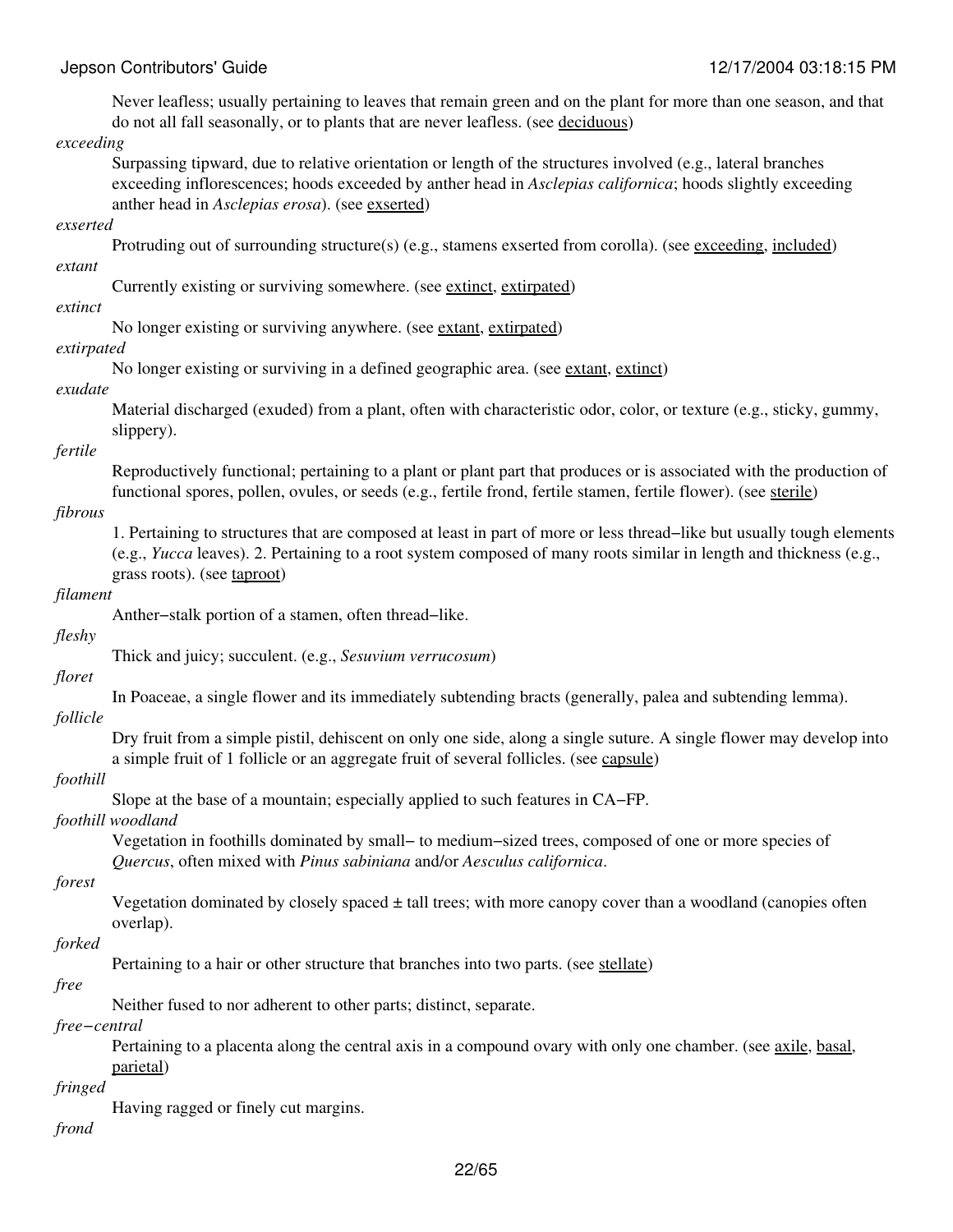In ferns, a leaf, often compound or dissected, borne on a rhizome.

#### *fruit*

An ovary or ovaries and sometimes associated structures after ovule fertilization (i.e., seed initiation). A simple fruit develops from one ovary (e.g., cherry, apple, the latter derived largely from the hypanthium); aggregate and multiple fruits develop from ovaries of one and more than one flower, respectively, that remain distinct yet held together as a unit (e.g., a strawberry is an aggregate fruit of achenes held together by a juicy, red flower receptacle; a fig is a multiple fruit of achenes surrounded by a fleshy inflorescence receptacle.

### <span id="page-22-5"></span>*funnel−shaped*

Widening from the base more or less gradually through the throat into an ascending, spreading, or recurved limb; often applied to a fused calyx or corolla.

#### <span id="page-22-0"></span>*fused*

United, as the petals together into a corolla tube or stamens onto petals; neither free nor adherent.

#### *fusiform*

Elongate, widest at the middle, tapered to both ends.

#### <span id="page-22-3"></span>*glabrous*

Without hairs.

#### *gland (glandular)*

A small, often spheric body, on or embedded in the epidermis or at the tip of a hair, that exudes a generally sticky substance. (e.g., *Psorothamnus arborescens*)

#### *glaucous*

Covered with a generally whitish or bluish, waxy or powdery film that is sometimes easily rubbed off.

#### <span id="page-22-4"></span>*glume*

In Poaceae, each of generally two sheathing bracts that are the lowermost parts of a spikelet. (see [lemma,](#page-24-6) [palea](#page-26-6)) *granular*

Covered with minute bumps. (see [papillate,](#page-26-7) [tubercle\)](#page-34-4)

#### *grassland*

Vegetation dominated by various species of grasses, often mixed with various other kinds of herbs (not grasses) and sometimes scattered, low−growing shrubs.

#### *gymnosperm*

Plant that bears woody or fleshy cones, not flowers, in which "naked seeds" (hence, gymno−sperm) are not enclosed in an ovary; woody, including e.g., pine, sequoia, ephedra, yew.

#### *habit*

Characteristic mode of growth, general form, or shape of a plant (e.g., cespitose, herb, scapose, shrub).

#### *habitat*

Natural setting or conditions under which a plant lives (e.g., saltbush scrub, vernal pool, granitic soil among pines, montane forest).

#### <span id="page-22-7"></span>*hair*

Thread−like epidermal outgrowth. (see [glabrous](#page-22-3), [canescent,](#page-17-3) [ciliate](#page-17-4), [prickle](#page-28-5), [puberulent,](#page-29-7) [scabrous,](#page-30-2) [scale](#page-30-3), [strigose,](#page-33-2) [tomentose](#page-34-5))

#### <span id="page-22-2"></span>*haploid*

Having one set of chromosomes (maternal or paternal); n. (see [diploid,](#page-20-7) n. [polyploid\)](#page-28-4)

#### <span id="page-22-6"></span>*hastate*

Arrowhead−shaped, with two basal lobes oriented more or less perpendicularly to the long axis. (see [sagittate\)](#page-30-4)

#### <span id="page-22-8"></span>*head*

Dense, often spheric inflorescence of sessile or subsessile flowers.

#### *hemispheric*

Shaped like a dome or half sphere.

#### <span id="page-22-1"></span>*herb*

Plant that, at least above ground, is generally non−woody and of less than one year or growing season in duration. (see [annual,](#page-15-2) [biennial,](#page-16-1) [perennial](#page-27-0), [subshrub](#page-33-3))

### *herbaceous*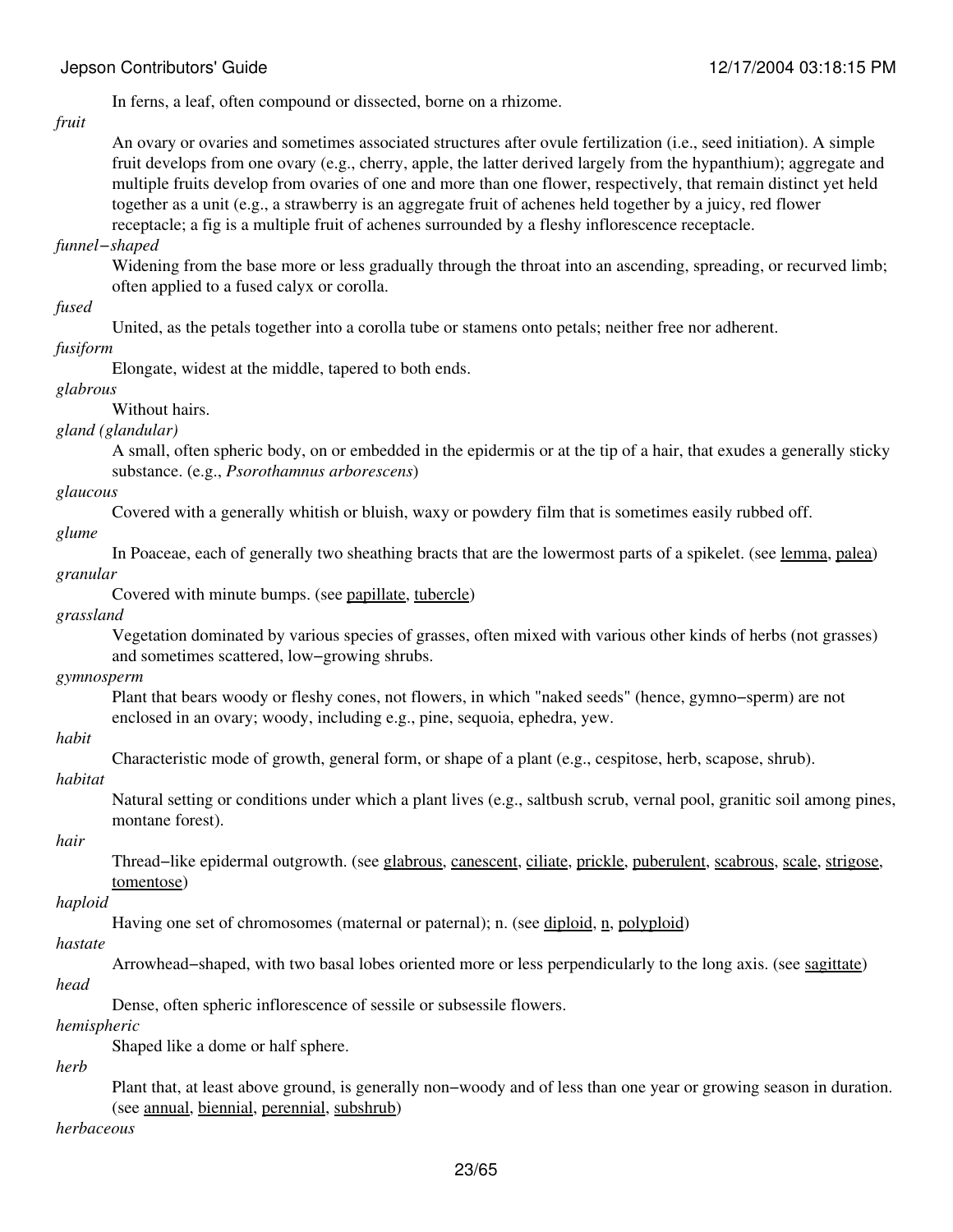Lacking wood; having the characteristics of an herb.

#### *herbage*

The above−ground, non−woody parts of a plant, including especially the leaves and young stems taken together, excluding flowers and fruits.

#### *heterostylous*

Pertaining to a taxon in which individual plants produce only one of two or more flower types, each differing in style (and generally stamen) length.

# <span id="page-23-4"></span>*hypanthium (hypanthia)*

Structure generally in the shape of a tube, cup, or bowl, derived from the fused lower portions of the perianth and stamens, from which these parts seem to arise, and to which the ovary wall is fused in an inferior ovary (to which the ovary wall is partially fused in a half−inferior ovary; from which the ovary is free in a superior ovary).

#### <span id="page-23-2"></span>*included*

Not protruding out of surrounding structure(s) (e.g., stamens included in corolla). (see [exserted\)](#page-21-1)

#### <span id="page-23-1"></span>*indehiscent*

Not opening inherently to release contents; usually pertaining to fruits. (see [dehiscent\)](#page-19-5) *indusium (indusia)*

In many ferns, a veil− or scale−like outgrowth of the leaf surface that covers a sorus.

#### <span id="page-23-5"></span>*inferior ovary*

An ovary that is fused to the fused lower portions of the perianth and stamens (i.e., to the hypanthium), to the extent that these structures appear to arise at or above its summit (see [superior ovary](#page-33-4))

#### *inflorescence*

An entire cluster or aggregation of flowers and associated structures (e.g., axes, bracts, bractlets, pedicels); often difficult to determine as to type and boundaries but generally excluding full−sized foliage leaves.

#### *infraspecific*

Below the species level or within a species; pertaining to variation within a species, whether taxonomically

significant (i.e., characterizing subspecies or varieties) or not (e.g., characterizing forms or minor variants). *intergrade*

#### To merge gradually from one extreme to another through a more or less continuous series of intermediates. *intermediate*

Between extremes or parental taxa in size, shape, color, flowering time, habitat preferences, geographic ranges, or other ways.

#### <span id="page-23-3"></span>*internode*

Segment of an axis (generally a stem) between successive positions (nodes) from which one or more structures (especially leaves, buds, branches, or flowers) arise.

#### <span id="page-23-0"></span>*interrupted*

Having parts spaced unevenly, clustered; pertaining especially to inflorescences in which the flowers are clustered. (see [continuous\)](#page-18-5)

#### *intertidal*

Pertaining to marine habitats that are submerged at high tide and exposed at low tide.

### *involucel*

A secondary involucre (group of bracts) within an inflorescence (e.g., those subtending the secondary umbels in members of Apiaceae).

#### *involucre*

Group of bracts more or less held together as a unit, subtending a flower, fruit (acorn cup), or inflorescence. *keel*

1. Ridge or crease more or less centrally located on the long axis of a structure, generally on the abaxial side. 2. The two lowermost, fused petals of many members of Fabaceae.

### *lanceolate*

Narrowly elongate, widest in the basal half, often tapered to an acute tip.

### <span id="page-23-6"></span>*lateral*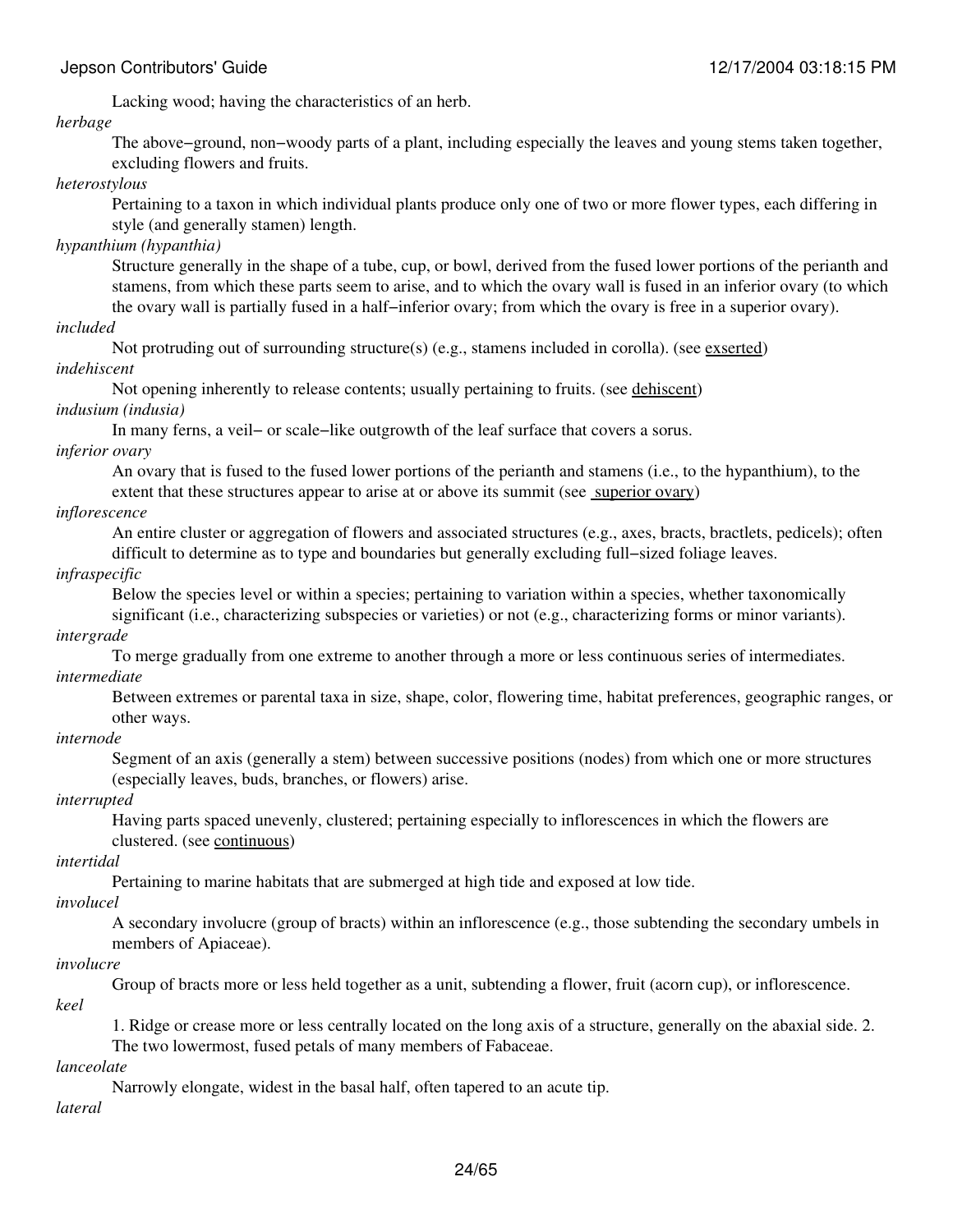Pertaining to the sides(s) of a structure; e.g., laterally compressed (flattened side−to−side), lateral branch, lateral appendage. (see [terminal\)](#page-33-5)

### *leaf*

Organ arising from a stem, generally composed of a stalk (petiole) and a flat, expanded, green, photosynthetic area (blade); distinguished from a leaflet by the presence in its axil of a bud, branch, thorn, or flower; sometimes with lateral, basal appendages (stipules); either simple (toothed, lobed, or dissected but not divided into leaflets) or compound (divided into leaflets).

#### <span id="page-24-3"></span>*leaflet*

A leaf−like unit of a compound leaf; distinguished from a leaf by the absence in its axil of a bud, branch, thorn, or flower; lacking lateral, basal appendages (stipules); either simple (leaf 1−compound, with primary leaflets) or compound (leaf 2−compound, with primary and secondary leaflets; 3−compound, with primary, secondary, and tertiary leaflets, etc).

#### *legume*

In Fabaceae (legume family), a dry or somewhat fleshy, one− to many−seeded fruit from a simple pistil, typically dehiscent longitudinally along two sutures and splitting into halves that remain joined at the base, sometimes indehiscent or breaking crosswise into one−seeded segments; a plant with such a fruit.

#### <span id="page-24-6"></span>*lemma*

In Poaceae, the lower, generally larger of two sheathing bracts subtending a flower, generally ensheathing the palea (in a sterile lemma, the flower and sometimes palea is rudimentary or absent); with the palea and flower, comprising the floret. (see [floret](#page-21-6), [glume](#page-22-4), [palea,](#page-26-6) [spikelet\)](#page-31-3)

### *lenticel*

Each of many spongy or calloused areas of various shapes, sizes, and colors, most commonly on surfaces of young stems (including twigs) or fruits.

### *lenticular*

Lens− or discus−shaped, with both major sides convex.

#### *ligulate flower*

In Asteraceae, a bisexual, bilateral flower with the long, outer portion of the corolla (the ligule) 5−lobed; appearing only with other ligulate flowers in a ligulate head. (see [disk flower,](#page-20-8) [ray flower](#page-29-6))

#### <span id="page-24-2"></span>*ligulate head*

In Asteraceae, a head composed entirely of ligulate flowers. (see [disciform head,](#page-20-6) [discoid head](#page-20-5), [radiate head\)](#page-29-5)

# *ligule*

1. In Asteraceae, the strap− or blade−like outer portion of the corolla in ligulate and nearly all ray flowers. 2. In Poaceae and some other grass−like plants, an appendage at the adaxial junction of leaf sheath and blade, generally with a membranous or fringed margin. 3. In *Isoetes*, a membrane that wholly or partially covers a sporangium.

#### <span id="page-24-1"></span>*limb*

In calyces or corollas with fused sepals or petals, the expanded, often lobed portion distal to the tube or throat; in some free or nearly free sepals and petals, the expanded portion distal to the stalk–like base (claw).

#### <span id="page-24-5"></span>*linear*

Elongate, with nearly parallel sides; narrower than elliptic or oblong.

#### *lip*

1. Upper or lower of two parts in a bilateral, unequally divided calyx or corolla. 2. In Orchidaceae, generally the largest, lowest, most highly modified perianth part.

#### <span id="page-24-4"></span>*lobe*

1. A major expansion or bulge, such as on the margin of a leaf, sepal, or petal, or on the surface of an ovary. 2. The free tips of otherwise fused structures, such as sepals or petals; larger than teeth.

#### <span id="page-24-0"></span>*loculicidal*

Pertaining to dehiscence of a fruit (capsule) by a longitudinal line through the wall at or near the center of each chamber, such that each resulting segment corresponds to the two adjacent halves of two adjacent chambers, usually with a placenta−bearing septum centrally. (see [circumscissile](#page-17-1), [septicidal](#page-31-0))

#### <span id="page-24-7"></span>*longitudinal*

Pertaining to length or the lengthwise dimension; parallel to the axis. (see [transverse](#page-34-6))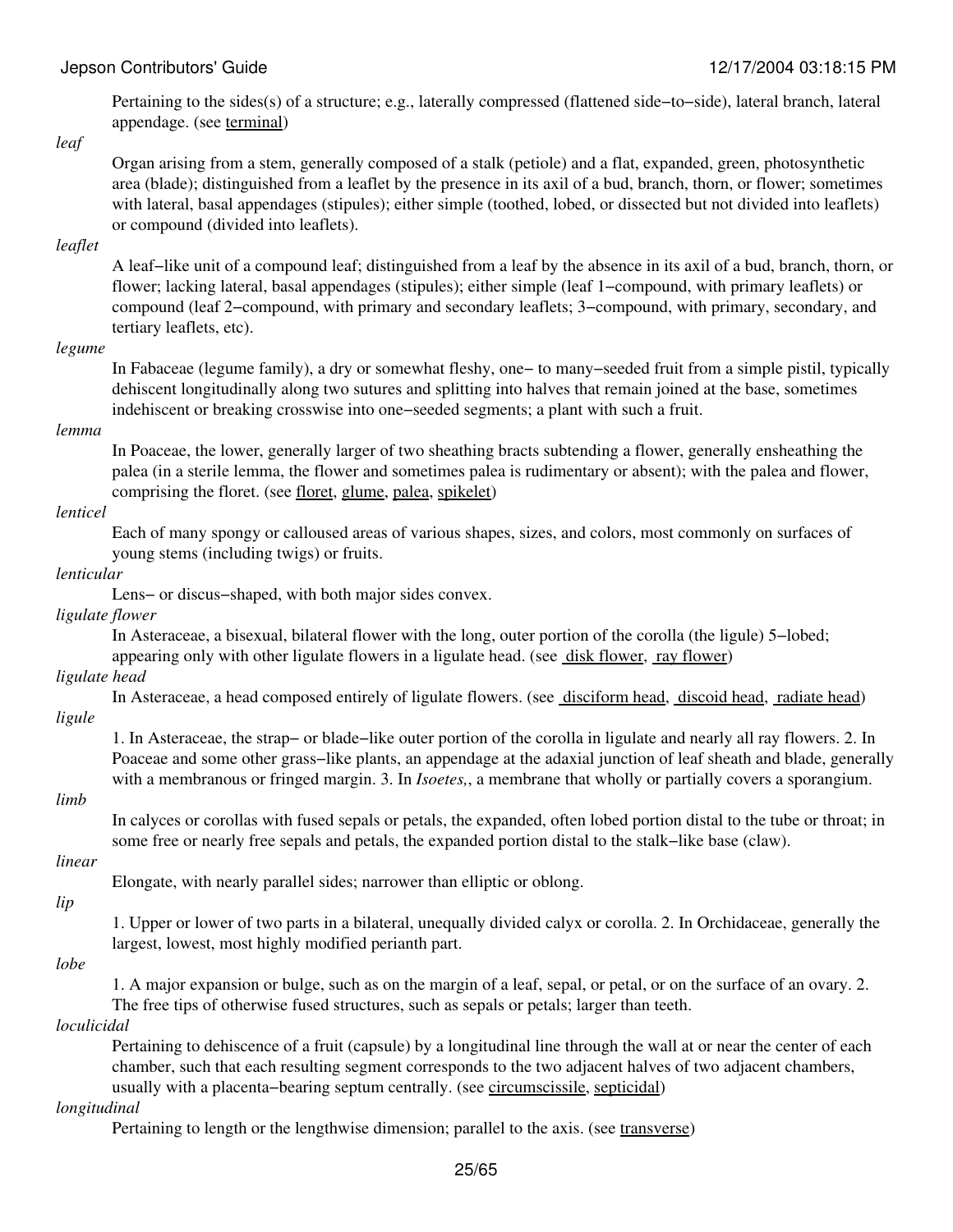#### *margin*

The edge, generally of a leaf or perianth part.

#### *marsh*

Permanently or periodically inundated, mostly or completely treeless vegetation dominated by semi−aquatic herbs or subshrubs.

#### *meadow*

Open grass− or sedge−dominated vegetation more or less surrounded by woodland or forest; meadow soils are generally seasonally moist and frequently are composed of fine−grained sediments.

#### *mericarp*

One of the (generally dry, indehiscent, 1−seeded) parts into which certain fruits (e.g. those of Apiaceae) separate at maturity.

#### <span id="page-25-5"></span>*membranous*

Thin, dry or moist, pliable, often more or less translucent or variously colored, sometimes green. (see [scarious](#page-30-5)) (e.g., *Leymus cinereus* ligule)

#### *meter*

Basic unit of length in the metric system, equal to 39.4 inches, slightly more than a yard (abbreviation: m).

#### *millimeter*

One−thousandth of a meter; one−tenth of a centimeter (abbreviation: mm).

#### *mixed evergreen forest*

Vegetation dominated by a variable mixture of mostly or only hardwood tree species, most of which retain their leaves throughout the year.

#### <span id="page-25-2"></span>*monoecious*

Pertaining to a taxon in which individuals produce both male and female reproductive structures, and do not produce bisexual reproductive structures. (see [dioecious\)](#page-19-1) (e.g., *Alnus rhombifolia*)

#### *monolete spore*

In spore−bearing plants, bilaterally symmetric spore on which the scar is linear and unbranched.

#### *montane*

Pertaining to mountains; vegetational/altitudinal zone between the foothill and subalpine zones.

#### *mucro (mucronate)*

An abrupt, short, sharp, narrow, terminal point, tip, or projection

#### <span id="page-25-3"></span>*n*

Number of chromosomes in haploid cells. (see [diploid,](#page-20-7) [polyploid\)](#page-28-4)

#### <span id="page-25-0"></span>*native*

Occurring naturally in an area, as neither a direct nor indirect consequence of human activity; indigenous; not alien. (see [naturalized](#page-25-1), [waif](#page-35-1))

#### <span id="page-25-1"></span>*naturalized*

Alien (not native) and reproducing either sexually (e.g., by spores, seeds) or vegetatively (e.g., by sprouts, suckers) in the absence of any benefit, intentional or not, direct or indirect, of human activity, and thereby persisting beyond initial generation or establishment. (see [native,](#page-25-0) [waif\)](#page-35-1)

#### *nectar*

A sugary solution, produced in nectaries, consumed primarily as an energy source by animal visitors, usually pollinators.

#### *nectary*

Variously shaped, nectar−producing structure(s) usually at or near the base of the inside of a flower (or sometimes elsewhere, such as in a perianth spur or on a petiole). (e.g., *Symphoricarpos rotundifolius*)

#### *needle*

A narrowly linear, often waxy, generally evergreen leaf, especially of conifers.

#### *node*

Position on a stem from which one or more structures (especially leaves, buds, branches, or flowers) arise. (see [internode\)](#page-23-3)

<span id="page-25-4"></span>*nut*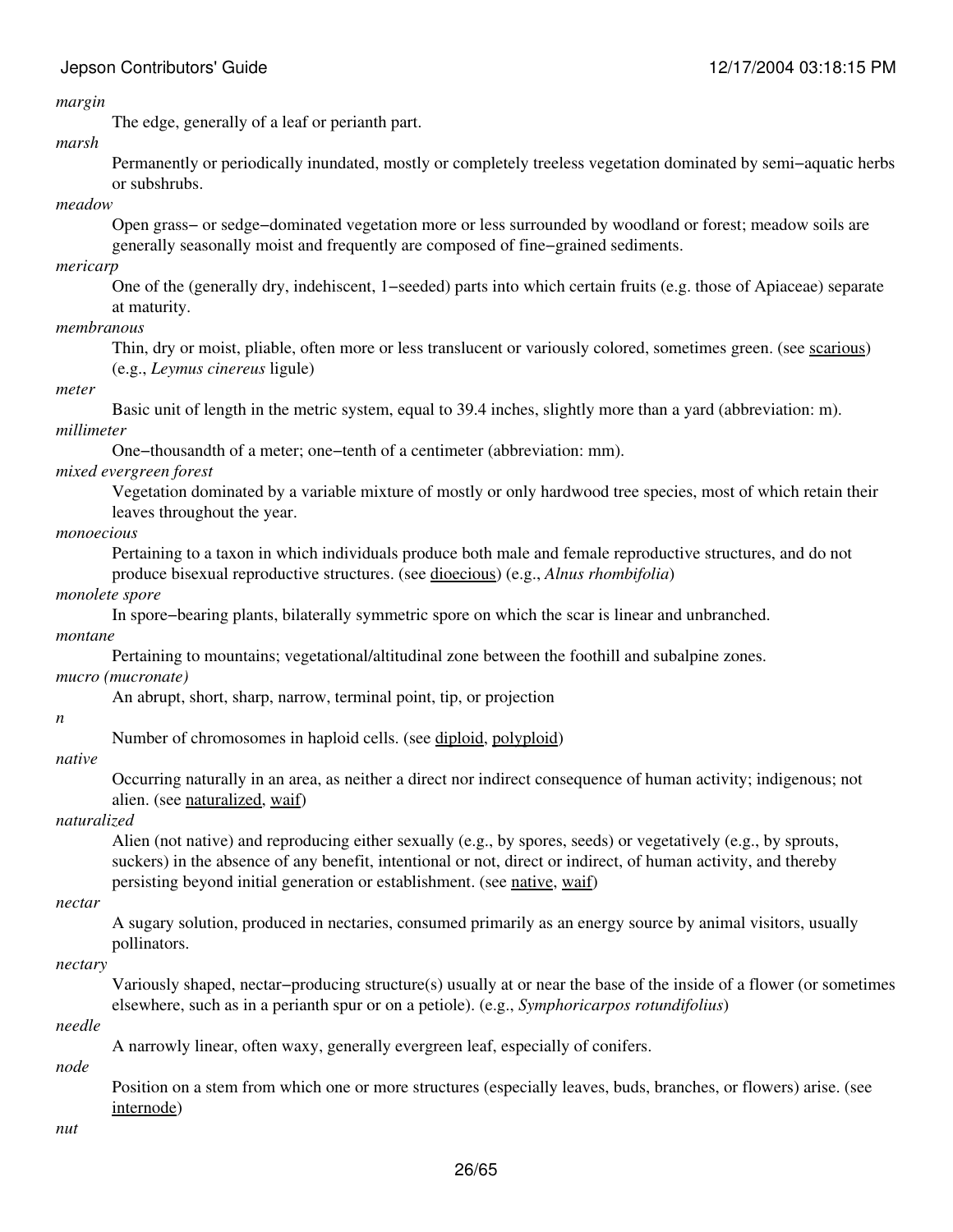Mostly dry, sometimes fleshy or pulpy, usually indehiscent fruit in which a single seed is encased in a hard shell. (see [drupe\)](#page-20-2) (e.g., *Quercus palmeri*)

### *nutlet*

Small, dry nut or nut−like fruit, usually several of which are produced by a single flower. (see [nut](#page-25-4), [drupe\)](#page-20-2) (e.g., Boraginaceae, Lamiaceae)

#### *ob−*

A prefix indicating inversion of shape — e.g., lanceolate and oblanceolate leaf blades are widest below and above the middle, respectively.

### *oblique*

Having unequal sides or an asymmetric base.

#### <span id="page-26-5"></span>*oblong*

Longer than wide, with nearly parallel sides; wider than linear. (see [elliptic](#page-20-9))

#### <span id="page-26-0"></span>*obtuse*

Having a short−tapered, blunt tip or base, the sides convex or straight and converging at more than a right angle. (see [acute\)](#page-14-5)

#### <span id="page-26-4"></span>*open*

<span id="page-26-1"></span>Uncongested or diffuse; especially pertaining to the disposition of flowers in an inflorescence. (see [dense\)](#page-19-6) *opposite*

1. Arranged in pairs along an axis — e.g., two leaves per node. (see [alternate](#page-15-7), [whorled\)](#page-35-2). 2. Occurring in the same rank, directly above or below, as "stamens opposite petals". 3. Located directly across from.

#### *ovary*

Ovule−bearing, usually wider, basal portion of pistil, normally developing into a fruit as ovules become seeds; may be simple (one carpel, one chamber) or compound (two or more carpels, one or more chambers).

### *ovary stalk (fruit stalk)*

A pedestal−like, apical prolongation of a floral receptacle (often termed elsewhere a carpophore) or basal constriction of an ovary (often termed elsewhere a gynophore), above the level of perianth insertion, each with the result that the ovary or fruit appears to be stalked over and above the pedicel (whereas the demarcation between pedicel and ovary− or fruit−stalk is observable as the point of perianth insertion, carpophores generally are distinguished from gynophores only by anatomical study).

#### <span id="page-26-9"></span>*ovate*

Egg−shaped (i.e., widest below the middle) in two dimensions (i.e., in one plane), as a leaf. (see [ovoid](#page-26-8))

#### <span id="page-26-8"></span>*ovoid*

Egg−shaped (i.e., widest below the middle) in three dimensions, as a fruit. (see [ovate](#page-26-9))

#### *ovule*

In gymnosperms and angiosperms, structure containing an egg, and normally developing into a seed after fertilization.

#### <span id="page-26-6"></span>*palea (paleae)*

In Poaceae, the distal, generally smaller of two sheathing bracts subtending a flower, generally ensheathed by the lemma; with the lemma and flower, comprising the floret. (see [floret,](#page-21-6) [glume,](#page-22-4) [spikelet\)](#page-31-3)

#### <span id="page-26-2"></span>*palmate*

More than two structures or parts (e.g., veins, lobes, or leaflets) radiating from a common point in two dimensions (i.e., in one plane). (see [pinnate](#page-27-1), [ternate\)](#page-33-6)

#### <span id="page-26-3"></span>*panicle*

Branched inflorescence in which the basal or lateral flowers (or some of them) open before the terminal or central flowers on any axis. (see [cyme\)](#page-19-7)

#### <span id="page-26-7"></span>*papillate*

Pertaining to a surface (e.g., of a leaf, stigma, fruit) bearing small, rounded or conic protuberances (papillae). *pappus*

In Asteraceae, the aggregate of structures such as awns, bristles, or scales arising from the top of the inferior ovary, in place of the calyx.

#### *parasite*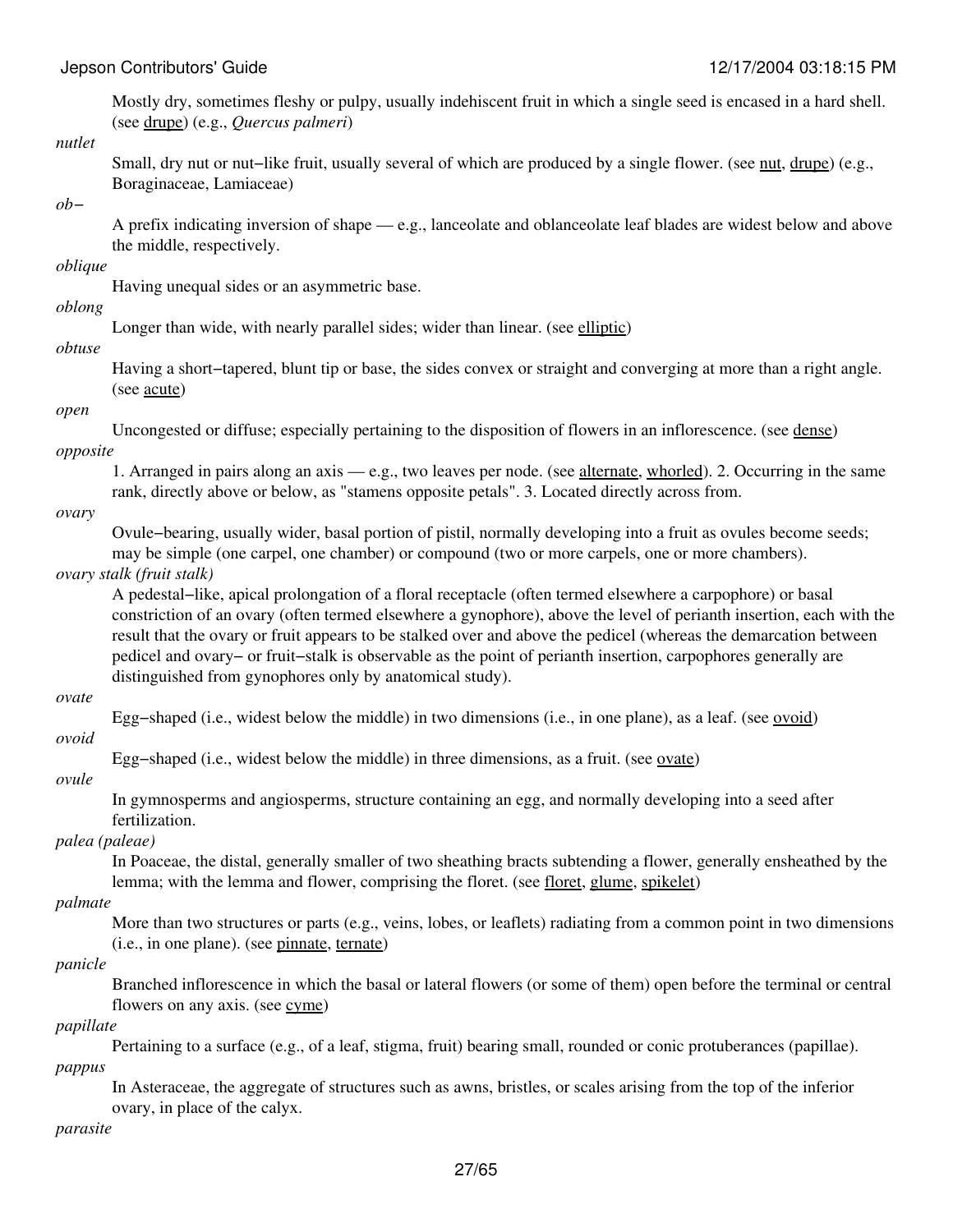A plant that benefits by taking resources from a physical connection to a host plant of another species; green parasites (hemiparasites) derive water and dissolved inorganic substances (e.g., mineral nutrients) from the connection and often are able to survive without it, while non−green parasites (holoparasites) obtain in addition energy–rich, organic compounds (products of photosynthesis) from the connection and cannot survive without it; the connection may or may not involve a fungal intermediate, and may or may not be detrimental to the host.

### <span id="page-27-2"></span>*parietal*

Pertaining to placentas on the inside surface of the ovary wall in a compound ovary with one or more chambers.

*peat*

Material formed by the partial decomposition in water of plant tissues, especially mosses (*Sphagnum*) or sedges. *peatland*

Moss− or herb−dominated freshwater wetland characterized by nutrient−deficient substrates and the accumulation of peat; often said (elsewhere, not in TJM2) to be bogs if acidic, fens if basic.

#### <span id="page-27-4"></span>*pedicel*

Stalk of an individual flower in an inflorescence or, in Poaceae, of an individual floret, or the corresponding structure in fruit. (see [peduncle](#page-27-3), [ray\)](#page-29-6)

#### <span id="page-27-3"></span>*peduncle*

Stalk of an individual flower borne singly, not in an inflorescence, or of an entire inflorescence, or the corresponding structure in fruit; the stalk subtending an involucre (e.g., in Asteraceae, Polygonaceae). (see [pedicel,](#page-27-4) [ray](#page-29-6))

#### *peltate*

With the stalk attached toward the middle, not at a margin, of a flat structure such as an indusium, scale, or leaf. *pendent*

<span id="page-27-0"></span>Drooping, hanging, or suspended from a point of attachment above. (e.g., *Amelanchier utahensis* fruit) *perennial*

Completing life cycle (germination through death) in more than two years or growing seasons, generally non−woody (at least above ground) to woody; includes perennial herbs as well as subshrubs to trees; the abbreviation "per" only refers to perennial herb, not to the word "perennial" alone. (see [annual](#page-15-2), [biennial](#page-16-1))

#### *perianth*

Calyx and corolla collectively, whether or not they are distinguishable.

### *perianth part*

An individual member of a perianth; used whether or not calyx and corolla are distinguishable, but usually when they are not.

### *perigynium*

Variously shaped, sac−like structure enclosing the ovary and achene in *Carex* and *Kobresia*.

#### *persistent*

Not falling off; remaining attached. (see [deciduous,](#page-19-4) [ephemeral](#page-20-10))

#### <span id="page-27-5"></span>*petal*

Individual member of the corolla, whether fused or not; if fused, often equal in number to the number of corolla lobes; often conspicuously colored. (see [sepal\)](#page-31-4)

#### *petiole*

Leaf stalk, connecting leaf blade to stem; sometimes more or less indistinct.

#### *phyllary*

In Asteraceae, a bract of the involucre.

### *pinna (pinnae)*

In ferns, primary division of a compound or dissected frond blade.

### <span id="page-27-1"></span>*pinnate*

Feather−like; pertaining to veins, lobes, leaflets, or other structures arranged in two dimensions (i.e., in one plane) along either side of an axis; a leaf is odd−pinnate if there is a terminal leaflet, even−pinnate if there is not, and either odd− or even−pinnate may be 1−pinnate (blade divided into primary leaflets), 2−pinnate (primary leaflets divided into secondary leaflets), 3-pinnate (secondary leaflets divided into tertiary leaflets), etc. (see [compound](#page-18-1) [leaf](#page-18-1), [palmate,](#page-26-2) [ternate](#page-33-6), [plumose](#page-28-6))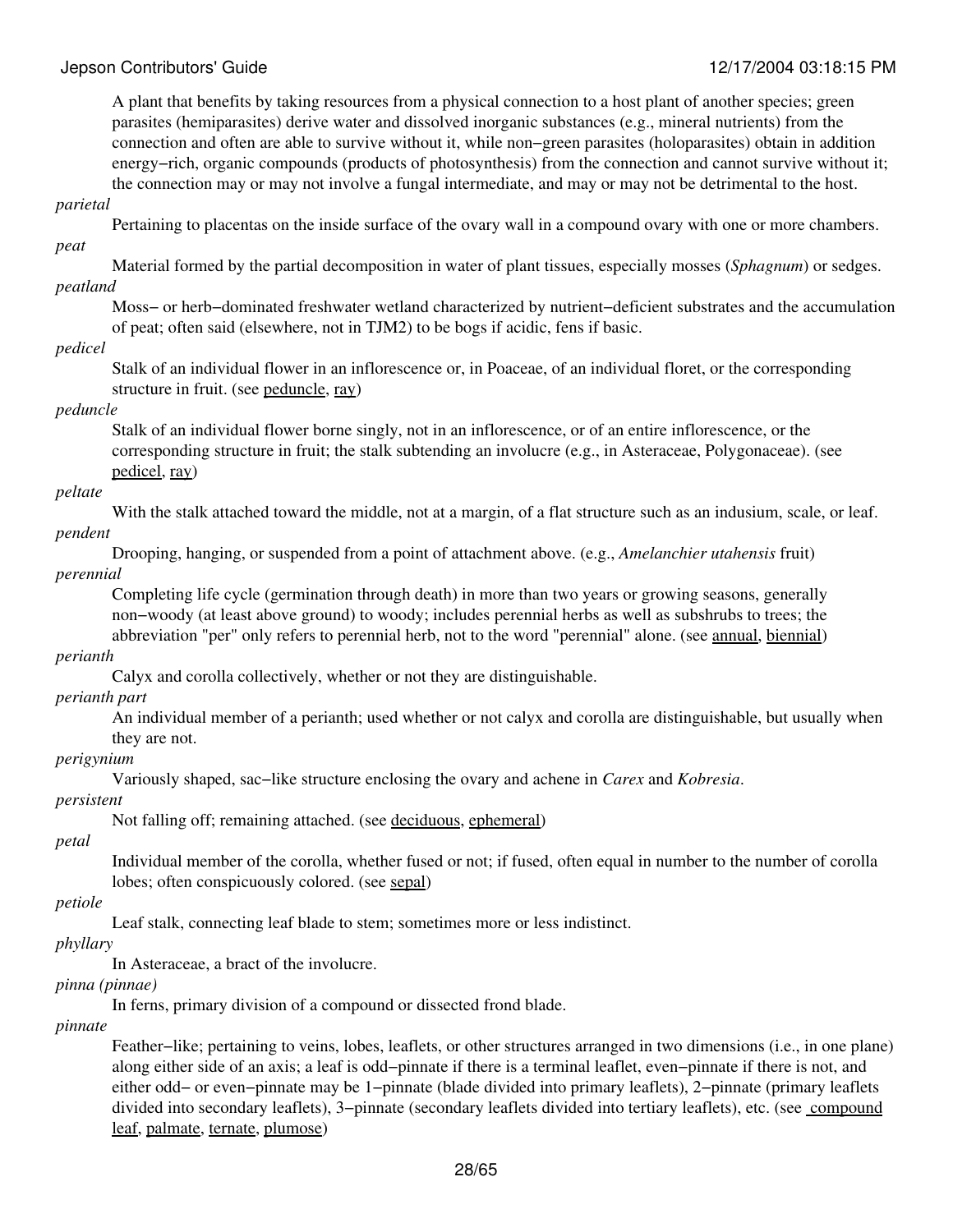### *pinnule*

In ferns, secondary division of a compound or dissected frond blade, primary division of a pinna.

#### *pinnulet*

In ferns, tertiary division of a compound or dissected frond blade, secondary division of a pinna, primary division of a pinnule.

#### <span id="page-28-2"></span>*pistil*

Female reproductive structure of a flower, composed of an ovule−containing ovary at the base, one or more pollen−receiving stigmas at the tip, and generally one or more styles between ovary and stigma. A flower may have one or more simple pistils (each a single, free carpel with a single ovary chamber, placenta, and stigma) or one compound pistil (two or more fused or partially fused carpels, the exact number often equaling the number of ovary lobes, ovary chambers, placentas, styles, or stigmas).

### <span id="page-28-1"></span>*pistillate*

Pertaining to flowers, inflorescences, or plants with fertile pistils but sterile or missing stamens. (see [staminate](#page-32-0)) (e.g., *Salix laevigata* flower)

#### *placenta*

Structure or area to which ovules are attached in an ovary; variously shaped and positioned.

### *planoconvex*

Flat or nearly so on one side, rounded on the other. (e.g., *Carex leporinella* perigynium)

### *pleated*

Having accordion−like folds.

#### <span id="page-28-6"></span>*plumose*

Plume−like, usually with the parts arrayed in three dimensions around an axis, or in tufts held together at the base; usually pertaining to small, finely divided structures, such as certain stigmas and pappus elements. (see [pinnate\)](#page-27-1)

# *pollen (pollen grain)*

In gymnosperms and angiosperms, structure containing the sperm; when sperm fertilizes an egg, the egg and surrounding ovule normally develop into a seed.

#### *pollen sac*

Each of the one, two, or four pollen−bearing portion(s) of an anther.

### *pollination*

Placement of pollen, by an insect, the wind, or other vector, on a stigmatic or ovular surface, through which pollen tube growth and fertilization may occur; self−pollination involves only one plant, cross−pollination occurs between plants.

### *pollinium (pollinia)*

Especially in Asclepias and related genera, and in Orchidaceae, a mass of coherent pollen grains disseminated as a unit.

#### <span id="page-28-4"></span>*polyploid*

Having three or more sets of chromosomes; 3n, 4n, etc. (see [diploid](#page-20-7), [haploid,](#page-22-2) [n\)](#page-25-3)

#### <span id="page-28-0"></span>*pome*

In Rosaceae, a fleshy, indehiscent fruit, such as an apple or pear; derived from a compound, inferior ovary (represented as 2–5 papery−walled, radiating segments alternating with fleshy material) and surrounding hypanthium (represented as outer fleshy material and skin). (see [berry,](#page-16-5) [drupe](#page-20-2)) (e.g., *Amelanchier utahensis* fruit)

#### <span id="page-28-5"></span>*prickle*

Sharp−pointed, stiff or somewhat flexible projection, originating at the epidermis, derived from epidermal cells and therefore neither subtending an axillary bud or branch nor subtended by a leaf or leaf scar, without leaves, leaf scars, buds, or branches; loosely used for any sharp projection. (see [armed](#page-15-8), [spine,](#page-31-5) [thorn\)](#page-33-7) (e.g., *Rosa woodsii* stem)

#### <span id="page-28-3"></span>*prostrate*

Lying flat on the ground. (see [ascending,](#page-15-4) [decumbent](#page-19-0))

### *protandrous*

Pertaining to a bisexual flower in which pollen release precedes stigma receptivity, or to a plant with staminate and pistillate flowers in which this is true, with the result that cross−pollination is favored.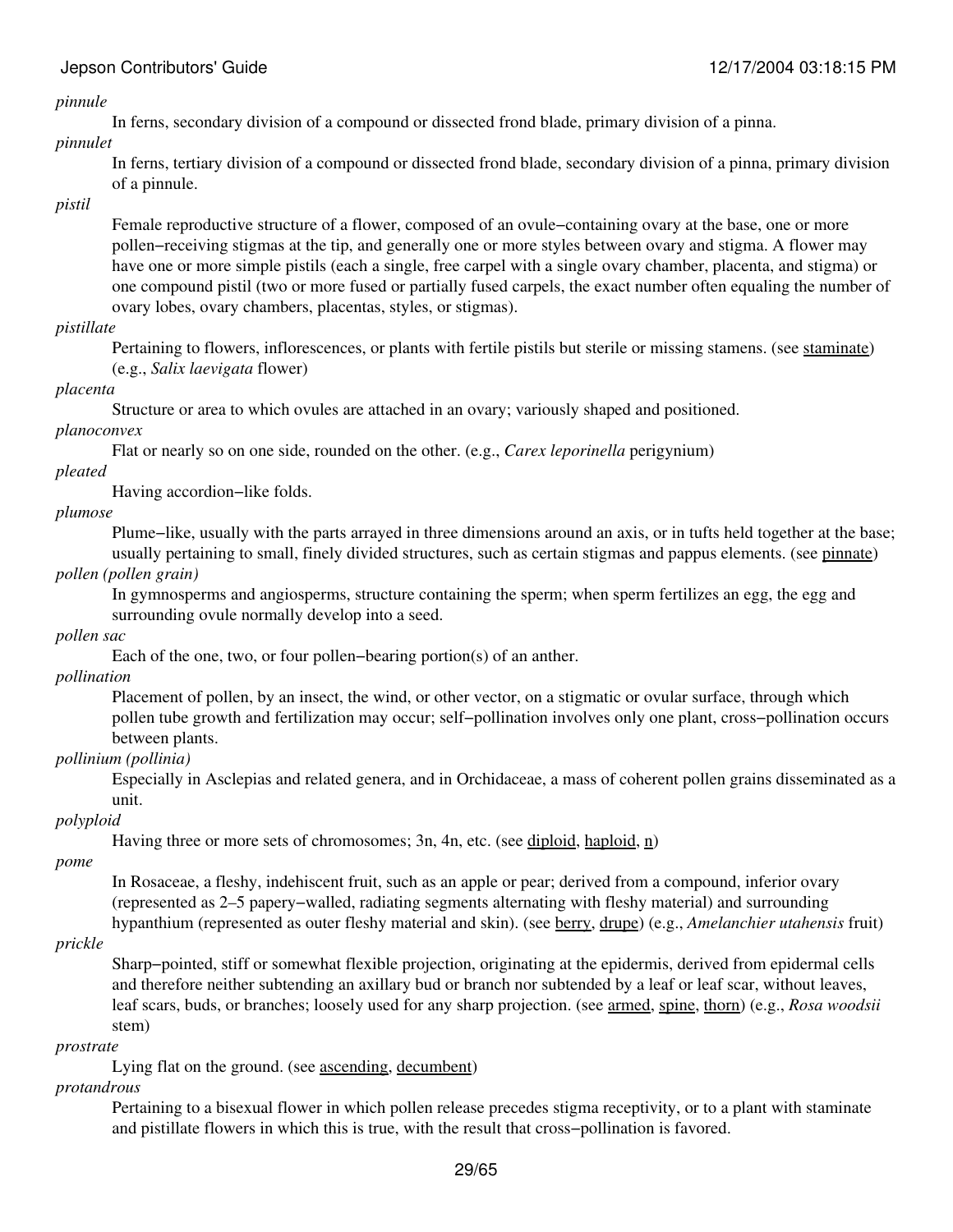#### *protogynous*

Pertaining to a bisexual flower in which stigma receptivity precedes pollen release, or to a plant with staminate and pistillate flowers in which this is true, with the result that cross−pollination is favored.

#### <span id="page-29-3"></span>*proximal*

Closer to the base, origin, or point of attachment, or farther away from the edge or tip. (see [distal\)](#page-20-0)

# <span id="page-29-7"></span>*puberulent*

Minutely hairy.

### <span id="page-29-9"></span>*raceme*

Unbranched inflorescence in which the flowers are borne on pedicels and nearly always open from the bottom to the top of the inflorescence. (see [panicle,](#page-26-3) [spike](#page-31-6))

### *rachis*

In ferns, primary axis of a compound or dissected frond blade.

# <span id="page-29-2"></span>*radial*

Divisible into mirror−image halves in three or more ways. (see [asymmetric,](#page-15-3) [bilateral](#page-16-2), [biradial\)](#page-16-3)

#### <span id="page-29-5"></span>*radiate head*

In Asteraceae, a head composed of central disk flowers and marginal ray flowers. (see [disciform head,](#page-20-6) [discoid](#page-20-5) [head,](#page-20-5) [ligulate head\)](#page-24-2)

#### <span id="page-29-1"></span>*rank*

1. A row or column of parts along an axis — e.g., leaves on an erect stem arranged in four vertical rows are 4−ranked. (see [alternate,](#page-15-7) [opposite](#page-26-1)) 2. In classification, a taxonomic level — e.g., family, genus, species, subspecies, variety. (see [taxon\)](#page-33-8)

#### <span id="page-29-0"></span>*rare*

Extremely unlikely to be present in appropriate habitats, often restricted to a small number of sites. (see endangered, threatened, [uncommon](#page-34-0))

#### *ray*

<span id="page-29-6"></span>Each of a number of radiating axes, as a primary branch in a compound umbel. (see [pedicel,](#page-27-4) [peduncle\)](#page-27-3) *ray flower*

In Asteraceae, a generally pistillate or sterile, bilateral flower with the long, outer portion of the corolla (ligule) often 3−lobed (in radiate heads) or missing (in disciform heads, the flower then pistillate); appearing marginally and only with disk flowers more centrally. (see [ligulate flower,](#page-24-2) [disk flower\)](#page-20-8)

#### *receptacle*

1. In individual flowers, the structure to which flower parts are attached. 2. In heads or head−like inflorescences, especially in Asteraceae, the structure to which flowers or sometimes heads are attached.

#### *recurved*

Gradually curved downward or backward.

# *reduced*

Smaller, less lobed, simpler, etc.

#### *reflexed*

Abruptly bent or curved downward or backward.

#### <span id="page-29-4"></span>*reniform*

Kidney−shaped; often pertaining to a leaf in which the blade base on both sides of the petiole is rounded and concave. (see [cordate](#page-18-6))

#### <span id="page-29-8"></span>*rhizome*

1. In seed plants, stem that is often elongate, more or less horizontal, usually underground; distinguished from roots by bearing of leaves, leaf scars, axillary buds, etc. (see [stolon](#page-32-5)). 2. In ferns, stem that is located underground, embedded in leaf litter, on rocks or in rock crevices, or on trees or tree branches, often scaly or hairy; distinguished from roots by bearing of fronds (roots rarely bear fronds), and their greater diameter.

#### *rib*

1. Ridge, as on a fruit. 2. Raised vein, as on a leaf or perianth part. (e.g., *Carex hendersonii* perigynium) *riparian*

Pertaining to communities that occupy the banks, channels, and flood plains of waterways.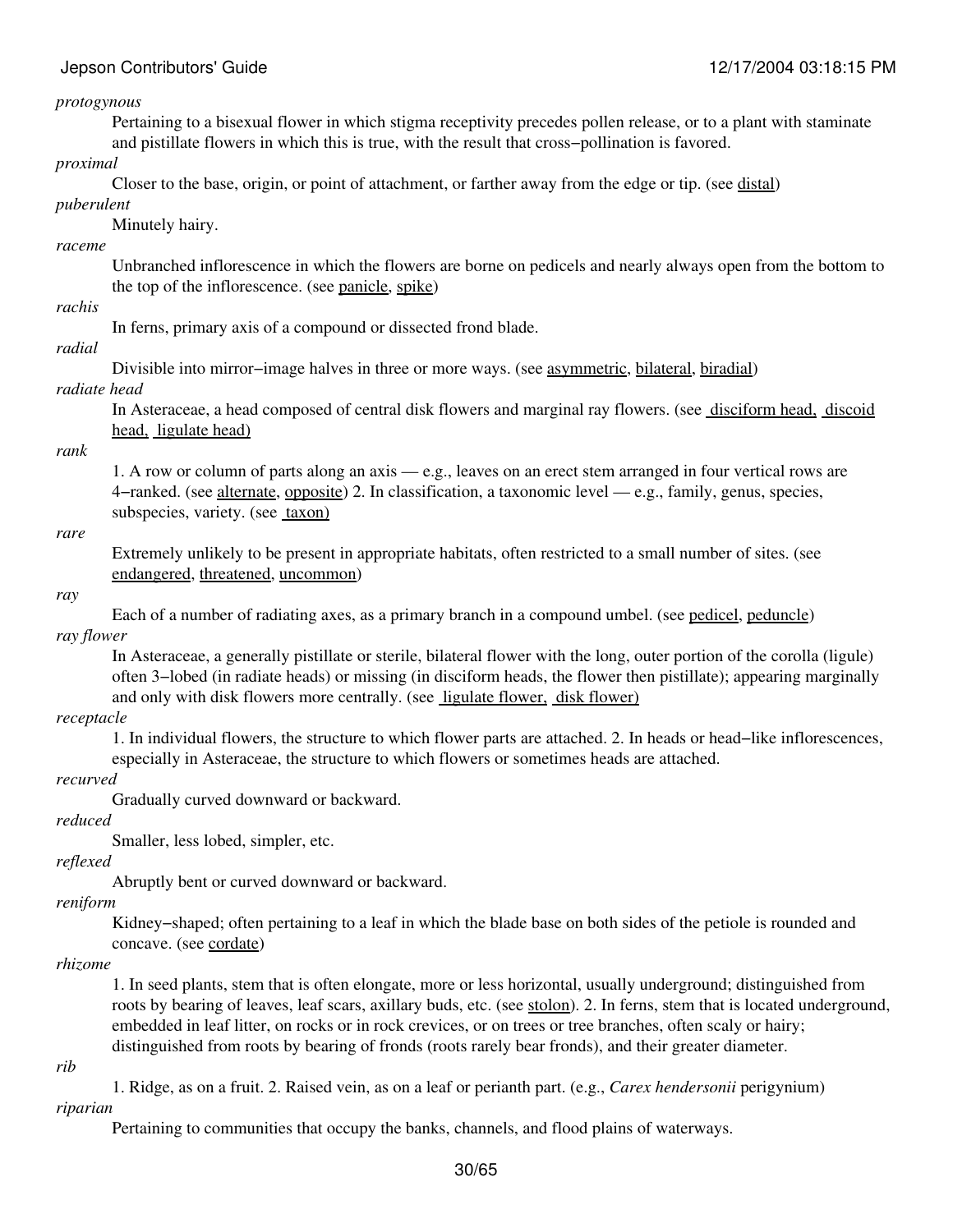#### <span id="page-30-8"></span>*root*

Generally underground axis or axes of a plant; distinguished from stems by not bearing leaves, leaf scars, axillary buds, flowers, etc.; generally growing into the ground from the base of a stem, its functions include anchorage, absorption of water and nutrients, and food storage. (see [bulb,](http://ucjeps.berkeley.edu:80/bulb) [corm,](#page-19-2) [rhizome](#page-29-8), [caudex](#page-17-0), [tuber](#page-34-3), [stolon\)](#page-32-5)

#### *rosette*

A radiating cluster of leaves generally at or near ground level.

#### <span id="page-30-7"></span>*rotate*

Wheel−shaped, spreading, or saucer−shaped; often applied to a fused corolla with a short or nonexistent tube and a spreading limb. (see [funnel−shaped,](#page-22-5) [salverform](#page-30-6))

#### <span id="page-30-0"></span>*ruderal*

A plant, usually alien, occurring in waste areas, along roadsides, and in other places disturbed by humans;

### pertaining to such a plant.

#### <span id="page-30-4"></span>*sagittate*

Arrowhead−shaped, with two basal lobes oriented nearly parallel to the long axis. (see [hastate](#page-22-6))

#### <span id="page-30-6"></span>*salverform*

Having a slender tube and an abruptly spreading, flat limb; often applied to a fused corolla. (see funnel–shaped, [rotate](#page-30-7))

#### *savanna*

Vegetation dominated by various species of grasses with scattered individual trees; with less canopy cover than a woodland (canopies do not touch).

# <span id="page-30-2"></span>*scabrous*

Rough to the touch, generally owing to short stiff hairs. (e.g., *Brickellia pappus*)

#### <span id="page-30-3"></span>*scale*

1. Wide, appressed, membranous, epidermal outgrowth (e.g., *Cheilanthes covillei*) (see [hair\)](#page-22-7). 2. Structure partially or entirely covering an over−wintering bud (bud scale) (e.g., *Salix goodingii* bud). 3. In gymnosperms, a woody, seed−bearing structure attached to the cone axis (cone scale) (e.g., *Abies magnifica*). 4. In Asteraceae, a flat, membranous pappus element (e.g., *Hymenoxys hoopesii*). Leaves or bracts may be scale−like in one or more of the preceding ways.

#### *scapose*

Pertaining to a plant or an inflorescence having a relatively long peduncle that arises from ground level, often from a rosette, sometimes bearing bracts but without leaves.

#### *scapose*

Pertaining to a plant or an inflorescence in which a relatively long peduncle (scape) arises, sometimes with leaf− or scale−like bracts but without true foliage leaves, from a rosette or other arrangement of leaves at ground level.

#### *scar*

Mark left by the natural separation of two structures, as a leaf scar on a stem.

#### <span id="page-30-5"></span>*scarious*

Thin, dry, pliable, translucent or variously colored but not green. (see [membranous](#page-25-5)) (e.g., *Carex incurviformis* pistillate flower bract)

#### <span id="page-30-9"></span>*scree*

Relatively unstable, sloping accumulation of small rock fragments, often at a cliff base. (see [talus\)](#page-33-9)

#### *scrub*

Vegetation dominated by shrubs; may be classified by habitat type or by dominant species; shrubland.

#### *sculpture*

Surface ornamentation or topography, often visible only when magnified, as on a seed or pollen grain. (e.g., *Plagiobothrys nothofulvus* nutlet)

#### *seed*

Any fertilized ovule, but in descriptions pertaining to the fully mature condition (i.e., at full cone or fruit maturation), unless noted otherwise.

#### <span id="page-30-1"></span>*segment*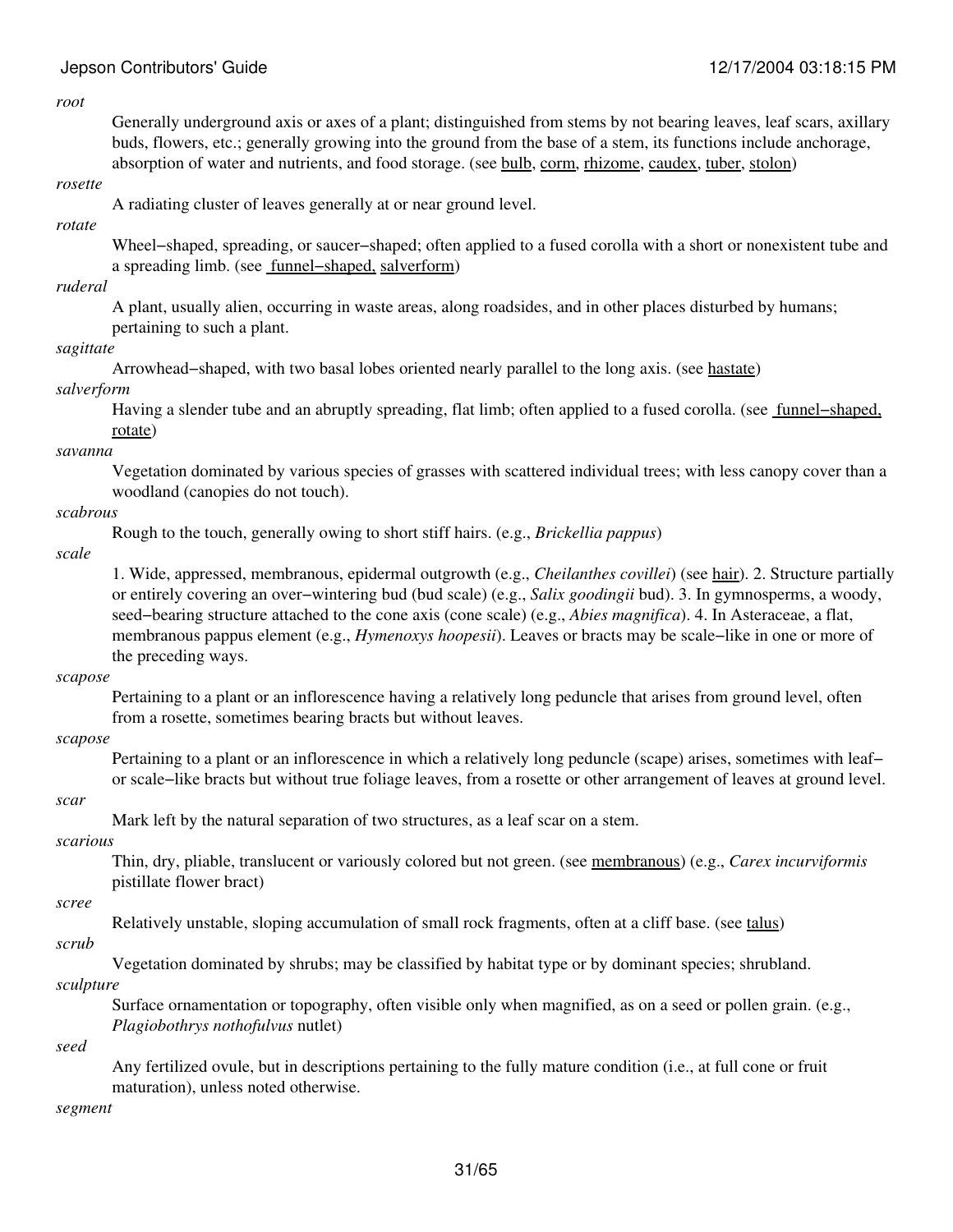1. An ultimate or smallest division of a compound leaf (then the segment is also a leaflet) or dissected leaf — not a marginal lobe, tooth, bristle, etc. 2. A part into which an organ is naturally or apparently divisible, such as of a calyx, corolla, fruit, etc. 3. A specified length, such as of a stem, root, style, etc.

#### <span id="page-31-4"></span>*sepal*

Individual member of the calyx, whether fused or not; if fused, often equal in number to the number of calyx lobes; generally green. (see [petal](#page-27-5))

#### <span id="page-31-0"></span>*septicidal*

Pertaining to dehiscence of a fruit (capsule) by a longitudinal line through the wall at or near the center of each septum, such that each resulting segment corresponds to a single chamber, with placentas placed variously. (see [circumscissile](#page-17-1), [loculicidal](#page-24-0))

#### *septum (septa)*

Wall between chambers in a compound ovary.

#### *series*

A group of structures of one kind (e.g., involucral bracts, sepals, petals, stamens) of similar size or shape, usually more or less in a row or whorl.

#### *serpentine (serpentinitic)*

Pertaining to rocks, or soils derived from them, with generally low levels of calcium and other nutrients, and high levels of magnesium, iron, and certain toxic metals; many plant taxa are restricted to or excluded from serpentine.

#### <span id="page-31-2"></span>*serrate*

Having margins with sharp, fine to coarse teeth generally pointing tipward, not outward; margins with such teeth on such primary teeth are doubly serrate. (see [dentate\)](#page-19-8)

#### *sessile*

Without a petiole, peduncle, pedicel, or other kind of stalk.

#### *sheath*

A surrounding or partially surrounding, often tubular structure or part of a structure, such as a leaf base in Apiaceae or Poaceae.

#### *shoot*

Pertaining collectively to a young stem or twig and its appendages (e.g., new growth in the spring), or to all above−ground parts of a plant (i.e., shoot system).

#### <span id="page-31-7"></span>*shrub*

1. A woody plant of relatively short maximum height, with generally many branches from the base. (see [tree,](#page-34-7) [subshrub,](#page-33-3) [perennial](#page-27-0))

#### <span id="page-31-1"></span>*simple*

Composed of a single part; undivided; unbranched. (see [compound\)](#page-18-1)

#### *sinus*

Usually pertaining to margins of leaves, sepals, petals, or other parts, an indentation between adjacent lobes or teeth

#### *sorus (sori)*

In many ferns, a distinct cluster of sporangia.

#### *spheric*

Globe− or ball−shaped; circular in three dimensions.

#### <span id="page-31-6"></span>*spike*

Unbranched inflorescence in which the flowers are sessile and nearly always open from the bottom to the top of the inflorescence. (see [panicle,](#page-26-3) [raceme,](#page-29-9) [head](#page-22-8))

#### <span id="page-31-3"></span>*spikelet*

1. In Poaceae, the smallest aggregation of florets (each a flower with subtending palea and lemma) and any (generally 2) subtending glumes. 2. In Cyperaceae, the smallest aggregation of flowers (generally more than 2) and associated bracts.

<span id="page-31-5"></span>*spine*

Sharp−pointed, usually stiff projection, originating below the epidermis, derived from a leaf or leaf part (e.g., stipule, vein tip), and therefore often subtending an axillary bud or branch, without buds of its own; loosely used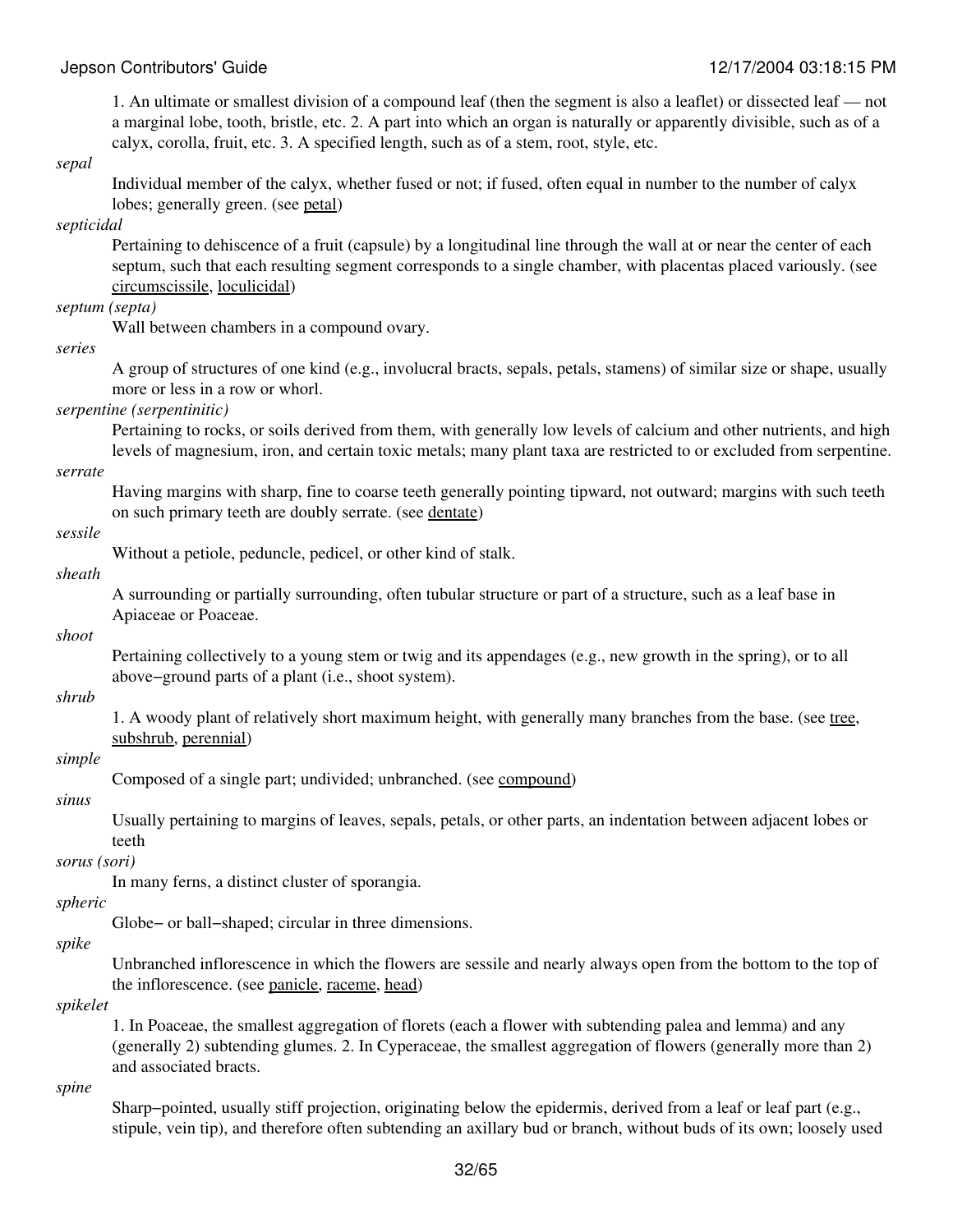for any sharp projection. (see [armed,](#page-15-8) [prickle,](#page-28-5) [thorn\)](#page-33-7) (e.g., *Cirsium arvense* leaf)

*sporangium (sporangia)*

In non−seed plants, a case or sac in which spores are produced, and from which they are released.

#### *spore*

In non−seed plants, one of very many minute, haploid cells (in mass, often appearing dust−like) dispersed from sporangia on a diploid parent plant (sporophyte), normally developing into a small haploid plant (gametophyte) that produces eggs, sperm, or both, the fusion of which results in new diploid offspring.

#### *spreading*

Oriented more or less perpendicularly to the axis of attachment; often, more or less horizontal.

#### *spur*

Hollow projection or expansion, generally of a perianth part and containing nectar. (e.g., petals of *Aquilegia formosa*)

#### *stamen*

Male reproductive structure of a flower, typically composed of a stalk−like filament and a terminal, pollen−producing anther. Filaments sometimes partly fuse to the corolla, or to other filaments to form a tube. (see [anther,](#page-15-9) [filament,](#page-21-0) [pistil](#page-28-2))

#### <span id="page-32-0"></span>*staminate*

Pertaining to flowers, inflorescences, or plants with fertile stamens but sterile or missing pistils. (see [pistillate](#page-28-1)) (e.g., *Salix laevigata* flower)

#### *staminode*

Sterile stamen, usually modified in appearance, sometimes petal−like or elaborate in structure. (e.g., *Penstemon palmeri*)

#### <span id="page-32-4"></span>*stellate*

Pertaining to a hair or other structure with three or more branches radiating in two or three dimensions from a common point. (see [forked](#page-21-7))

#### <span id="page-32-1"></span>*stem*

Generally above−ground but sometimes below−ground axis or axes of a plant; distinguished from roots by bearing leaves, leaf scars, axillary buds, flowers, etc. (see [bulb,](#page-16-4) [caudex,](#page-17-0) [corm,](#page-19-2) [rhizome](#page-29-8), [root](#page-30-8), [stolon,](#page-32-5) [tuber\)](#page-34-3)

#### <span id="page-32-3"></span>*sterile*

Not reproductively functional; pertaining to a plant or plant part that does not produce or is not associated with the production of functional spores, pollen, ovules, or seeds (e.g., sterile frond, sterile stamen, sterile flower). (see [fertile](#page-21-8))

#### *stigma*

The part of a pistil on which pollen germinates, generally terminal and elevated above the ovary on a style, usually sticky or hairy, sometimes lobed.

# *stipe*

In ferns, a frond stalk (analogous to a petiole of a leaf), connecting blade to rhizome.

#### *stipule*

<span id="page-32-5"></span>Appendage at base of petiole, generally paired, variable in form but often leaf− or scale−like, sometimes a spine. *stolon*

A normally thin, elongate stem lying more or less flat on the ground and forming roots as well as erect stems or shoots (which become new, clonal plants) at generally widely spaced nodes; runner. (see [rhizome](#page-29-8))

#### *stomate (stoma, stomata)*

A minute pore on a leaf (less often, stem or other structure) through which gases pass into or out of a plant (generally, carbon dioxide in, oxygen and water vapor out); generally closed during times of water stress; sometimes used in identification.

#### <span id="page-32-2"></span>*stone*

In a drupe, the very hard inner ovary wall and the generally single seed it surrounds; occurring one or more per flower, free or variously fused. (e.g., *Prunus emarginata* fruit)

#### *stout*

Thick, sturdy, not slender.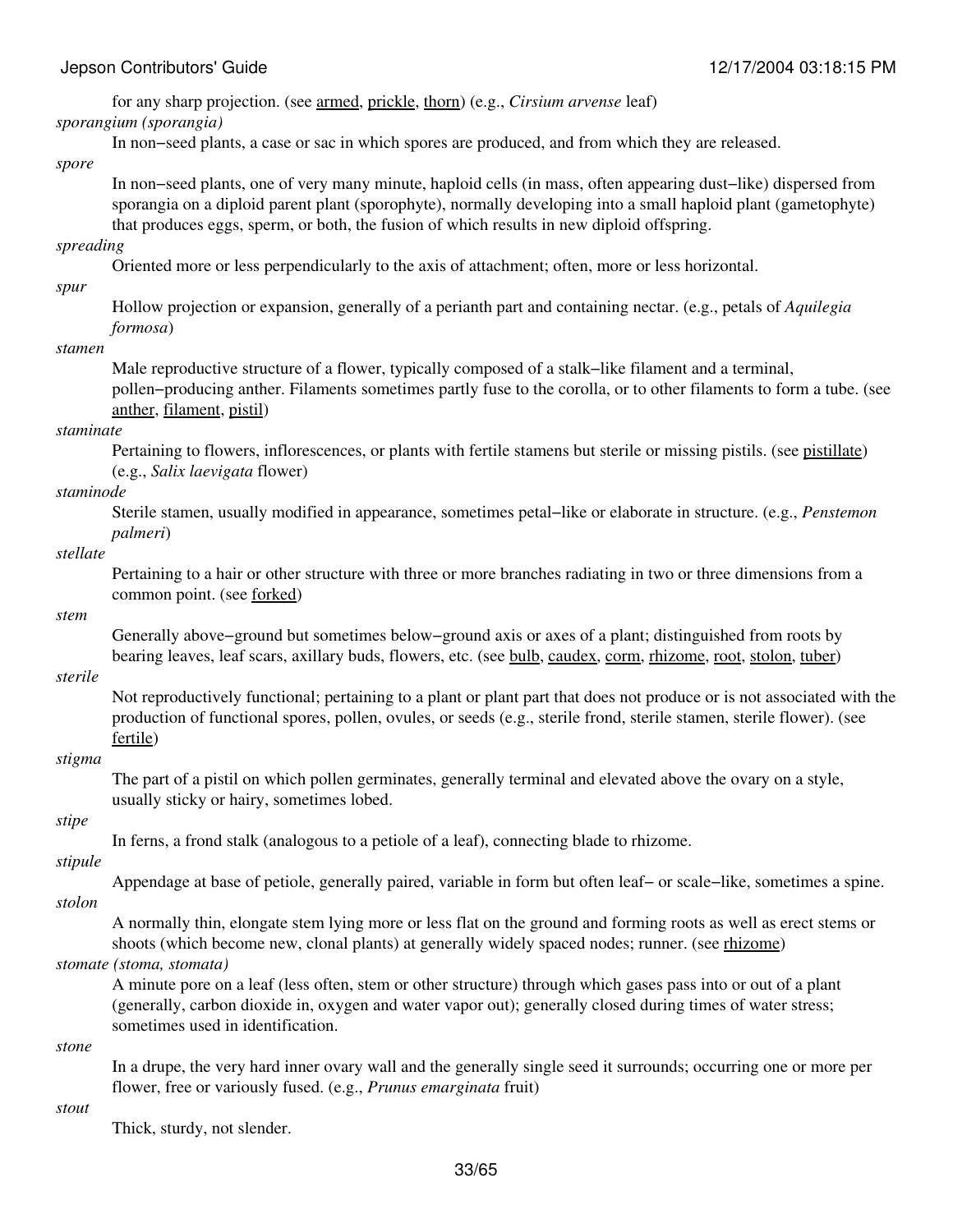#### *striate*

With fine, longitudinal channels, lines, or ridges.

### <span id="page-33-2"></span>*strigose*

With stiff, straight, sharp, appressed hairs.

#### *style*

In many but not all pistils, the stalk−like part that connects ovary to stigma.

*sub−*

A prefix meaning almost, just below, or somewhat imperfectly.

#### *subalpine*

Pertaining to the vegetational/altitudinal zone just below timberline, between the montane and the alpine.

#### <span id="page-33-0"></span>*submersed*

Pertaining to a plant normally rooted and remaining underwater, or to a part of such a plant normally held underwater. (see [aquatic](#page-15-5), [emergent\)](#page-20-11)

#### <span id="page-33-3"></span>*subshrub*

A plant with the lower stems woody, the upper stems and twigs not woody (or less so) and dying back seasonally. (see [perennial](#page-27-0), [shrub](#page-31-7))

#### *subtend*

Occurring immediately below, as sepals subtending petals or leaves subtending axillary buds.

#### *subtidal*

Pertaining to marine aquatic habitats that are continuously submerged, even at low tide.

#### <span id="page-33-4"></span>*superior ovary*

An ovary that is free from the perianth and stamens, or free from the fused lower portions of these structures (i.e., free from the hypanthium), to the extent that these structures appear to arise at its base, and it appears to arise from the top of the receptacle (see [hypanthium,](#page-23-4) [inferior ovary\)](#page-23-5)

#### *suture*

Groove or line of dehiscence or fusion.

#### *swamp*

Shrub− or tree−dominated vegetation that occurs in permanently wet soils with standing water.

#### <span id="page-33-9"></span>*talus*

Relatively stable, sloping accumulation of large rock fragments, often at a cliff base. (see [scree\)](#page-30-9)

#### <span id="page-33-10"></span>*tapered*

Gradually (not abruptly) narrower or smaller at base or tip. (see [truncate\)](#page-34-8)

#### <span id="page-33-1"></span>*taproot*

A primary root that grows more or less straight down into soil, is tapered to the end, and has smaller, lateral branches (e.g., carrot). (see [fibrous](#page-21-9))

#### <span id="page-33-8"></span>*taxon (taxa)*

In classification, a group of organisms (such as plants) at any rank (e.g., species, genus, family); taxonomy is the science of classifying organisms. (see [rank](#page-29-1))

#### *tendril*

A slender, generally coiling structure (generally stem, stipule, or leaf tip) by which a climbing plant becomes attached to its support. (e.g., *Lathyrus lanszwertii* leaf)

#### <span id="page-33-5"></span>*terminal*

Pertaining to the tip of a structure (e.g., terminal bud). (see <u>lateral</u>)

#### <span id="page-33-6"></span>*ternate*

Lobed or compound into three parts, once, as a clover leaf (e.g., Trifolium wormskioldii), or more than once; in a ternate−pinnate leaf, the leaf is divided into three leaflets, each of which is pinnately compound (e.g., *Aralia californica*); three structures or parts (e.g., veins, lobes, or leaflets) radiating from a common point. (see [palmate,](#page-26-2) [pinnate](#page-27-1))

#### <span id="page-33-7"></span>*thorn*

Sharp−pointed, usually stiff projection, originating below the epidermis, derived from a branch and therefore often subtended by a leaf or leaf scar, sometimes with leaf scars and buds of its own; loosely used for any sharp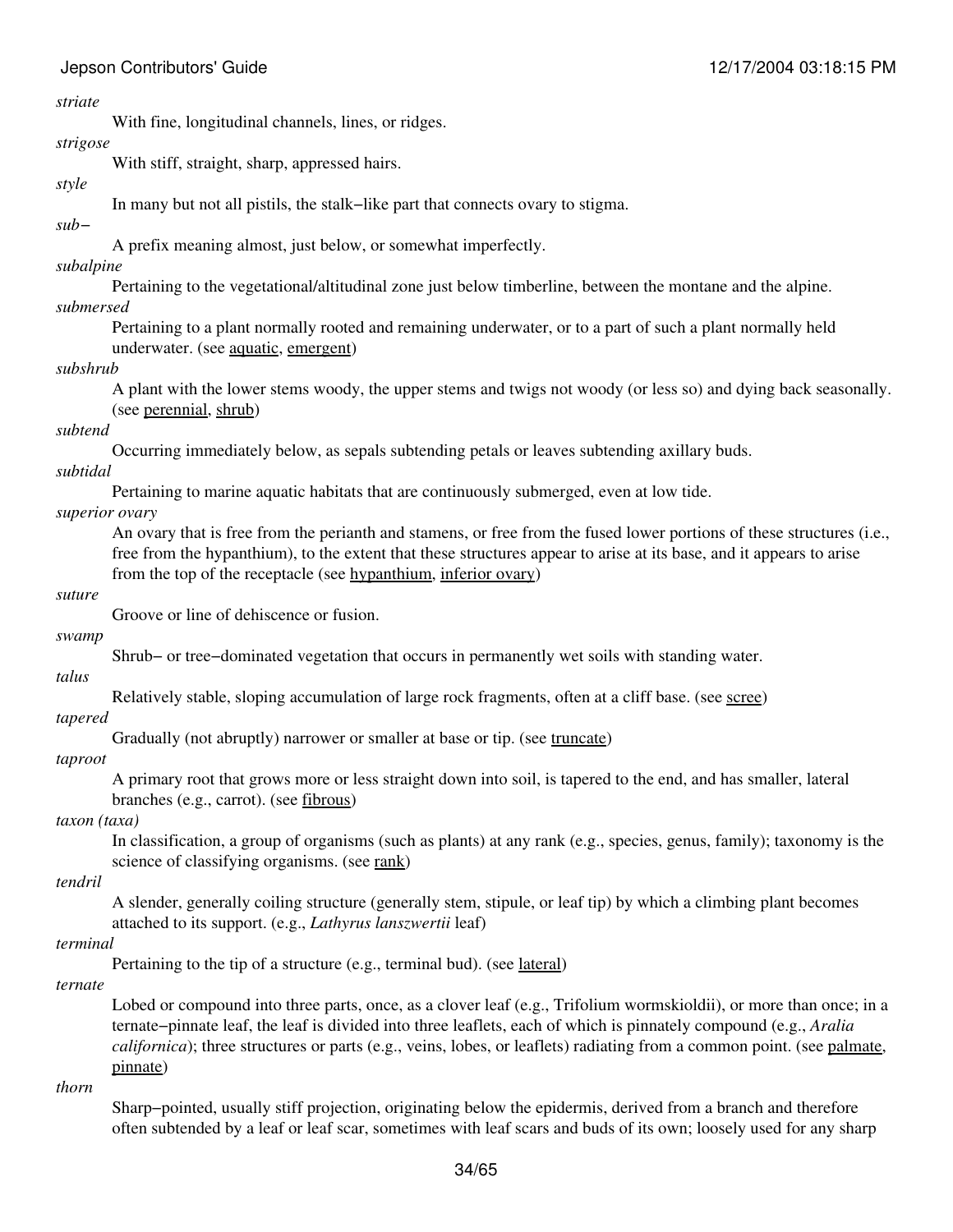projection. (see [armed](#page-15-8), [prickle](#page-28-5), [spine\)](#page-31-5) (e.g., *Castela emoryi*)

In calyces or corollas with fused sepals or petals, the expanded, fused portion distal to the tube and proximal to the limb.

#### *timberline*

*throat*

Region in high mountains where subalpine forests give way to treeless alpine vegetation.

#### <span id="page-34-5"></span>*tomentose*

Covered with densely interwoven, generally matted hairs.

#### *tooth (teeth)*

1. A small, pointed projection, such as on the margin of a leaf, sepal, or petal. 2. The free tips of otherwise fused structures, such as sepals or petals (somewhat archaic usage); smaller than lobes. (see [dentate,](#page-19-8) [serrate\)](#page-31-2)

#### <span id="page-34-6"></span>*transverse*

Pertaining to width or the widthwise dimension; perpendicular to the axis. (see [longitudinal](#page-24-7))

#### <span id="page-34-7"></span>*tree*

A woody plant of medium to tall maximum height, with generally one trunk from the base. (see [shrub](#page-31-7), [perennial\)](#page-27-0) (e.g., *Carnegiea gigantea*)

#### *trilete spore*

In spore−bearing plants, radially symmetric spore on which the scar comprises three radiating branches.

#### <span id="page-34-8"></span>*truncate*

Abruptly (not gradually) narrower or smaller at base or tip, as if cut straight across or nearly so. (see [tapered](#page-33-10))

#### *tube*

In calyces or corollas with fused sepals or petals, the often more or less cylindric, fused portion at the base, proximal to the throat and limb.

#### <span id="page-34-3"></span>*tuber*

Short, thickened, fleshy, usually starchy, underground stem for storage (of water, food, or both) and sometimes propagation (e.g., potato). (see [stem](#page-32-1))

#### <span id="page-34-4"></span>*tubercle*

Small, wart−like projection. (e.g., *Cryptantha muricata* nutlet)

#### *twig*

In woody plants, a terminal stem segment, produced during the current or most recent growth period.

#### *twining*

Climbing by the twisting or coiling of stems, tendrils, or other structures. (e.g., *Antirrhinum filipes*)

#### *ultimate*

Last, most distal, or smallest, as all the tips of a branching stem or the smallest divisions (segments) of a compound leaf or dissected leaf.

#### *umbel*

Inflorescence in which three to many pedicels and, if compound, branches (rays) radiate from a common point; characteristic of but not confined to Apiaceae. (see [ray](#page-29-6))

#### <span id="page-34-0"></span>*uncommon*

Unlikely to be encountered; sometimes not present in appropriate habitats. (see [abundant](#page-14-4), [common](#page-18-0), [rare\)](#page-29-0) *understory*

Layer of vegetation growing beneath a canopy of taller plants.

#### <span id="page-34-2"></span>*unisexual*

Either male or female reproductive parts occurring and functional in the same plant or structure (e.g., flower, spikelet, inforescence). (see [bisexual,](#page-16-7) [pistillate,](#page-28-1) [staminate,](#page-32-0) [dioecious](#page-19-1), [monoecious\)](#page-25-2)

#### <span id="page-34-1"></span>*urn−shaped*

Widening more or less abruptly at the base and then gradually or abruptly narrowed toward the tip. (see [bell−shaped\)](#page-16-8)

#### *utricle*

Mostly dry, generally indehiscent fruit from a generally compound pistil in which a single seed is loosely enclosed by a balloon− or bladder−like ovary wall.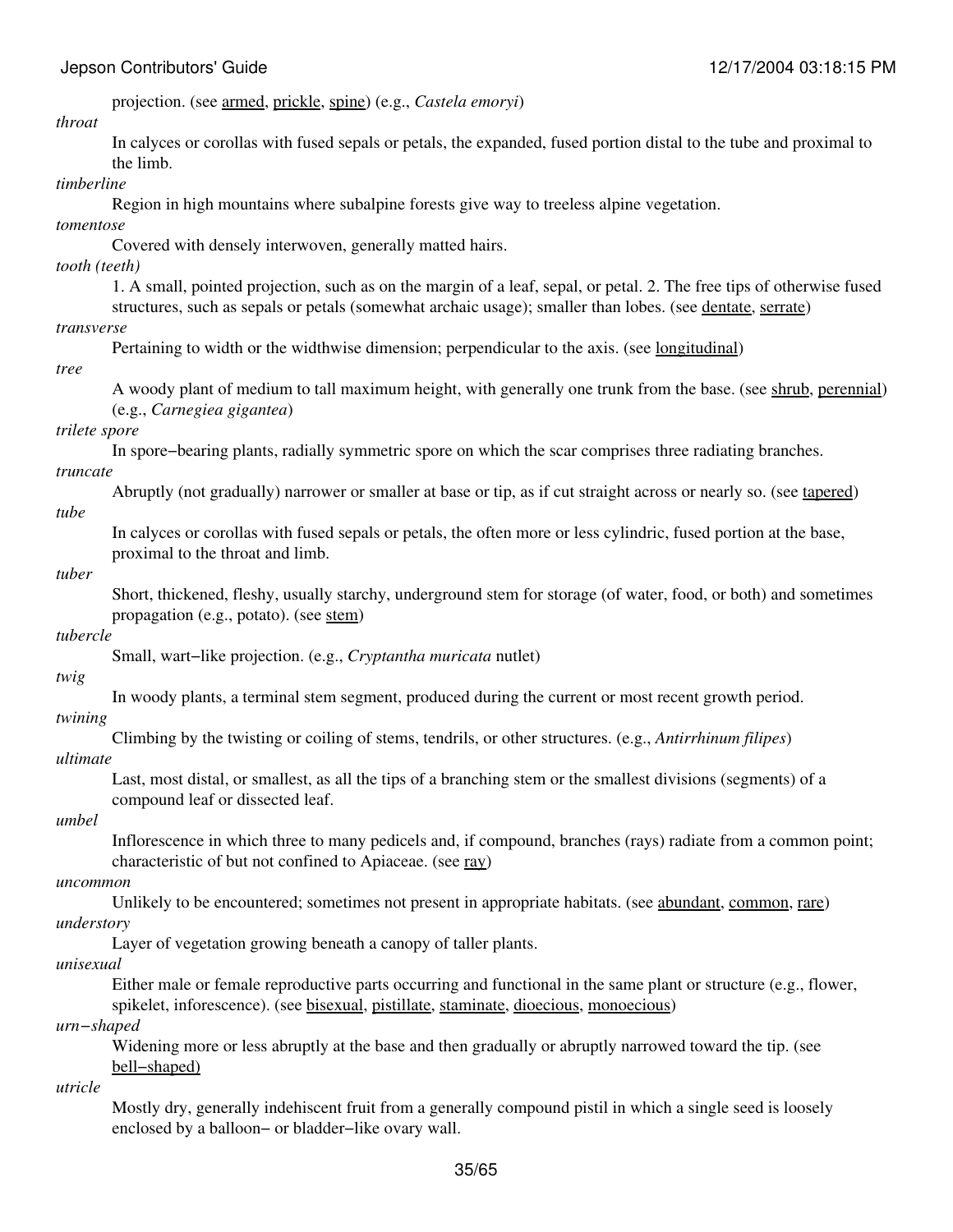#### *valve*

One of the parts into which a capsule or legume splits.

*vascular*

Pertaining to plant veins or to plants with veins.

#### *vein*

1. Tissue specialized for transport of substances within a plant, water and dissolved inorganic substances (e.g., mineral nutrients) through the xylem, energy−rich, organic compounds (products of photosynthesis) through the phloem. 2. A strand of such tissue, often seen as a bundle in transverse section.

#### *vernal*

Pertaining to the spring season.

#### *vernal pool*

Shallow, ephemeral (becoming dry by spring or early summer) body of water that occupies a depression, with underlying hardpan, in a grassland, foothill woodland, or chaparral.

#### *vestigial*

Rudimentary; pertaining to a structure that is undeveloped, poorly developed, or degenerate and therefore non−functional.

#### *vine*

A trailing, twining, or climbing plant, usually attached to its support by the twisting or coiling of stems, tendrils, or other structures. (e.g., *Phaseolus filiformis*)

#### <span id="page-35-1"></span>*waif*

Alien, adventive; reproducing neither sexually (e.g., by spores, seeds) nor vegetatively (e.g., by sprouts, suckers) in the absence of any benefit, intentional or not, direct or indirect, of human activity, and therefore not persisting beyond initial generation or establishment, or reproducing to some extent but not persisting for more than a few generations or well beyond initial establishment and therefore not completely naturalized; generally not considered to be part of the flora, but of interest because of their potential to become naturalized, and thereby to have become so. (see [alien,](#page-14-6) [naturalized\)](#page-25-1)

#### *wash*

Normally dry drainage channel with only occasional surface flow (e.g., flash floods), in some cases with water movement and availability below in times of no surface flow.

### <span id="page-35-2"></span>*whorled (whorl)*

Arranged in groups of three or more at nodes or positions along an axis (e.g., three leaves per node). (see [alternate,](#page-15-7) [opposite\)](#page-26-1).

#### *wing*

1. Thin, flat extension or appendage of a surface or margin. 2. In many members of Fabaceae and in some other groups, each of two lateral petals.

# *wiry*

Pertaining to roots, stems, hairs, and other structures that are slender, stiff, and tough.

### <span id="page-35-3"></span>*wood*

Hardened, thickened, vascular tissue (xylem) under the bark of subshrubs, shrubs, trees, and some vines; number of concentric rings in wood often corresponds to years or growing seasons. (see [bark\)](#page-16-9)

#### *woodland*

Vegetation dominated by small− to medium−sized trees, often with less continuous canopy cover than a forest and more than a savanna (canopies do not always touch).

# <span id="page-35-0"></span>**Some Rejected Terms and Examples of Acceptable Alternatives**

In alphabetical order below are some example of the hundreds of botanical terms that will not be used in TJM2, with some but not necessarily all acceptable alternatives to the right. This list should help you develop a philosophical basis for translation of specialized terms that will not be used in TJM2, including some that may be in more or less wide use in other botanical works. In general, we have rejected terms that 1) are only familiar to people who have been formally trained in botany, and 2) have meanings that can be conveyed precisely in one (or rarely two) more widely understood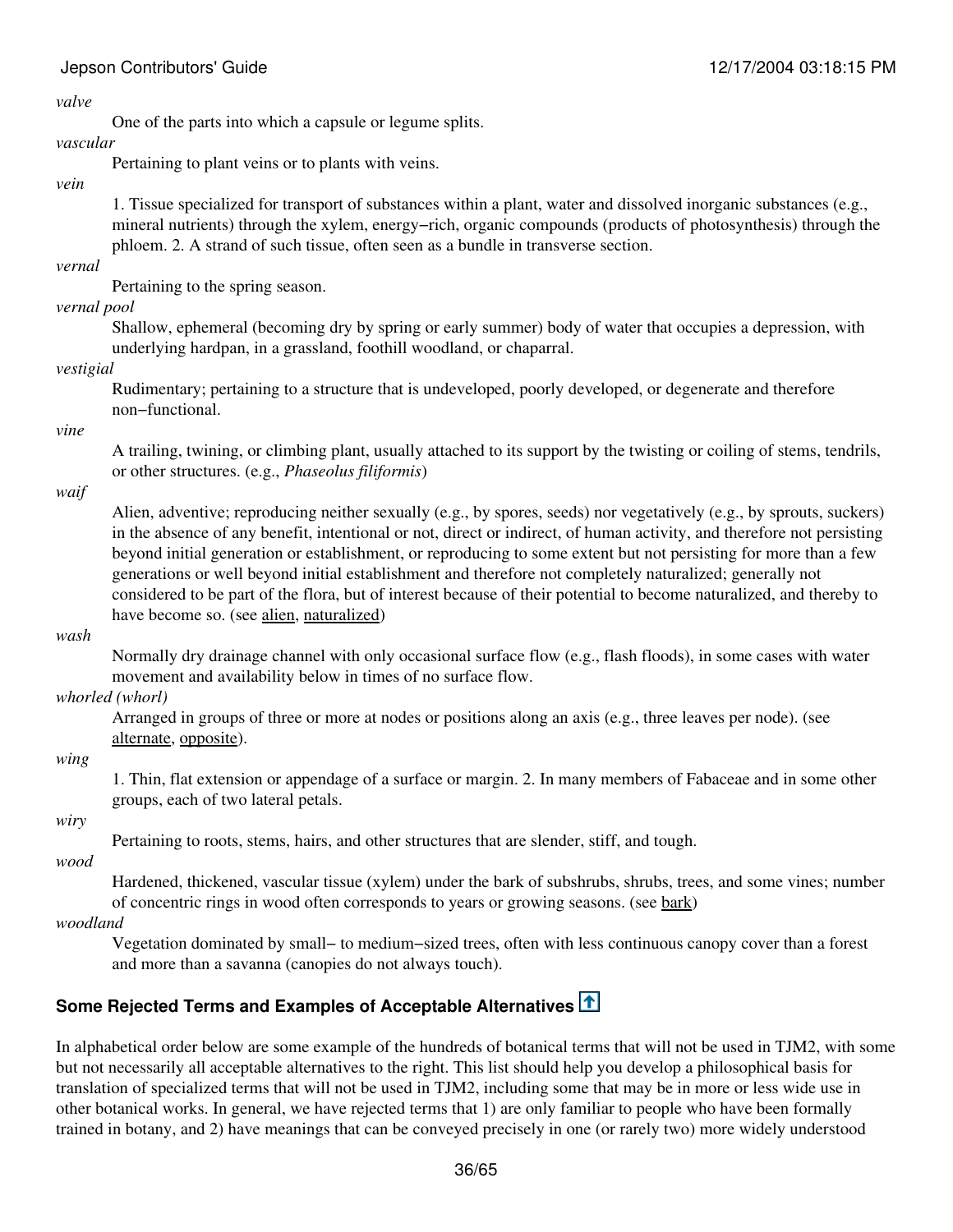words.

*actinomorphic ~ radial aculeate ~ spiny adventive ~ waif apex ~ tip apical ~ at tip; near tip apiculate ~ abruptly soft−pointed arachnoid ~ cobwebby aristate ~ awned; long−acuminate attenuate ~ long−tapered barbellate ~ minutely barbed bracteole ~ bractlet campanulate ~ bell−shaped capillate ~ hair−like capitate ~ head−like carpophore ~ ovary stalk castaneous ~ dark brown ciliolate ~ minutely ciliate clavate ~ club−like crisped ~ very wavy; curled cuneate ~ wedge−shaped digitate ~ palmate disarticulate ~ break apart falcate ~ sickle−shaped filiform ~ thread−like fimbriate ~ fringed floccose ~ with tufted, woolly hairs floral tube ~ hypanthium foliaceous ~ leaf−like globose ~ spheric hirsute ~ with rough, coarse hairs hispid ~ with sharp bristles hispidulous ~ with small, sharp bristles hyaline ~ translucent imbricate ~ overlapping infundibuliform ~ funnelform introduced ~ alien lamina ~ blade lanate ~ woolly lepidote ~ scaly locule ~ chamber mucilaginous ~ gelatinous nerve ~ vein; rib ocrea ~ sheathing stipules orbicular ~ spheric pannose ~ felt−like pilose ~ with soft, shaggy hairs pinnatifid ~ pinnately lobed procumbent ~ prostrate pubescent ~ hairy*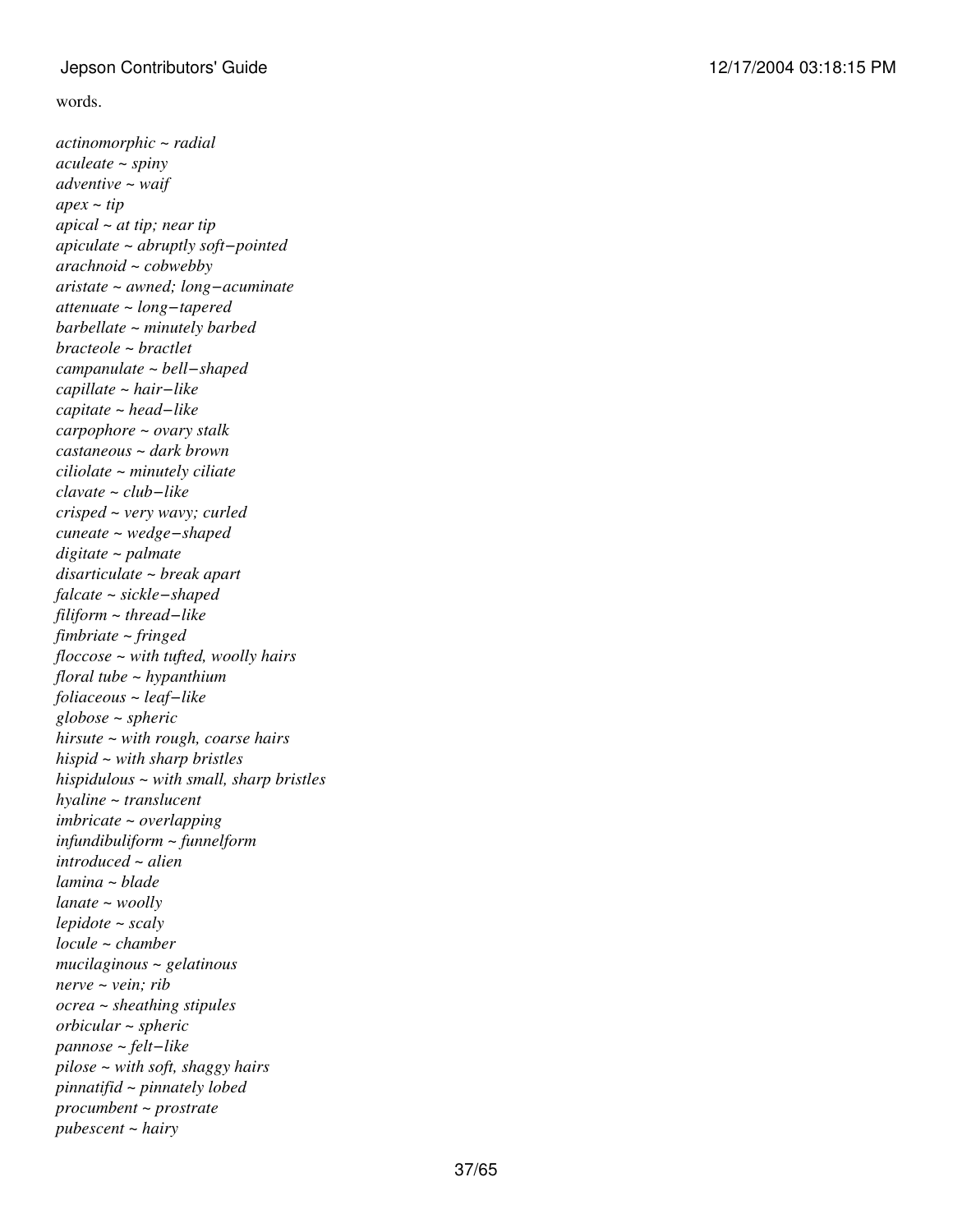*punctate ~ dotted puncticulate ~ finely dotted reticulate ~ net−like retuse ~ notched revolute ~ rolled under scaberulous ~ minutely scabrous scandent ~ climbing sericeous ~ silky setaceous ~ bristle−like shrubland ~ scrub standard ~ banner stipe ~ stalk; petiole stipitate ~ stalked subulate ~ awl−like succulent ~ fleshy tepal ~ perianth part terete ~ cylindric umbellet ~ secondary umbel uncinate ~ hooked at tip undulate ~ wavy velutinous ~ velvety villous ~ with long, soft, wavy hairs zygomorphic ~ bilateral*

# <span id="page-37-0"></span>**Geography**

As in TJM, [a four−tiered hierarchical system of geographic units](#page-47-0) will be used in TJM2 to convey distributional information. In this system, California is divided into three provinces. Each province is divided into regions, all but one of which are further divided into subregions; some subregions are even further divided into districts.

The geographic units to be used are based on physiographical as well as biological considerations, including the community analysis of Kuchler (1977, The Map of the Natural Vegetation of California, pp. 909–938 in Barbour & Major, eds., Terrestrial Vegetation of California), and are designed to accommodate various levels of precision in describing plant distributions. Nearly all of these units are elongate in a more or less north−south direction, reflecting the great east−west differences in growth conditions that characterize the state.

In most cases this system is both more efficient and more precise than the more traditional practice of merely listing the counties in which the plants have been found (e.g., Kern County includes portions of all three provinces and six of the regions, in addition to a number of subregions and districts). Areas smaller than the finest units in this system should be indicated, in parentheses, for narrow endemics or for taxa that occur only in one specific area within the finest units; e.g., c CCo (Monterey Bay). Geographic ranges will always be presented with ranges of elevation and habitat; together the three will provide a reliable and precise indication of occurrence within the state.

Authors should use the geographic units in ways that conserve space without sacrificing precision. For example, if a species occurs in all six subregions of the California Floristic Province and nowhere else in the state, CA–FP will suffice (see also below). If a species is known only from the San Jacinto Mountains, SnJt is to be used, whereas if it occurs there and elsewhere in the Peninsular Ranges, PR is to be indicated.

Consult the map while studying the descriptions of the provinces, regions, subregions, and districts below. In citing these units, follow the order in which they are described; for easy reference, use the outline.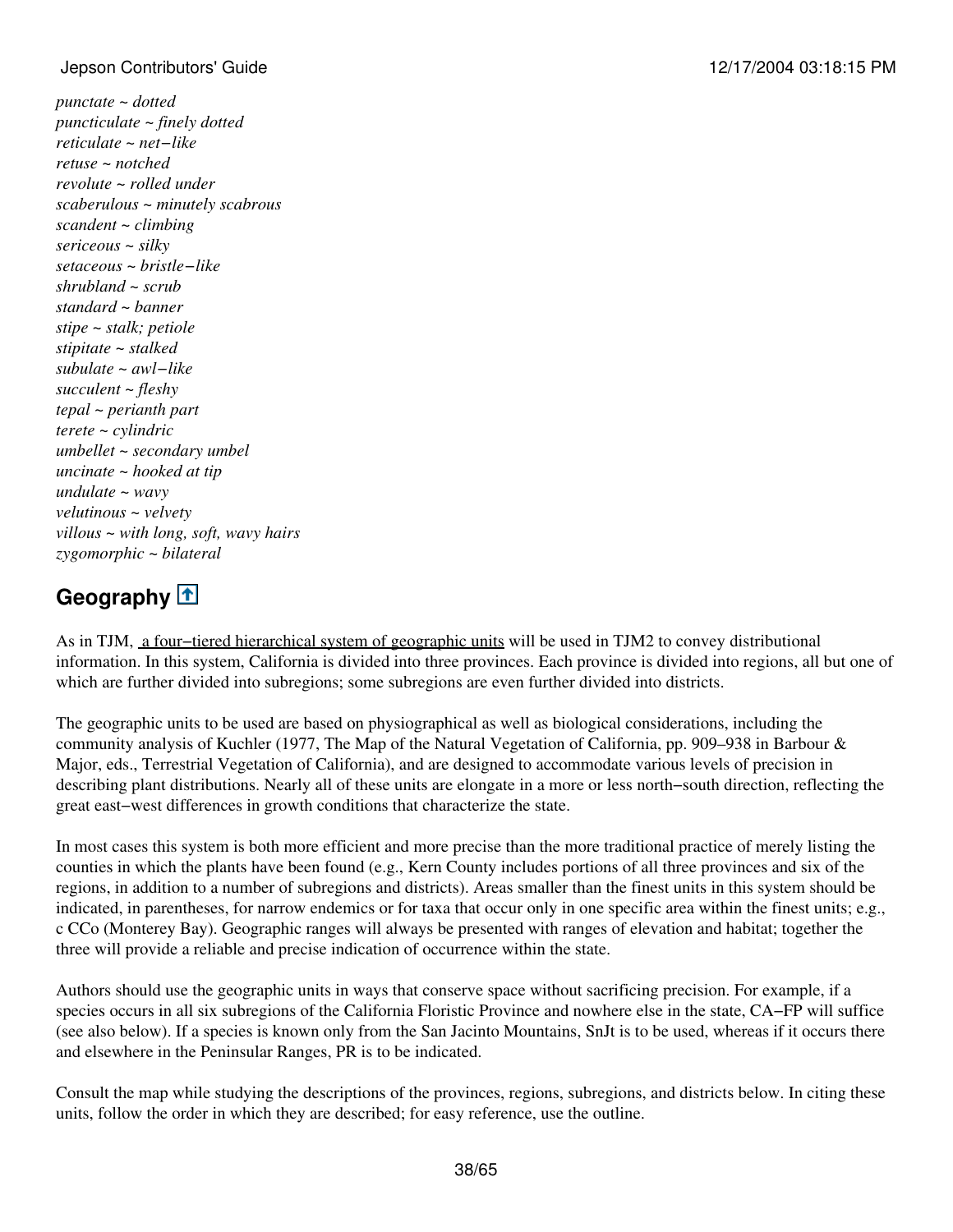Some suggestions — with convincing arguments — have been made to change the boundaries of some of the geographic units we employ. We seriously considered such proposals but in the end decided, with the exception of the Caliente Range (now included in SCoRI, see below), that the costs involved in reconsidering distributional information for a flora of this size far outweighed any benefits that might result from having boundaries that make more sense to some people. Despite the fact that the boundaries are intended to reflect physiographical as well as biological considerations, the exact positions of such lines necessarily are somewhat arbitrary (e.g., where broad transition zones occur between units). We intend to include concerns that have been raised about boundaries in our discussion of geography in TJM2.

Authors should be conservative in their depictions of geographical distribution. A taxon should not be indicated for a particular area merely because it is expected there, even if the motivation for doing this is to protect a treatment from early obsolescence in this regard. Instead, Authors should indicate that it is expected there (e.g., "expected in GV"): this indication may motivate efforts to find and collect the taxon in that area. In general, presence in an area should be indicated only in cases where the Author has personal knowledge — from herbarium specimens, photographs, or field observations — that the taxon occurs there. Unvouchered reports by others, whether in print, online, or from personal communications, should not qualify as personal knowledge. For taxa that are very common, widespread, and under−collected, the Authors should exercise judgement. In constructing a statement of geographic range for a species, subspecies, or variety, the distribution should be considered at the finest level of geographic resolution possible using the four−tier hierarchical system and should not be "rounded up"; for example, if a taxon is known from all of CA−FP except n ChI, the distribution should be indicated as "CA−FP (exc n ChI)", not as "CA−FP". Similarly, for species in which there are infraspecific taxa, the statements for the infraspecific taxa are to be "added up" but not "rounded up"; for example, if the ranges for the infraspecific taxa combined "add up" to SCo, n ChI, TR, and PR, the range for the species to which they belong is not to be "rounded up" to SW, since that action would involve adding a unit (s ChI) to the range when in fact the species is not known from that unit.

As noted above, many of the boundaries between geographic subunits are broad and/or imprecisely defined. Presence of a taxon in such areas may be indicated by the "slash method"; that is, by use of a "/" between the adjacent subunits involved. For example, the distribution of a plant that occurs in ScV and also in an area that is in a transition zone between ScV and n SNF could be indicated as "ScV, ScV/n SNF". If more than two adjacent subunits are involved, they could all be listed, each pair separated with a "/".

Taxa that have been extirpated should be indicated as such, either for the whole state or for subunits thereof. Taxa that are notably absent from an area, for reasons other than extirpation, should be so indicated: for example, "SW (exc ChI)". Taxa that are rare may also be indicated in this way: for example, "SW (rare in ChI)".

In TJM, some confusion resulted in cases where a geographic unit includes only one named subunit (e.g, MP includes only Wrn), because in such cases the remaining area within the unit is not a named subunit (e.g., there is no subunit for MP excluding Wrn). To depict a taxon that occurs throughout MP but not in Wrn, the method described in the preceding paragraph should be used: "MP (exc Wrn)". The same convention applies to three other cases: plants distributed in DMoj but not in DMtns [indicated as "DMoj (exc DMtns)"], in SNE but not in W&I [indicated as "SNE (exc W&I)"], and in PR but not in SnJt [indicated as "PR (exc SnJt)"].

Space constraints in TJM2, as in TJM, will not allow detailed, thorough depictions of geographic range outside of CA (which are to be given for taxa below the rank of genus after the statement of range in CA and a semicolon). For taxa that occur outside of CA only in bordering states, for example OR, the statement "to OR" is to be used when the distribution extends from CA more or less continuously into OR. If there is a significant gap between the range in CA and the range in OR, only "OR" is to be indicated (after the semicolon). Interpretation of "significant gap" may be left up to the Authors, for the most part, but in the case of the OR example, certainly a "significant gap" would be represented by a taxon that occurs in CA and OR, but does not occur in the geographic subunits (or counties) bordering OR (i.e, it does not occur in NCo, KR, CaRH, or MP). Descriptions of geographic range outside of CA are to address areas or places in the following order: those to the north, those to the northeast, those to the east, those to the southeast, etc. (i.e., "clockwise").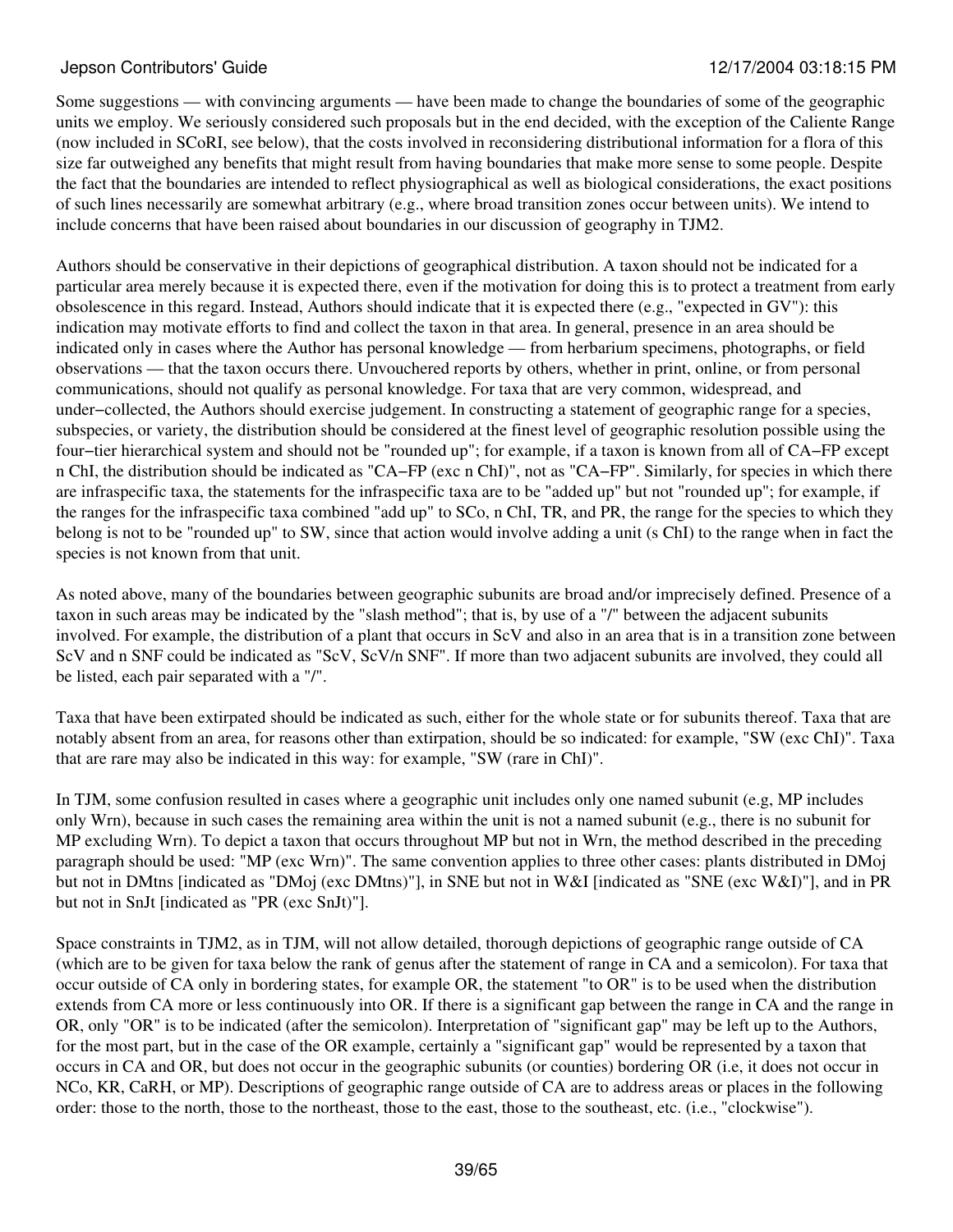For taxa that occur, for example, in CA as well as more or less continuously to OR, WA, and B.C., the statement "to B.C." is to be used; "to B.C., WY, CO" means "to B.C.", "to WY", "to CO" and, in fact, means to a line roughly defined by these "points" (thus, it probably means to MT as well). If "to B.C., also in WY, CO" is intended (i.e., the taxon occurs in OR, WA, B.C., WY, and CO), it is to be stated that way. For the online flora, in which space is not an issue, each state or province in which the taxon occurs is to be listed.

The four–tiered hierarchical system of geographic units described here is to be used only for the California portion of the geographic ranges expressed, even in cases where the unit involved extends outside of California in other systems or according to other definitions. For example, CA−FP is to be used only for the California portion of the California Floristic Province, even though, as defined elsewhere, the California Floristic Province extends into southwestern Oregon as well as northwestern Baja California; guidelines for expressing the portion of a geographic range outside of California are given above.

For ranges outside of North America, only continents, or parts thereof (e.g., w Eur) are to be indicated, in the directional order given above. For the online flora, much more detailed accounts may be given.

# <span id="page-39-0"></span>**California Floristic Province (CA−FP)**

The largest and in many ways most important geographic unit is the California Floristic Province (CA−FP). It comprises all of the state west of the two other provinces, the Great Basin Province (GB) in about the northern two−thirds and the Desert Province (D) south of that. CA−FP on the one hand, and GB and D together on the other, are essentially equal to the "cismontane" and "transmontane" concepts, respectively, as used by Jepson, Munz, and others.

The border between the "cismontane" west (CA−FP) and the "transmontane" east (GB and D) is the main phytogeographic boundary in the state. North of Lake Tahoe, it lies between the Cascade Ranges (CaR) and the Sierra Nevada (SN) regions to the west, with their montane forests, and the Modoc Plateau Region (MP) of GB to the east, with its juniper savanna and sagebrush steppe. Vegetational, topographic and geologic boundaries are all indistinct in the north; there are inclusions of sagebrush steppe in the Cascades (there is an especially large one in Shasta Valley in north−central Siskiyou County) and of montane forest at higher elevations in GB. In CaR, volcanic cones and mountains are more numerous, while in GB the land is generally flatter, with a greater predominance of lava flows that have been faulted into small mountains with intervening basins.

The boundary between CA−FP and GB runs south from the Oregon border at US Highway 97, along the south side of Lava Beds National Monument, and around Glass Mountain and Black Mountain (barely in Modoc County); it curves west again around the Burnt Lava Flow area, and (from the Shasta County border) approximately follows Highways 89, 44, 36 (through Susanville), and 395 south, along the northeastern base of the Diamond Mountains. There is a floristically interesting indentation of the boundary at Sierra Valley (Plumas and Sierra counties). CA−FP extends slightly into Nevada east of Lake Tahoe (e.g., in the Mount Rose area), with the boundary between CA−FP and GB nearly following Highways 395 and 88 through Nevada.

South of Lake Tahoe, the boundary between CA−FP and GB follows the east slope of SN, generally defined by the indefinite break between either upper montane (red−fir/lodgepole−pine) forest or Jeffrey−pine forest on the CA−FP side and either pinyon/juniper woodland or sagebrush steppe on the GB side; there also is Jeffrey−pine forest in GB (e.g., in the Mono Craters area). In some places, the boundary between CA−FP and GB is approximated by Highway 395, but south of Bishop it lies to the west of Highway 395, farther up the east slope of the Sierra Nevada.

South of Owens Valley, the provincial boundary lies between chaparral or pinyon/juniper woodland on the CA−FP side, and vegetation dominated by Joshua−tree or creosote−bush and burro−weed on the D side. Montane vegetation of adjacent areas in the southeastern Sierra Nevada (se SN), northeastern Transverse Ranges (ne TR), and eastern Peninsular Ranges (e PR) tends to grade into desert vegetation on the lower slopes of these mountains. Some taxa are limited to this interface, which may be specified by use of the "slash method", as described under Geography. For example, the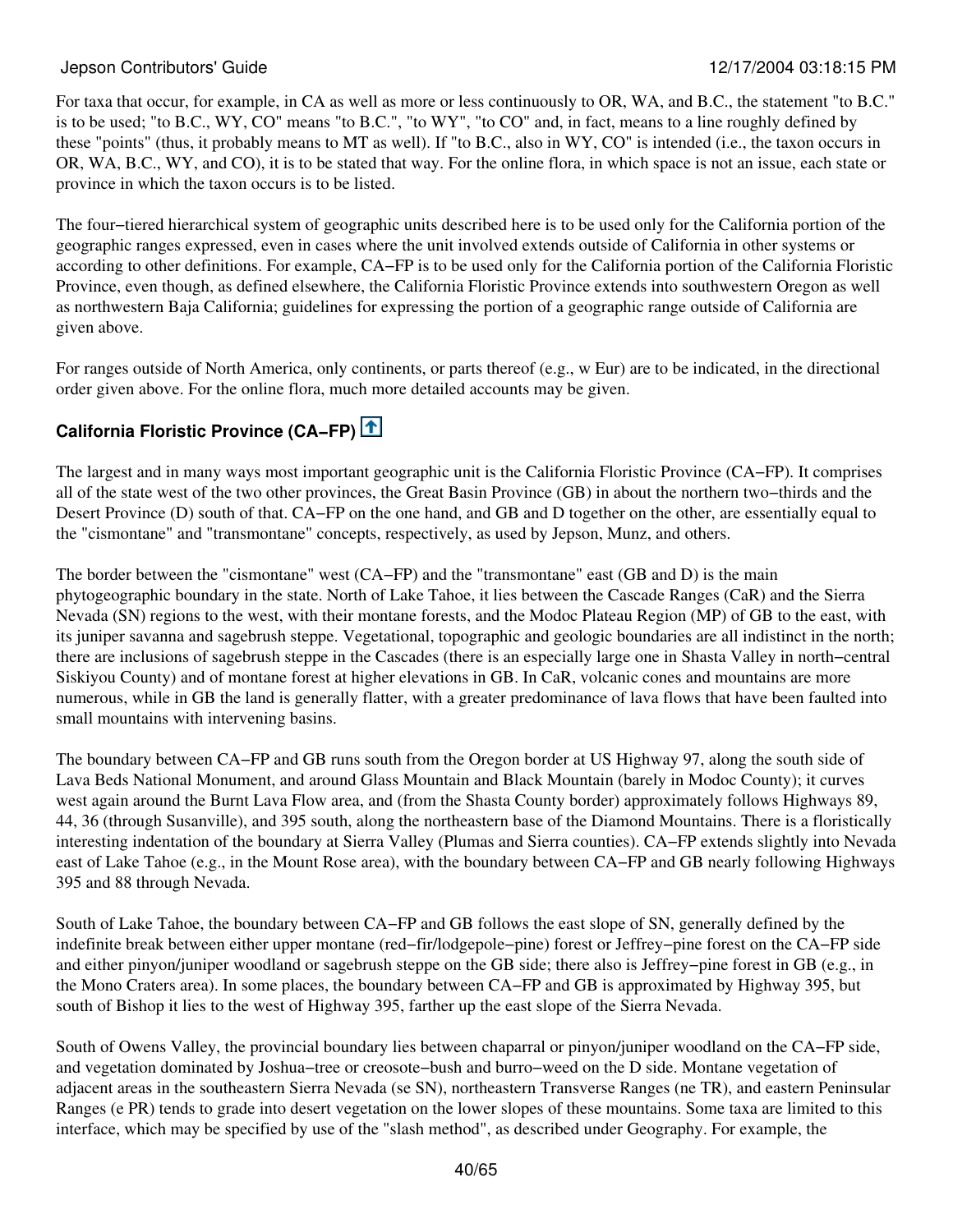distribution of a plant that occurs in DMoj and also in an area that is as much in Teh as DMoj could be indicated as "DMoj, DMoj/Teh" (in TJM, such a distribution would have been given as "DMoj, w edge DMoj". If more than two adjacent subunits are involved, they could all be listed, each pair separated with a "/". Indications such as "w edge D", "w edge DMoj", or "w edge DSon", as used in TJM, will not be used in TJM2, although, for example, "w DMoj" may be used for a plant is restricted to the western part of DMoj,

In Riverside County, San Diego County, and southwesternmost Imperial County, the Santa Rosa, Volcan, Laguna, and Jacumba mountains make up the eastern edge of, and are included within, CA−FP.

In California, CA−FP is divided into six regions, 17 subregions, and 17 districts.

*Northwestern California Region (NW).* This region has the wettest and most predictable climate in California. The boundary between NW and CaR, the two northernmost regions of CA−FP, is marked by geological as well as (less distinct) vegetational differences. Substrates derived from metamorphic rock support oak woodland or montane fir/pine forest with hemlock on the NW side, while those developed from volcanic material occur under Sierran montane forest (with sugar pine but without hemlock) or sagebrush scrub on the CaR side. The boundary between NW and CaR is approximated by Interstate 5 and the Sacramento River south to the Great Valley Region (GV), which begins near Red Bluff.

From this point near Red Bluff south to southwestern Solano County, NW abuts GV and the boundary is defined primarily by blue oak/foothill−pine woods on the NW side, and prairie (or agricultural land) on the GV side. From southwestern Solano County, the southern boundary of NW jogs westward along a vegetational boundary that excludes salt marsh, coastal prairie, and other maritime communities of the Central Western California Region (CW) to the south, and then proceeds through southern Sonoma County to the Pacific Ocean at Bodega Bay. NW is divided into three subregions.

*North Coast Subregion [\(NCo\).](http://128.32.109.44/cgi-bin/show_bior.pl?bior=NCo)* This subregion extends along the Pacific coast the full length of NW, from the Oregon border south to Bodega Bay. It is a strip of land of variable width that supports truly coastal communities, including a predominance of coastal prairie, along with coastal marsh, coastal scrub, closed−cone−pine/cypress forest, and grand−fir/Sitka−spruce forest.

*Klamath Ranges Subregion [\(KR\)](http://128.32.109.44/cgi-bin/show_bior.pl?bior=KR).* The California portion of this geologically old and distinct subregion, in which there is an abundance of serpentine, is bounded to the north by Oregon and in the northwest corner by the coastal communities of NCo. Its southwestern and southeastern boundaries divide it from the North Coast Ranges Subregion (NCoR). In the southwestern portion, the boundary has a pronounced geological basis, with the mostly sedimentary Franciscan Complex of NCoR faulted against the older, plutonic and metamorphic rocks of KR. This fault boundary coincides almost exactly with the northwest−flowing Klamath and South Fork of the Trinity rivers.

In the east, the boundary between the predominantly metamorphic KR and the volcanic Cascade Ranges (CaR) lies for the most part just west of Interstate 5. In the southeast, the boundary excludes the chaparral and pine/oak woodland communities of the Inner North Coast Ranges (NCoRI) in western Shasta and Tehama counties.

The transition in forest types across the boundary between KR and NCoR is gradual: KR includes the Marble, Salmon, Scott, Scott Bar, Siskiyou, and Trinity mountains, the Trinity Alps, and Mount Eddy. Red Mountain, near the point where Trinity, Shasta, and Tehama counties meet, is the southernmost peak in KR that exceeds 1500 m.

*North Coast Ranges Subregion (NCoR).* NCoR, the largest subregion of NW, includes widespread serpentine. It is divided into three districts:

*Outer North Coast Ranges District [\(NCoRO\)](http://128.32.109.44/cgi-bin/show_bior.pl?bior=NCoRO).* This district, the largest in NCoR, is characterized by very high rainfall, as well as by redwood, mixed−evergreen, and mixed−hardwood forests. Notable mountain peaks include Mount Lassic,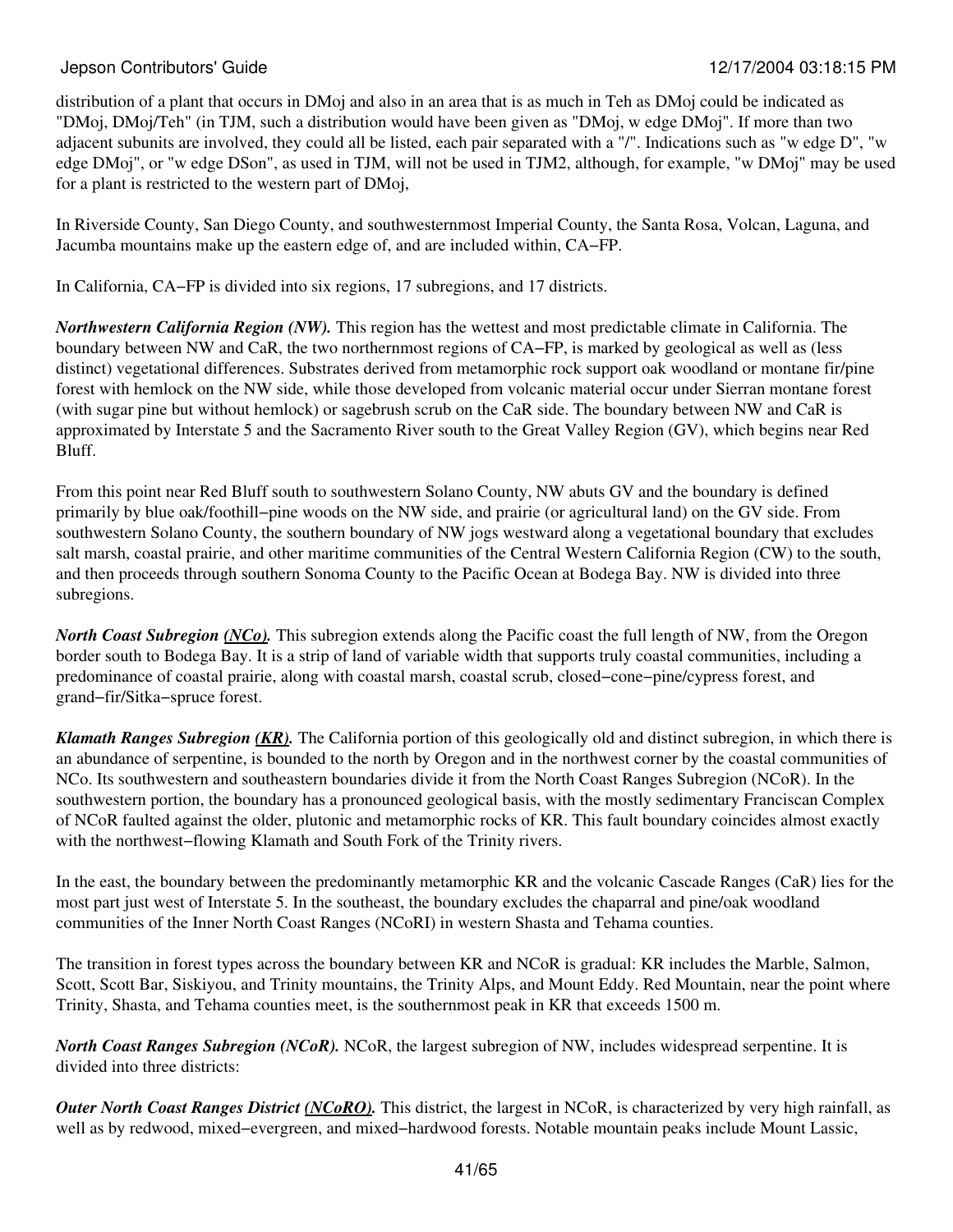Grouse Mountain, and Horse Mountain, all of which are exceeded in elevation by peaks to the east in NCoRH.

*High North Coast Ranges District [\(NCoRH\).](http://128.32.109.44/cgi-bin/show_bior.pl?bior=NCoRH)* This district is characterized by heavy snow cover, as well as by montane and subalpine coniferous forests, treeless high peaks, and floristic similarities to the High Sierra Nevada Subregion (SNH). Its major peaks all rise above 1500 m (most are above 2000 m), and extend from South Fork Mountain in Humboldt County southeast to the Yolla Bolly Mountains, and from there south to Goat Mountain near the Colusa−Lake county line. Somewhat lower, more western, and more isolated peaks similar in vegetation to South Fork Mountain (e.g., Mount Lassic, Grouse Mountain, Horse Mountain) are included instead in NCoRO. Snow Mountain and Mt. Sanhedrin are in NCoRH.

*Inner North Coast Ranges District [\(NCoRI\).](http://128.32.109.44/cgi-bin/show_bior.pl?bior=NCoRI)* This district is characterized by low rainfall and hot, dry summers, as well as by chaparral and pine/oak woodland. It ranges from the Anderson area in southwestern Shasta County, southward along the east slope of the North Coast Ranges, with a conspicuous westward bulge near the southern end of NCoRH, to an area west of the Russian River (from north of Ukiah south to Mount St. Helena). Serpentine is widespread in NCoR, but especially common in this district.

*Cascade Ranges Region (CaR).* This region, characterized by volcanics, is bounded as follows: to the north by Oregon; to the west by the predominantly metamorphic NW (more or less along Interstate 5), including NCoRI (along the Sacramento River between Redding and Red Bluff); to the southwest by agricultural land or prairie of the Great Central Valley Region (GV), as opposed to the chaparral and oak/pine woodland of the Cascade Range Foothills Subregion (CaRF); to the southeast by the Sierra Nevada Region (SN); and to the east by the juniper savanna of the Great Basin Province (GB), in contrast to the montane coniferous forests of CaR.

The boundary between CaR and the Modoc Plateau Region (MP) of GB is especially unclear vegetationally. In fact, a major island of GB communities (sagebrush steppe and juniper savanna) occurs well within CaR, in Shasta Valley (east of Yreka, near the boundary between CaR and KR).

The interface between CaR and the Sierra Nevada Region (SN) is defined geologically by the contact between the relatively recent volcanics of CaR and the predominant metamorphics (with both granitic intrusions and volcanics) of the northern Sierra Nevada Region (n SN). This contact, located slightly northwest of the canyon of the North Fork of the Feather River, serves as a reasonably distinct topographic marker as well. The geologic and topographic aspects to the interface between CaR and SN are not reflected in any vegetational change; rather, the forests of these regions change gradually with latitude. CaR is divided into two subregions.

*Cascade Range Foothills Subregion [\(CaRF\)](http://128.32.109.44/cgi-bin/show_bior.pl?bior=CaRF).* This subregion, in the southwestern part of CaR, is characterized by chaparral and blue−oak/foothill−pine woodland at about 100–500 m in elevation. CaRF and the adjacent NCoRI and northern Sierra Nevada Foothills District (nSNF) comprise a horseshoe−shaped area of similar foothill communities around the northern boundaries of GV.

*High Cascade Range Subregion [\(CaRH\).](http://128.32.109.44/cgi-bin/show_bior.pl?bior=CaRH)* This subregion (generally above 500 m) comprises the remainder of CaR and is characterized by ponderosa−pine, montane fir/pine, and lodgepole−pine forests, with treeless alpine communities on Mount Shasta and Lassen Peak.

*Sierra Nevada Region (SN).* This primarily igneous region abuts the volcanic CaR to the north. To the west it shares a long north−south border with GV (California prairie on the GV side versus foothill communities on the SN side), and meets the Southwestern California Region (SW) at Tejon Pass (on Interstate 5). On the east, SN ends at the provincial boundaries with GB and D.

SN is divided into three subregions, the two larger of which (SNF, SNH) comprise all but the southernmost extremity (Teh) of the region. Each of the two larger subregions is divided into three districts (northern, central, southern) along contiguous, more or less east−west lines. Although communities change more or less gradually with latitude in SN, the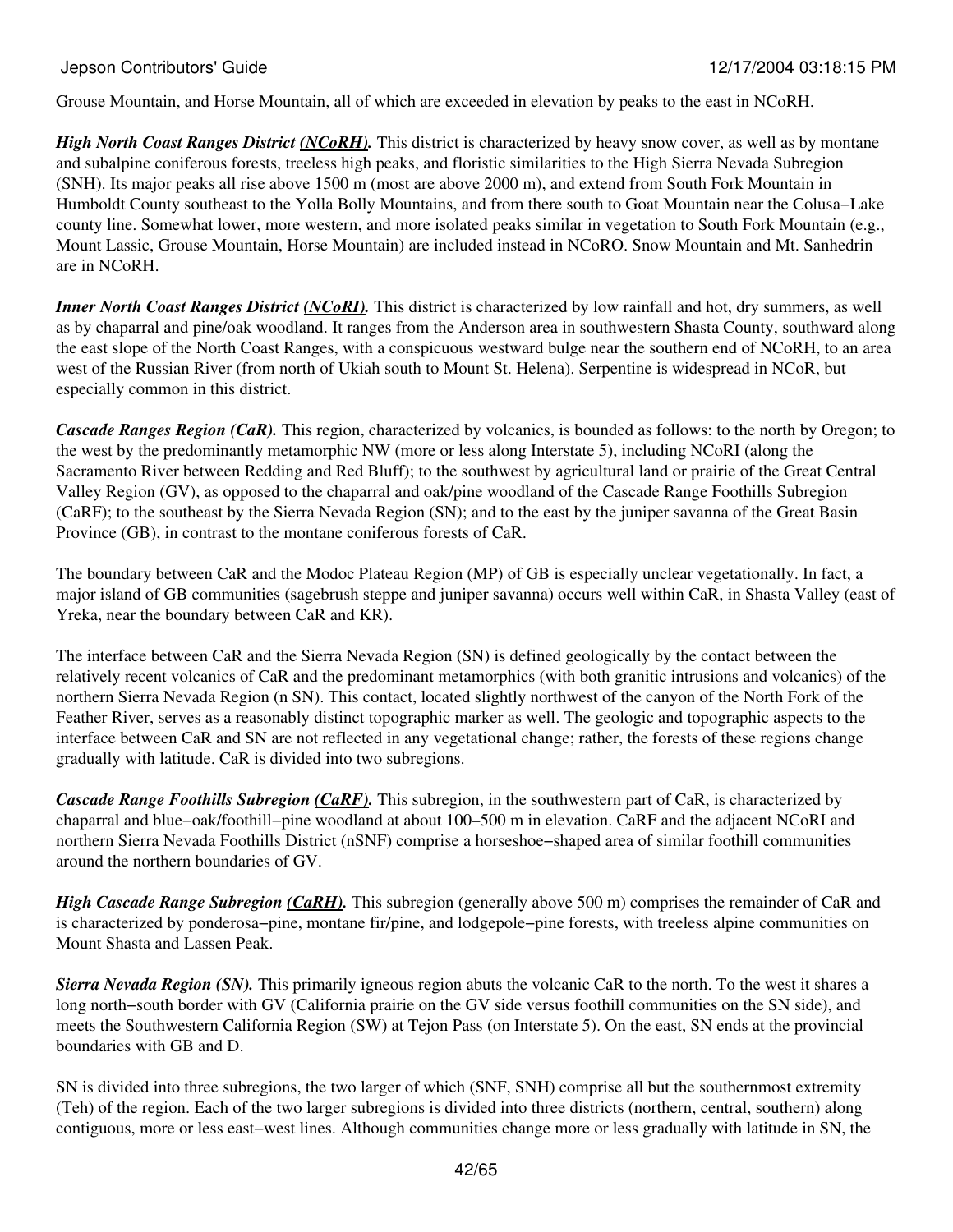lines between the northern, central, and southern districts were chosen, somewhat arbitrarily, to coincide with areas of more or less abrupt floristic transition and with major rivers or drainage systems.

*Sierra Nevada Foothills Subregion (SNF).* This subregion comprises a lower (upper limit of elevation about 500–800 m), mostly narrow, north−south strip in the western one−third to one−fifth of SN, with GV to the west, the High Sierra Nevada Subregion (SNH) or Desert Province (D) to the east, and the Tehachapi Mountain Subregion (Teh) to the south. Throughout most of its area, SNF is characterized by blue−oak/foothill−pine woodlands (versus ponderosa−pine forest of higher elevations in SNH) and scattered serpentine. It is best differentiated from SNH and the Great Central Valley Region (GV) by community type, as opposed to climatic, topographic, geologic, or other considerations. SNF is divided into northern, central, and southern districts, as discussed under SN, and as defined under each.

*Northern Sierra Nevada Foothills District [\(n SNF\)](http://128.32.109.44/cgi-bin/show_bior.pl?bior=nSNF).* This district abuts on CaRF to the north (northwest of Oroville) and is bounded more or less arbitrarily in the south, where it meets c SNF, by the Stanislaus River, which corresponds to the Calaveras−Tuolumne county line. Oroville, Auburn, and Placerville are all well within n SNF, whereas Grass Valley, at about 800 m, is near the border with n SNH.

*Central Sierra Nevada Foothills District [\(c SNF\)](http://128.32.109.44/cgi-bin/show_bior.pl?bior=cSNF).* This district meets n SNF to the north and is bounded in the south by the divide (in Fresno County) between the San Joaquin and Kings river drainages, which is approximated by State Highway 168. Sonora, Incline, and Mariposa are all within c SNF.

*Southern Sierra Nevada Foothills District [\(s SNF\).](http://128.32.109.44/cgi-bin/show_bior.pl?bior=sSNF)* This district abuts on c SNF to the northwest and the Tehachapi Mountain Subregion (Teh) to the south, at Highway 58 through Tehachapi Pass, which approximates the division between the Tehachapi Creek and Cache Creek drainages. The district runs the width of SN at its southern end (i.e., SNH does not extend all the way to the southern end of SN). Like Teh, s SNF is complex, with gradual transitions into surrounding areas of GV, s SNH, and D.

*High Sierra Nevada Subregion (SNH)*. This large subregion is elongate in a north–south direction, extending from Lassen and Plumas counties in the north to Kern County in the south, and is bounded by SNF to the west and the Great Basin Province (GB) and Desert Province (D), including parts of Nevada, to the east. It is vegetationally complex, with ponderosa−pine, white−fir, and giant−sequoia forests in lower montane areas, red−fir, Jeffrey−pine, and lodgepole−pine forests in upper montane areas, mountain−hemlock and whitebark−pine forests in subalpine areas, and treeless communities in alpine areas at the highest elevations (about 3000–4400+ m).

The long border between SNH to the west and GB and D to the east, extending more than half the length of California, is in places difficult to define (see CA−FP, above). SNH is divided (as is SNF) into northern, central, and southern districts, as discussed under SN.

*Northern High Sierra Nevada District* (*n SNH*). This district in the north abuts on CaRH of CA−FP and the Modoc Plateau Region of GB; the boundary with CaRH more or less coincides with the North Fork of the Feather River, from northeastern Butte County to southwestern Lassen County. In the south, the border with c SNH follows the Calaveras−Tuolumne, Alpine−Tuolumne, and Alpine−Mono county lines to the border with GB. Quincy, Downieville, Truckee, and Markleeville are within n SNH.

*Central High Sierra Nevada District [\(c SNH\).](http://128.32.109.44/cgi-bin/show_bior.pl?bior=cSNH)* This district abuts on n SNH to the north, as defined above. The southern boundary, west of the Sierran crest, is the divide between the San Joaquin and Kings river drainages (as it is in c SNF). This divide winds to the south in eastern Fresno County, reaching the Sierran crest along the Goddard Divide, near Mount Darwin (4200 m). East of the Sierran crest, the boundary with s SNH follows Bishop Creek, down to the border with GB at about 2000 m. Yosemite National Park and Mammoth Lakes are within c SNH.

*Southern High Sierra Nevada District [\(s SNH\)](http://128.32.109.44/cgi-bin/show_bior.pl?bior=sSNH).* This district abuts on c SNH to the north−northwest and with s SNF in the south, as defined under those districts. All but the northern tip of Kings Canyon National Park and all of Sequoia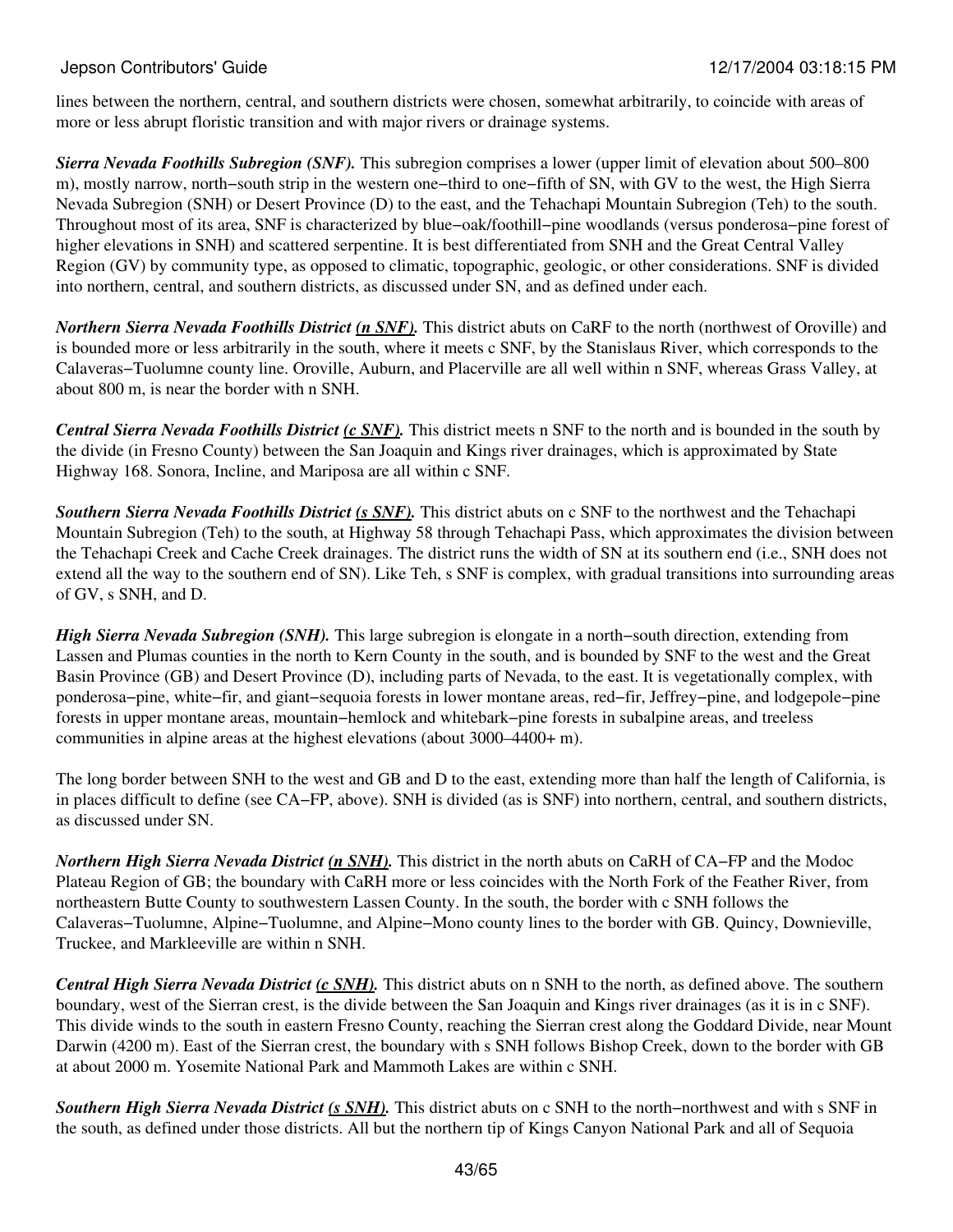National Park are included in s SNH. In the northern part of this district are the highest mountains in California, including Mount Whitney at 4000+ m. Farther south, the "domelands" northeast of Lake Isabella are notable for their endemism. In this area, peaks average about 3000 m, while in the southernmost part of the district this figure is 2000–2500 m. The boundary with s SNF in the south, defined by vegetation, is convoluted and relatively indistinct. The higher mountains of the southern part of this district (e.g., Piute Mountains, Kiavah Mountains, Scody Mountains, Breckenridge Mountain) support yellow or pinyon pines, but not the oak/pine woodlands, chaparral, or desert scrub of neighboring geographic units.

Note: To save space, it is useful and desirable to combine districts in the Sierra Nevada Region (SN) by latitude (i.e., northern, central, southern), whether or not they belong to the same subregion. For example, "c&s SNF" indicates that a taxon occurs in c SNF and s SNF, while "c&s SN" indicates that a taxon occurs in c SNF, c SNH, s SNF, and s SNH.

*Tehachapi Mountain Area Subregion [\(Teh\).](http://128.32.109.44/cgi-bin/show_bior.pl?bior=Teh)* This small foothill and montane subregion, in which elevations rarely exceed 2000 m, has floristic elements of all surrounding geographic units. Highway 58 through Tehachapi Pass constitutes the boundary between this subregion and s SNF. In the west, the subregion is bounded by the Great Central Valley Region (GV), where included foothill and mixed−woodland communities meet grassland and agricultural land. To the southwest, the subregion ends at Tejon Pass on Interstate 5, where it abuts on the northern part of the Western Transverse Range District (WTR). The eastern−southeastern boundary with the Desert Province (D) is indistinct, as discussed under CA−FP, with chaparral or pinyon/juniper woodland on the Tehachapi Mountain Area side and creosote−bush scrub on the Desert side.

*Great Central Valley Region (GV).* This region is an elongate, north− south oriented lowland surrounded by all other regions of CA−FP, but bordered mostly by coast ranges to the west and SN to the east. On all borders (i.e., those with NW, CW, SW, SN, and CaR) it ends where oak−pine woodlands or mixed hardwood forests begin. Although now predominantly agricultural, GV once supported grassland, marshes, extensive riparian woodlands, and (especially in southern SnJV, see below) islands of valley oak savanna. The region is divided into two subregions.

*Sacramento Valley Subregion [\(ScV\)](http://128.32.109.44/cgi-bin/show_bior.pl?bior=ScV).* This subregion comprises the northern, smaller, wetter, cooler area of GV, extending from Red Bluff in Tehama County to the salt marshes of Suisun Slough in southwestern Solano County. The western portion of the boundary between ScV and the San Joaquin Valley (SnJV) follows the northern borders of Contra Costa and San Joaquin counties, which approximately bisect "the delta" area of the Sacramento and San Joaquin rivers; in the eastern portion, this boundary corresponds to the Sacramento−San Joaquin county line, approximating the very low divide between the drainage systems of the Cosumnes and Mokelumne rivers.

*San Joaquin Valley Subregion [\(SnJV\)](http://128.32.109.44/cgi-bin/show_bior.pl?bior=SnJV).* This subregion comprises the southern, larger, drier, hotter area of GV; its northern limits are defined under ScV, while its other boundaries equal those of GV. SnJV supports islands of valley oak savanna and, in the south, some desert elements. Islands of higher  $(\pm 800 \text{ m})$ , moister habitats in the Temblor Range and on associated ridges, located geographically in sw SnJV, are included instead in the Inner South Coast Ranges District (SCoRI) of CW. The Caliente Range, included in s SnJV in TJM, is now included in SCoRI because it is, floristically and topographically, more similar to that district.

Note: Occurrences that are restricted to "the delta" of the Sacramento and San Joaquin rivers, and that include areas both north and south of the boundary between ScV and SnJV, are cited in treatments as "deltaic GV".

*Central Western California Region (CW).* This north−south oriented region is bounded by NW to the north, the Pacific Ocean to the west, SW to the south, and GV to the east. The boundary between CW and SW follows the crest of the Santa Ynez Mountains from Point Conception to just north of Santa Barbara, where it jogs northeast and east along Mono Creek and beyond; the region thus includes most of the San Rafael Mountains but excludes Mt. Pinos, which is in SW. Many, often small outcrops of serpentine are scattered throughout the region. CW is divided into three subregions, one of which comprises two districts.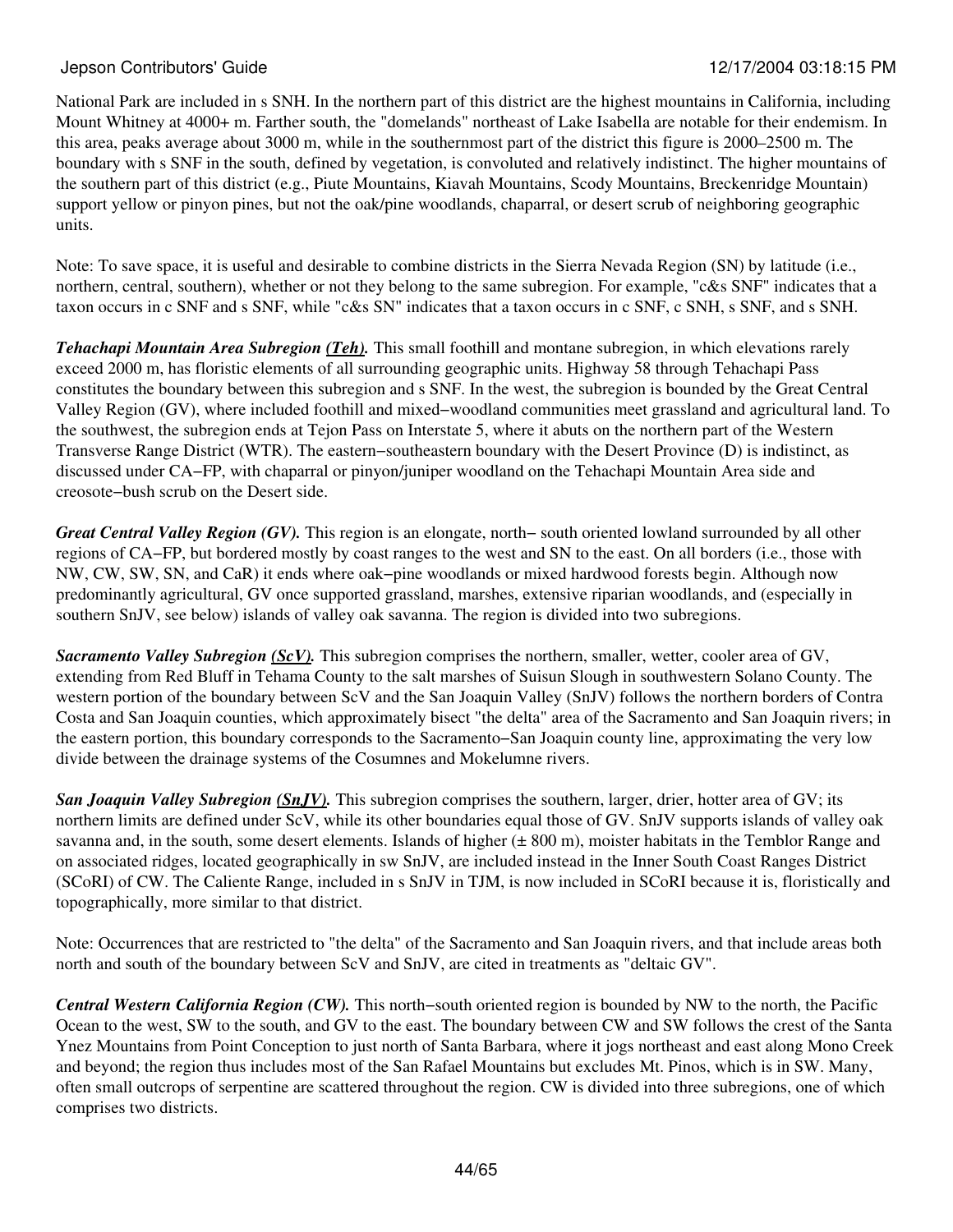*Central Coast Subregion [\(CCo\).](http://128.32.109.44/cgi-bin/show_bior.pl?bior=CCo)* This subregion extends along the Pacific Coast (and the shores of San Francisco Bay) the full length of CW, from Bodega Bay in the north to Point Conception in the south. Like NCo in NW, it is variable in width and supports only communities that are truly coastal. Salt marshes and coastal prairie predominate around the San Francisco Bay; coastal−sage scrub is prevalent in the south. The Monterey Bay area is notable for its endemism.

*San Francisco Bay Area Subregion [\(SnFrB\).](http://128.32.109.44/cgi-bin/show_bior.pl?bior=SnFrB)* This subregion occupies the northern one−third of CW, east of CCo. It is reasonably well defined physiographically, by features such as Mt. Tamalpais, the Santa Cruz Mountains, and the northern Diablo Range, including Mt. Diablo and Mt. Hamilton. The southern boundary is somewhat arbitrary, following Highways 156 and 152 from CCo east of Castroville, through Hollister and Pacheco Pass, to GV near San Luis Reservoir. The subregion is less well defined vegetationally, encompassing a diversity of community types, from very wet redwood forest to dry oak−pine woodland and chaparral.

*South Coast Ranges Subregion (SCoR).* This subregion is bounded by SnFrB to the north (boundary defined under SnFrB), CCo to the west, SW to the south, and SnJV to the east. It is divided into two districts.

*Outer South Coast Ranges District [\(SCoRO\)](http://128.32.109.44/cgi-bin/show_bior.pl?bior=SCoRO).* The boundary between this district and the Inner South Coast Ranges District (SCoRI) to the east runs along the Salinas River (approximated by Highway 101), from Salinas south to about San Miguel in northern San Luis Obispo County, and from there up the Estrella River to the western edge of SnJV near Shandon. SCoRO includes Sierra de Salinas, the Santa Lucia Range, and the San Rafael Mountains, and extends to as far south as the boundary between CW and SW, which corresponds to the crest of the Santa Ynez Mountains and Mono Creek. Near the coast, there are small stands of redwood and mixed hardwood forests in the north, and southern oak forests in the south. Hotter, drier, more inland slopes support primarily blue−oak/foothill−pine woodland and chaparral.

*Inner South Coast Ranges District [\(SCoRI\)](http://128.32.109.44/cgi-bin/show_bior.pl?bior=SCoRI).* Located east of SCoRO, this district includes the southern Diablo Range from Hollister and Pacheco Pass south to (and including) San Benito Mountain, the Gabilan Range, Cholame Hills, and the higher elevations of the Temblor Range and associated ridges (isolated within the southern part of SnJV, as discussed under that subregion). SCoRI supports a mosaic primarily of summer−dry blue−oak/foothill−pine woodland and chaparral. The Caliente Range, included in s SnJV in TJM, is now included in SCoRI because it is, floristically and topographically, more similar to this district.

*Southwestern California Region (SW).* This region is a wide band, oriented northwest to southeast, that is bounded by the Pacific Ocean (except that it includes the Channel Islands) to the west and Mexico to the south. It is separated from CW to the northwest by the crest of the Santa Ynez Mountains, Mono Creek, and most of the San Rafael Mountains, from GV to the north at the woodland/grassland interface, from Teh to the northeast at Tejon Pass along Interstate 5, and from D to the northeast and east where chaparral or pinyon/juniper woodland on the CA−FP side meets Joshua−tree or creosote−bush scrub on the D side (and otherwise as defined under CA−FP). It is divided into four subregions and six districts.

*South Coast Subregion [\(SCo\)](http://128.32.109.44/cgi-bin/show_bior.pl?bior=SCo).* This subregion extends along the Pacific Coast, from Point Conception of CCo (CW) to Mexico. It is comparable to NCo and CCo of the NW and CW regions, respectively, but is hotter and drier and extends much farther inland — to San Gorgonio Pass at Banning, which marks the boundary between CA−FP and D. Coastal sage scrub and chaparral communities with many endemic species predominated in SCo before massive urbanization and corresponding loss of natural habitats occurred throughout most of the region from Santa Barbara to the Mexican border.

*Channel Islands Subregion (ChI).* The eight major islands in the Pacific Ocean off the coast of southern California are floristically similar to SCo, but include enough endemics to justify recognition of ChI as a separate geographic unit. The subregion is divided into two districts. Counties are indicated for each of the eight major islands because information on this subject is commonly incorrect and/or not readily verified. Evidently, Santa Barbara Island was originally in Santa Barbara County, placed in Ventura County for a period, and is presently back in Santa Barbara County.

*Northern Channel Islands District [\(n ChI\).](http://128.32.109.44/cgi-bin/show_bior.pl?bior=nChI)* This district includes the islands of San Miguel (Santa Barbara Co.), Santa Rosa (Santa Barbara Co.), Santa Cruz (Santa Barbara Co.), and Anacapa (Ventura Co.), which are separated from the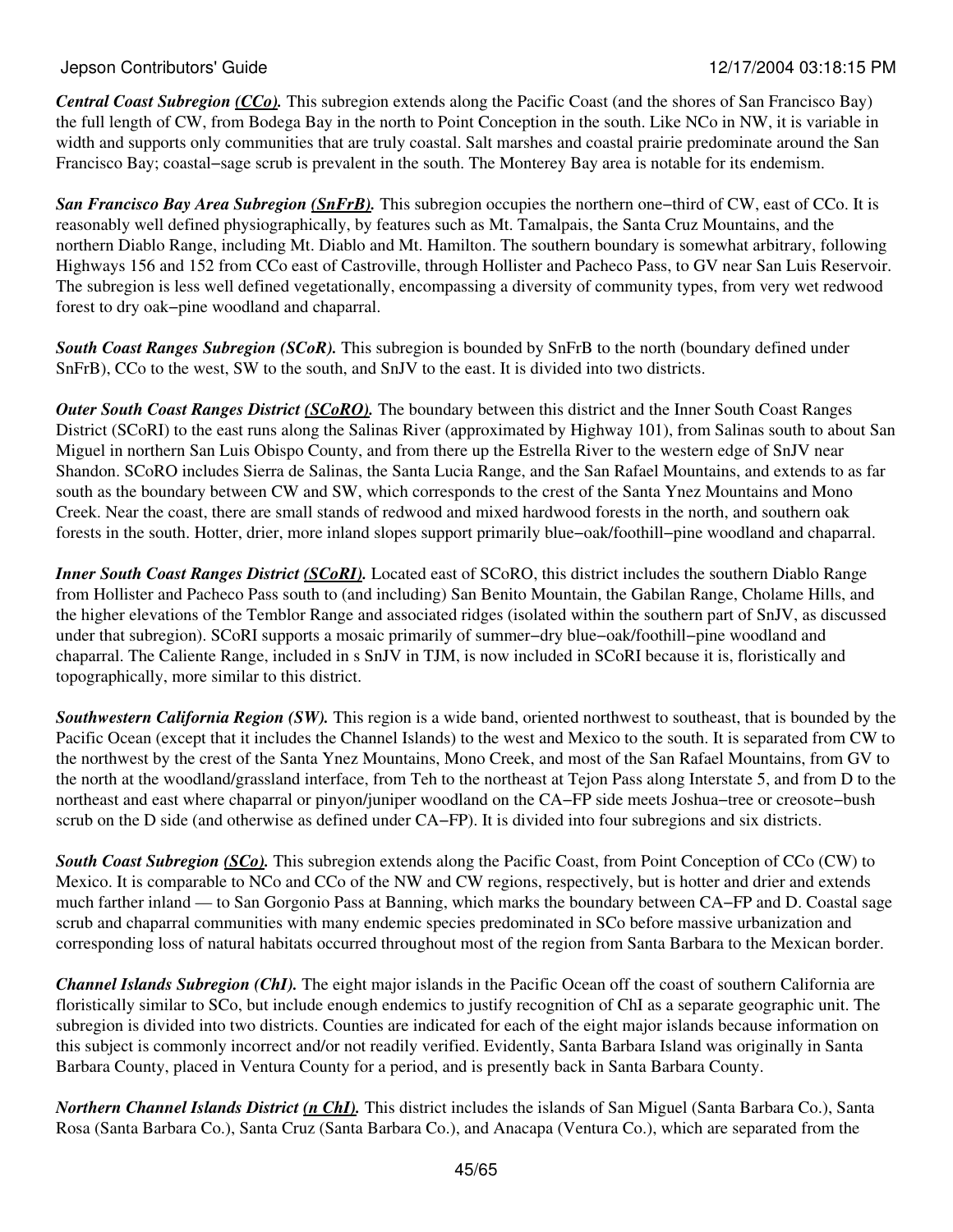mainland by the Santa Barbara Channel. These islands are geologically related to (and probably represent the westernmost peaks of) the Santa Monica Mountains, located in the southern part of the Western Transverse Ranges District (WTR).

*Southern Channel Islands District [\(s ChI\)](http://128.32.109.44/cgi-bin/show_bior.pl?bior=sChI).* This district includes the islands of Santa Barbara (Santa Barbara Co.), Santa Catalina (Los Angeles Co.), San Clemente (Los Angeles Co.), and San Nicolas (Ventura Co.). These islands are geologically and floristically more isolated and more diverse among themselves than those of the northern group, probably in part because they were not as readily colonized from the mainland during periods of lowered sea levels that accompanied various glaciations.

*Transverse Ranges Subregion (TR).* This subregion, the northernmost in SW, is unusual in that the included mountain ranges are oriented in an east−west (as opposed to north−south) direction. It shares nearly all of its long, winding southern boundary with SCo; in the easternmost extreme of this boundary it is separated from the Peninsular Ranges Subregion (PR) by San Gorgonio Pass (Interstate 10), which lies between the San Bernardino Mountains (TR) to the north and the San Jacinto Mountains (PR) to the south. San Gorgonio Pass, at Banning, also marks the division between SCo (CA−FP) to the west and D to the east. TR is characterized at lower elevations by chaparral and at higher elevations by southern oak forest and dry montane forests of white fir or Jeffrey, sugar, or lodgepole pines. The boundary between TR and D lies between these communities and Joshua−tree or creosote−bush scrub on the D side. Some high peaks in TR are treeless, even though none evidently exceeds climatic timberline for their latitudes. TR is divided into three districts that are progressively higher, hotter, and drier eastward.

*Western Transverse Ranges District [\(WTR\).](http://128.32.109.44/cgi-bin/show_bior.pl?bior=WTR)* This district abuts on SN, GV, and CW to the north, SCo to the south (a narrow strip of which separates WTR from the Pacific Ocean), and D and the San Gabriel Mountains District (SnGb) to the east. It includes Mt. Pinos (at 2700 m, the highest point in WTR), the Santa Ynez Mountains (south of its crest and Mono Creek), Sierra Pelona, and the Topatopa, Santa Susanna, Santa Monica, and Liebre mountains. At the north end of the San Fernando Valley, a topographic boundary with the San Gabriel Mountains District (SnGb) follows Interstate 5 north to the Santa Clara River, and from there east through Soledad Canyon and Soledad Pass to the boundary between WTR and D south of Palmdale.

*San Gabriel Mountains District [\(SnGb\)](http://128.32.109.44/cgi-bin/show_bior.pl?bior=SnGb).* This is a topographically well−defined mountain range situated northeast of Los Angeles. It is bounded by D to the north and northeast, WTR to the northwest and west, SCo to the south, and the San Bernardino Mountains District (SnBr) to the east. SnGb is separated from SnBr by the northwest−southeast oriented Cajon Canyon, which is occupied by Highways 138 and 15. Mount San Antonio ("Old Baldy"), at 3070 m, is the highest point in SnGb. Straddling the Los Angeles−San Bernardino county line, it supports a few alpine taxa near its summit.

*San Bernardino Mountains District [\(SnBr\).](http://128.32.109.44/cgi-bin/show_bior.pl?bior=SnBr)* This is a topographically well−defined mountain range, east of SnGb. This district is adjacent to D on its north, east, and southeast boundaries, SCo to the southwest, and the San Jacinto Mountains District (SnJt) of PR to the south, from which it is separated by San Gorgonio Pass (see TR). The highest point in SnBr is San Gorgonio Mountain (3500 m), which has the most well−developed alpine communities in California south of SN. The Big Bear/Lake Baldwin area, notable for its many endemic species, is undergoing rapid urbanization and associated habitat destruction. The Little San Bernardino Mountains to the southeast of SnBr, across Morongo and Yucca valleys and mostly included in Joshua Tree National Park, are here considered part of the Desert Mountains Subregion (DMtns) because the vegetation is more similar to D than to SnBr.

*Peninsular Ranges Subregion [\(PR\)](http://128.32.109.44/cgi-bin/show_bior.pl?bior=PR)*. This subregion occupies approximately the southeastern one–third of SW. It includes Mt. Palomar, as well as the Santa Ana, Cuyamaca, Santa Rosa, Laguna, Jacumba, and San Jacinto mountains. The last range comprises its own district within PR.

*San Jacinto Mountains District [\(SnJt\).](http://128.32.109.44/cgi-bin/show_bior.pl?bior=SnJt)* The only district recognized in PR, this is an area with a high level of local endemism. The San Jacinto Mountains include the highest elevations in PR, with San Jacinto Peak at about 3300 m. The Santa Rosa Mountains to the southeast, with elevations to 2650 m, is the only other range in PR that supports well−developed montane to subalpine forests.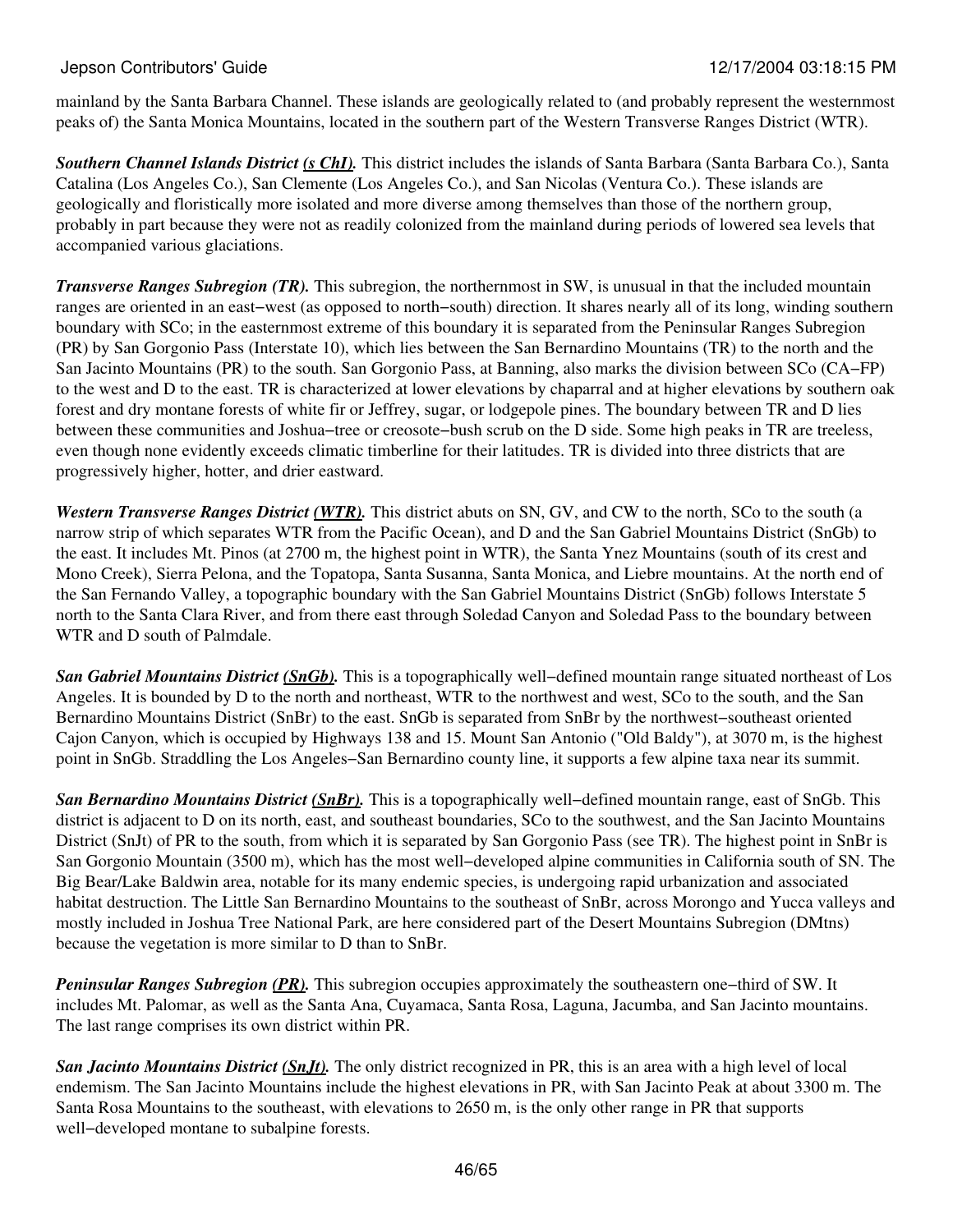# <span id="page-46-0"></span>**Great Basin Province (GB)**

The Great Basin Province lies to the east of the California Floristic Province (CA−FP) in the northern two−thirds of California and abuts the Desert Province (D) at its southern margin. The boundary with CA−FP is described above; it follows the high eastern margin of CaR and SN. The boundary with D in the north is the transition from sagebrush steppe or pinyon/juniper woodland on the GB side to creosote−bush scrub on the D side. Deep Springs and Fish Lake valleys are in GB, Eureka and Saline valleys are in D. Southward, the mixed vegetation of the Owens Valley is included in GB. This province is characterized by low rainfall and hot to very hot summers. It is divided into two regions and two subregions.

*Modoc Plateau Region [\(MP\)](http://128.32.109.44/cgi-bin/show_bior.pl?bior=MP)*. This region, entirely north of Lake Tahoe, is a high plateau (mostly about 1300–1800 m) in the northeastern corner of California, occupying most of Modoc and Lassen counties and parts of Plumas, Shasta, Sierra, and Siskiyou counties. MP is characterized primarily by juniper savanna and sagebrush steppe, but also has extensive areas of ponderosa−pine and Jeffrey−pine forests, and lesser areas of montane pine/fir forest. Substrates are volcanic, with faulted lava flows predominating over cones (see CaR, above). A single subregion is recognized within MP.

*Warner Mountains Subregion <i>[\(Wrn\)](http://128.32.109.44/cgi-bin/show_bior.pl?bior=Wrn)*. The Warner Mountains, a faulted volcanic range situated mostly in eastern Modoc County, is the most outstanding topographic feature of MP. Its highest point is Eagle Peak, which exceeds 3000 m. Wrn is recognized as a distinct subregion because it supports a unique flora that includes an alpine component at the higher elevations.

*East of the Sierra Nevada Region [\(SNE\)](http://128.32.109.44/cgi-bin/show_bior.pl?bior=SNE).* This region, entirely south of Lake Tahoe, has a wide elevational range, from Owens Lake at 1100 m to White Mountain Peak at 4330 m. The part of SNE excluding the White−Inyo Mountains Subregion (W&I) supports primarily a mosaic of sagebrush steppe, pinyon/juniper woodland, and cottonwood−dominated riparian vegetation. There are also extensive areas of Jeffrey−pine forest in the Mono Craters area, subalpine fir/pine forest on Glass Mountain (3400 m), and alpine vegetation at the top of the Sweetwater Mountains (3550 m). SNE extends along the eastern edge of the Sierra Nevada Region (SN) to the southern limit of Owens Valley and W&I, where there is a gradual transition to the Mojave Desert Region (DMoj) and its scrub vegetation dominated by creosote−bush and burro−weed. To the east of the junction of the White and Inyo mountains at Westgard Pass lies a low (1500–2000 m) outlier of SNE that includes the Deep Springs and Fish Lake valleys.

The boundary between SNE and CA−FP along the eastern edge of the Sierra Nevada Region (SN) is generally defined by an indefinite break between either upper montane (red−fir/lodgepole−pine) forest or Jeffrey−pine forest on the CA−FP side and either pinyon/juniper woodland or sagebrush scrub on the SNE side. As noted above, there is also Jeffrey−pine forest in SNE, e.g., Mono Craters area. In some places the boundary is indefinite and is approximated by U.S. Highway 395; south of Bishop, the boundary lies to the west of that highway, farther up the east slope of the Sierra Nevada.

*White and Inyo Mountains Subregion [\(W&I\)](http://128.32.109.44/cgi-bin/show_bior.pl?bior=WaI).* The White−Inyo Range is considered a separate subregion because it supports subalpine bristlecone−pine and limber–pine woodlands as well as unique, treeless, alpine vegetation. (White Mountain Peak 4330 m; Inyo and Waucoba peaks both  $\pm$  3400 m).

# <span id="page-46-1"></span>**Desert Province (D)**

The Desert Province of southeastern California encompasses the Mojave Desert Region (DMoj) and Sonoran Desert Region (DSon). This province lies east of CA−FP and south of GB. A matrix of scrub vegetation dominated by creosote−bush and burro−weed occurs throughout much of the lowlands, with saltbush scrub characteristic of alkaline basins.

The boundary of D with SNE, in the north, is the transition from sagebrush scrub or pinyon/juniper woodland (GB) to scrub vegetation dominated by creosote−bush and burro–weed (D). Deep Springs and Fish Lake valleys are in GB; Eureka and Saline valleys are in D. Southward, the mixed vegetation of Owens Valley is included in SNE. South of Owens Valley, the provincial boundary lies between chaparral or pinyon/juniper woodland on the CA−FP side, and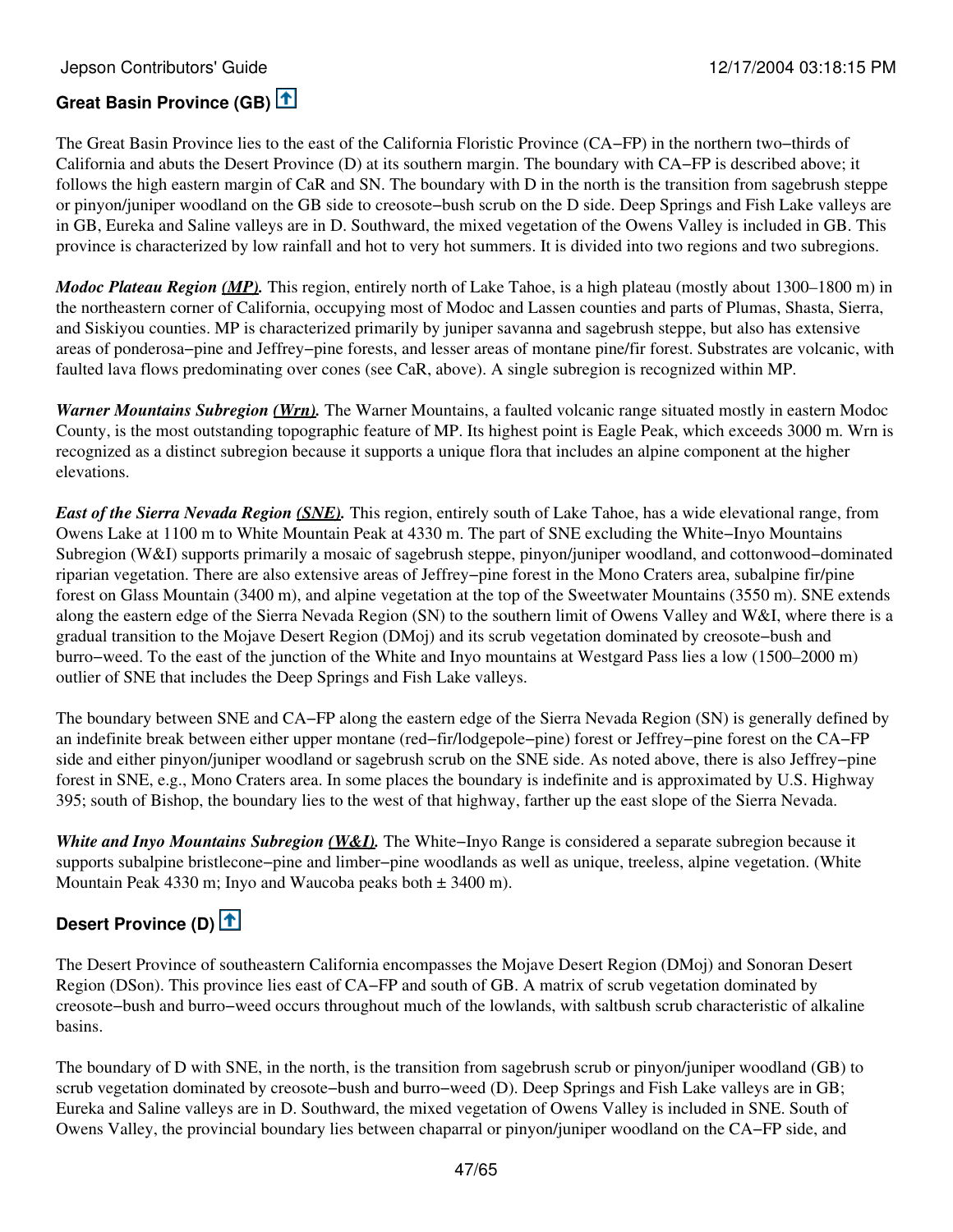vegetation dominated by Joshua−tree or creosote−bush and burro−weed on the D side. Montane vegetation of adjacent areas in the southeastern Sierra Nevada (se SN), northeastern Transverse Ranges (ne TR), and eastern Peninsular Ranges (e PR) tends to grade into desert vegetation on the lower slopes of these mountains. Some taxa are limited to this interface, which may be specified as "w edge D", "w edge DMoj", or "w edge DSon", as appropriate. In Riverside County, San Diego County, and southwesternmost Imperial County, the Santa Rosa, Volcan, Laguna, and Jacumba mountains make up the eastern edge of, and are included within, CA−FP.

*Mojave Desert Region [\(DMoj\)](http://128.32.109.44/cgi-bin/show_bior.pl?bior=DMoj)*. This region, occupying the northern two–thirds of the Desert Province (D), exhibits greater temperature ranges and more extreme elevational relief than the Sonoran Desert (DSon) to the south. Joshua tree and Mojave yucca are conspicuous, widespread members of Mojave Desert (DMoj) vegetation that are absent from the Sonoran Desert (DSon).

*Desert Mountains Subregion [\(DMtns\).](http://128.32.109.44/cgi-bin/show_bior.pl?bior=DMtns)* Although the entire Mojave Desert Region (DMoj) is a series of mountains and intervening (often wide) valleys, some ranges reach sufficient elevation to support pinyon/juniper woodland vegetation and are therefore recognized as a distinct subregion, the Desert Mountains (DMtns). These high ranges include the Last Chance, Grapevine, Panamint, Coso, Argus, Kingston, Clark, Ivanpah, New York, Providence, Granite, Old Woman, and Little San Bernardino (discussed below) mountains. Four of these ranges (Panamint, Kingston, Clark, and New York mountains) also support white fir or limber pine at their highest elevations. The Desert Mountains (DMtns) have unique elements but also overlap floristically with pinyon/juniper woodland vegetation of the adjacent California Floristic Province (CA−FP). Some of the eastern Desert Mountains (e DMtns) support taxa that occur more widely, in the Desert Province (D) or Great Basin Province (GB) outside of the state, but are otherwise unknown in California.

The Little San Bernardino Mountains, across Morongo and Yucca valleys from SnBr (of TR, CA−FP) and mostly included in Joshua Tree National Park, are included as part of the Desert Mountains Subregion (DMtns) of D because the vegetation in this range is more similar to D than to SnBr.

*Sonoran Desert Region [\(DSon\)](http://128.32.109.44/cgi-bin/show_bior.pl?bior=DSon).* The Sonoran Desert, the California portion of which is also known as the Colorado Desert, occupies the southern one−third of D, south of DMoj. The physiographic line separating the two desert regions is not always clear, but overall DSon is lower, warmer, and somewhat distinct floristically. Conspicuous members of the flora in DSon that are absent from DMoj or confined to the southeastern limits of DMoj include blue palo verde, ocotillo, chuparosa, and ironwood.

The approximate boundary between DMoj and DSon, from west to east, is along the south edge of the Little San Bernardino, Cottonwood, and Eagle mountains (all in DMoj), then north along the eastern edge of the Coxcomb Mountains (DMoj) and around the Old Woman, Turtle, and Chemehuevi mountains (all in DMoj) to the Colorado River. The Chuckwalla and Whipple mountains are in DSon.

# <span id="page-47-0"></span>**Outline of Hierarchical System**

```
 Provinces
         Regions
                 Subregions
                          Districts
 CA−FP CALIFORNIA FLORISTIC PROVINCE
         NW Northwestern California
                 NCo North Coast
                 KR Klamath Ranges
                 NCoR North Coast Ranges
                 NCoRO Outer North Coast Ranges
                 NCoRH High North Coast Ranges
                 NCoRI Inner North Coast Ranges
         CaR Cascade Ranges
                 CaRF Cascade Range Foothills
```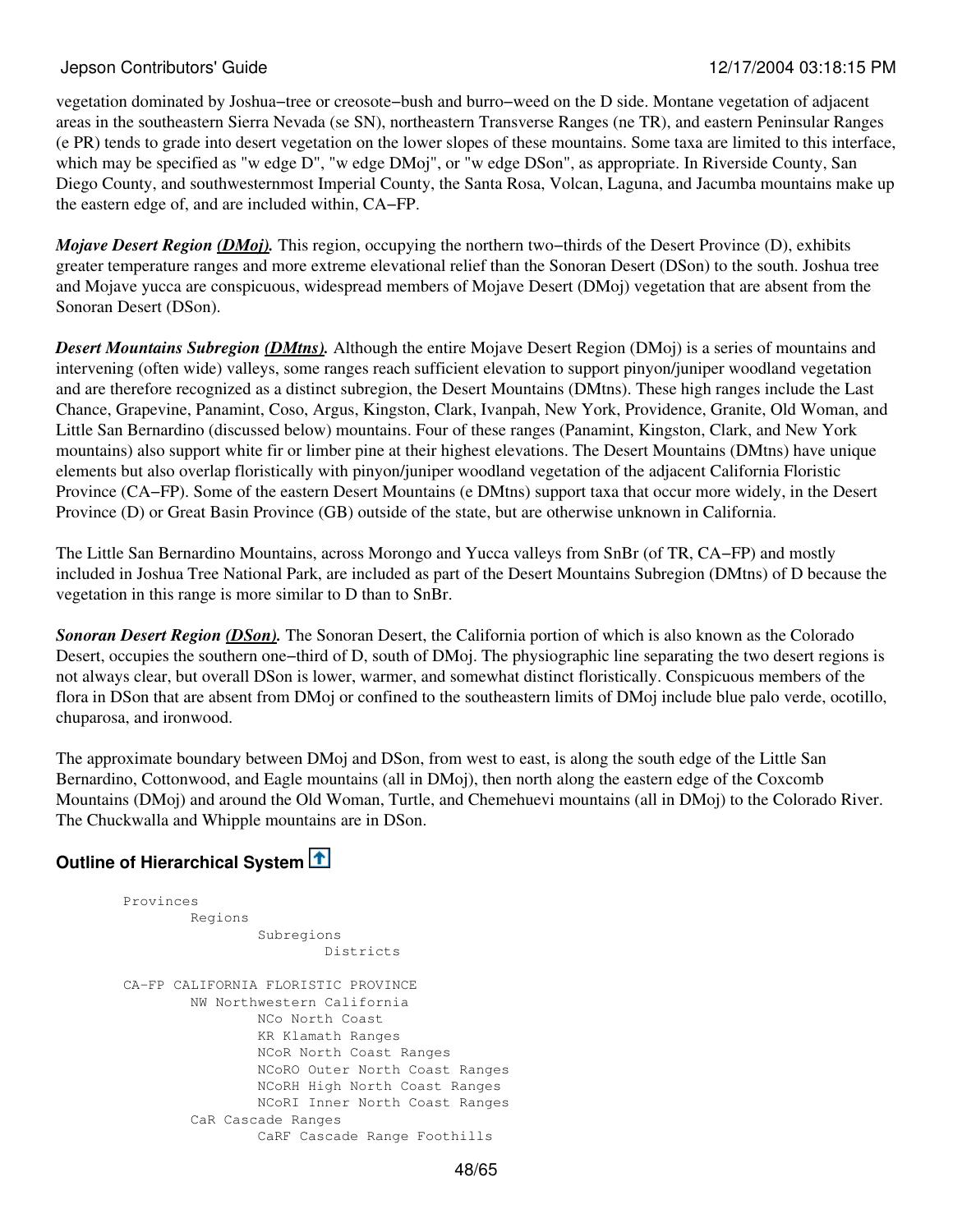CaRH High Cascade Range SN Sierra Nevada SNF Sierra Nevada Foothills n SNF northern Sierra Nevada Foothills c SNF central Sierra Nevada Foothills s SNF southern Sierra Nevada Foothills SNH High Sierra Nevada n SNH northern High Sierra Nevada c SNH central High Sierra Nevada s SNH southern High Sierra Nevada Teh Tehachapi Mountain Area GV Great Central Valley ScV Sacramento Valley SnJV San Joaquin Valley CW Central Western California CCo Central Coast SnFrB San Francisco Bay Area SCoR South Coast Ranges SCoRO Outer South Coast Ranges SCoRI Inner South Coast Ranges SW Southwestern California SCo South Coast ChI Channel Islands n ChI northern Channel Islands s ChI southern Channel Islands TR Transverse Ranges WTR Western Transverse Ranges SnGb San Gabriel Mountains SnBr San Bernardino Mountains PR Peninsular Ranges SnJt San Jacinto Mountains GB GREAT BASIN PROVINCE MP Modoc Plateau Wrn Warner Mountains SNE East of Sierra Nevada W&I White and Inyo Mountains D DESERT PROVINCE DMoj Mojave Desert DMtns Desert Mountains DSon Sonoran Desert (also known as Colorado Desert)

<span id="page-48-0"></span>**Map with Unit Boundaries**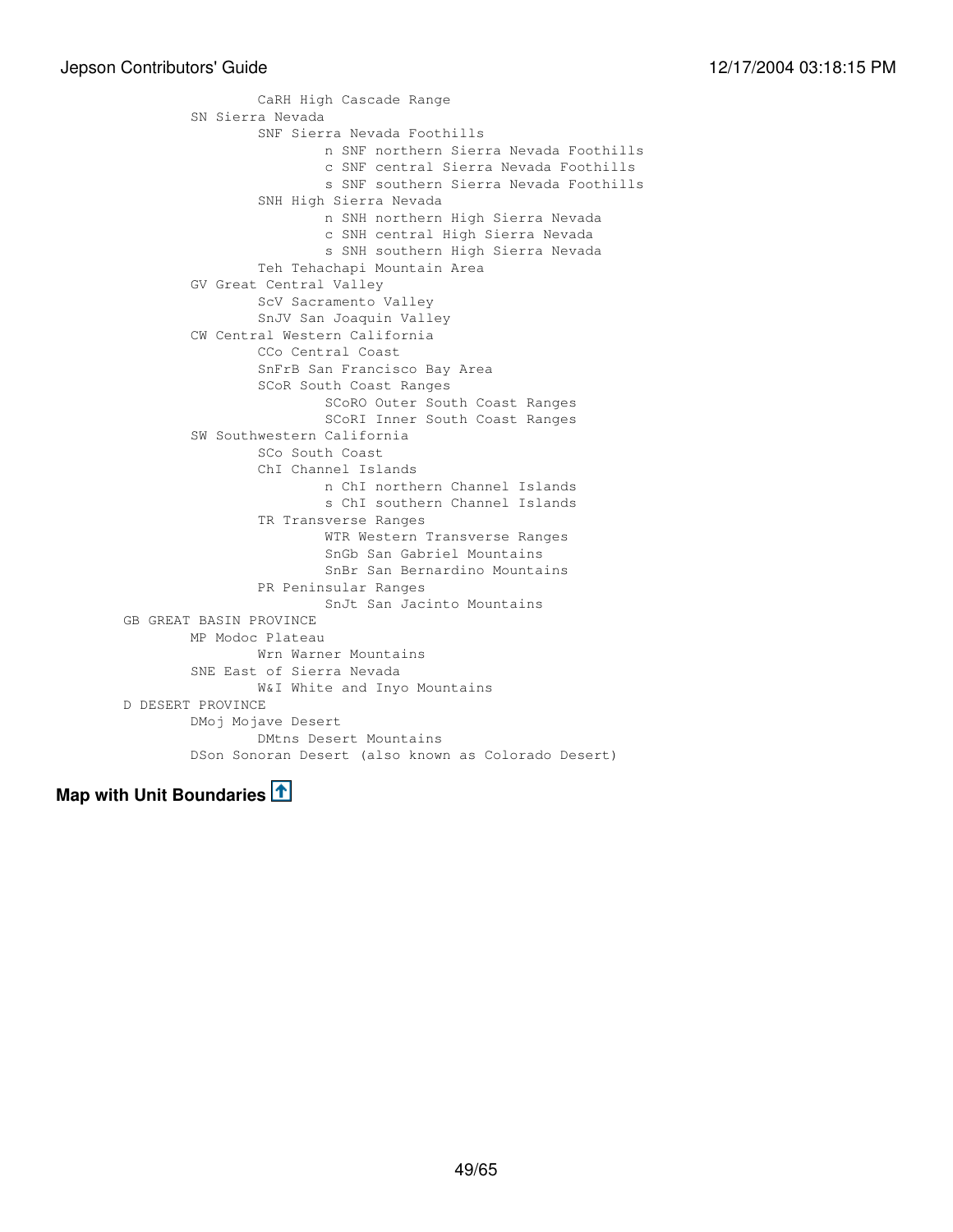

(click map to enlarge) **Bigger** version

# <span id="page-49-0"></span>**Herbarium Material**

<span id="page-49-1"></span>

Because most of the research associated with production of TJM2 is being undertaken more or less simultaneously by a large number of Contributors, it may not be possible for Authors to borrow all pertinent material from the major herbaria in California. Since the three largest herbaria in California are at the California Academy of Sciences (CAS) in San Francisco, Rancho Santa Ana Botanic Garden (RSA) in Claremont, and the University of California, Berkeley (UC/JEPS), we ask that you visit Claremont and/or the Bay Area during preparation of your treatment to personally consult specimens. We can help with arrangements to visit the Bay Area.

You should also consider visiting or borrowing specimens from the following herbaria, with special areas of coverage indicated: Humboldt State University (HSC), for northwestern California; California State University, Chico (CHSC), for northern and central California; UC Riverside (UCR), San Diego State University (SDSU), and San Diego Natural History Museum (SD) for southern California, including the deserts; and UC Santa Barbara (UCSB), Santa Barbara Botanic Garden (SBBG), and California Polytechnic State University, San Luis Obispo (OBI) for central California.

If you are not able to visit herbaria in person, it will be necessary for you to borrow specimens. We will send all material at UC/JEPS only when the number of specimens is small, otherwise a smaller sample will have to be determined. Loans from UC/JEPS should be requested formally through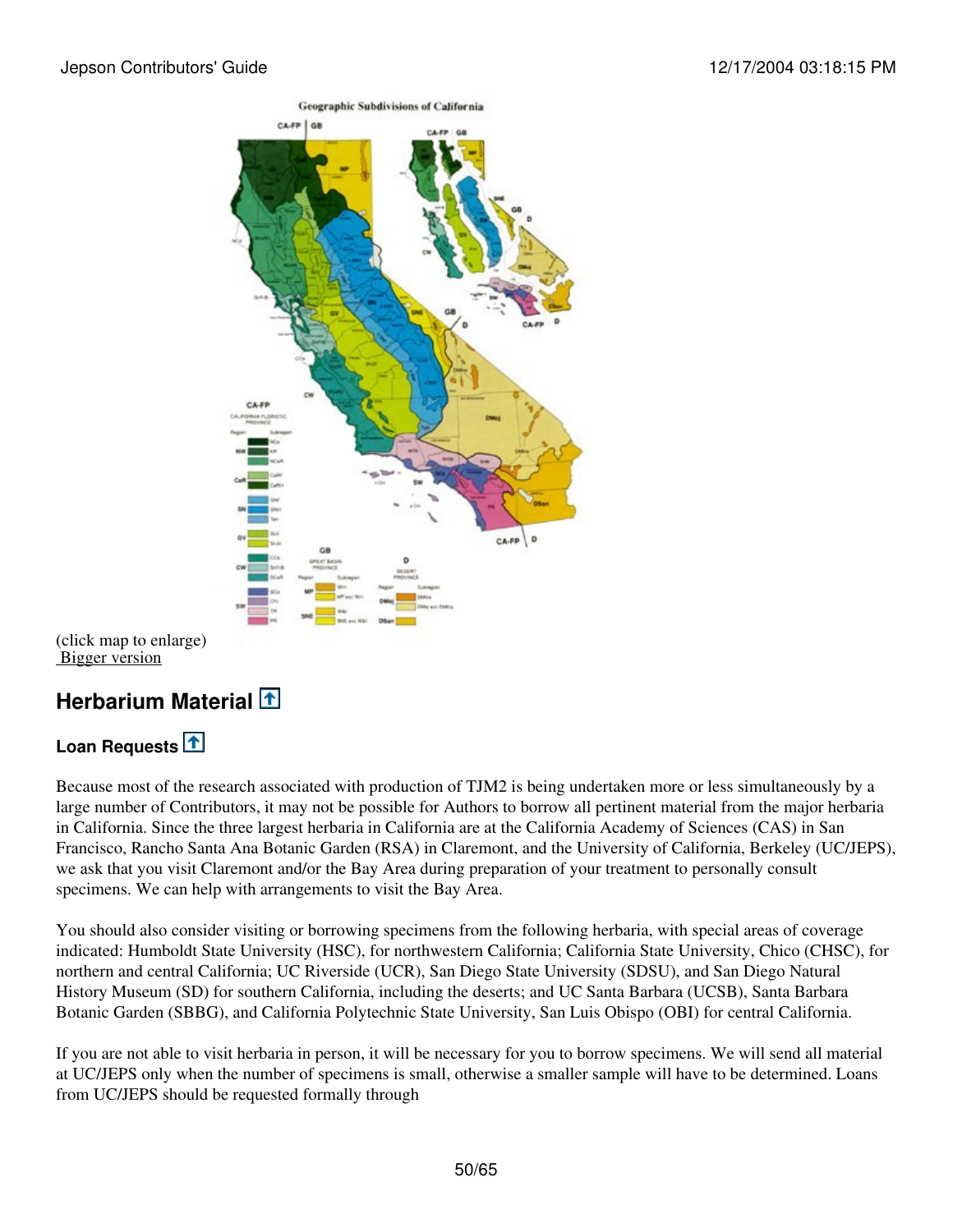Dr. Brent Mishler, Director University and Jepson Herbaria 1001 Valley Life Sciences Building, #2465 The University of California, Berkeley Berkeley, CA 94720−2465

For loans from other herbaria, contact the appropriate officials at those institutions.

# CAS

Address Herbarium, Botany Department California Academy of Sciences Golden Gate Park San Francisco, California 94118−4599 U.S.A. Contact Phone: [1] 415/ 750−7187. Fax: [1] 415/ 750−7186. Correspondents Bruce Bartholomew, bbartholomew@calacademy.org

# RSA

Address Herbarium Rancho Santa Ana Botanic Garden 1500 North College Avenue Claremont, California 91711−3101 U.S.A. Contact Phone: [1] 909/ 625−8767, ext. 248 or 233. Fax: [1] 909/ 626−7670. Correspondents Steve Boyd, steve.boyd@cgu.edu

# **HSC**

Address Herbarium, Biological Sciences Department Humboldt State University Arcata, California 95521−8299 U.S.A. Contact Phone: [1] 707/ 826−4801; 826−4802. Fax: [1] 707/ 826−3201. URL: http://www.humboldt.edu/~herb/ Correspondents James P. Smith, jps2@humboldt.edu

# **CHSC**

Address Herbarium, Biological Sciences Department California State University Chico, California 95929−0515 U.S.A. Contact Phone: [1] 530/ 898−5381. Fax: [1] 530/ 898−4363. URL: http://www.scuchico.edu/biol/Herb/index.html; www.csuchico.edu/biol/Herb/database.html Correspondents Kristina A. Schierenbeck, kschierenbeck@csuchico.edu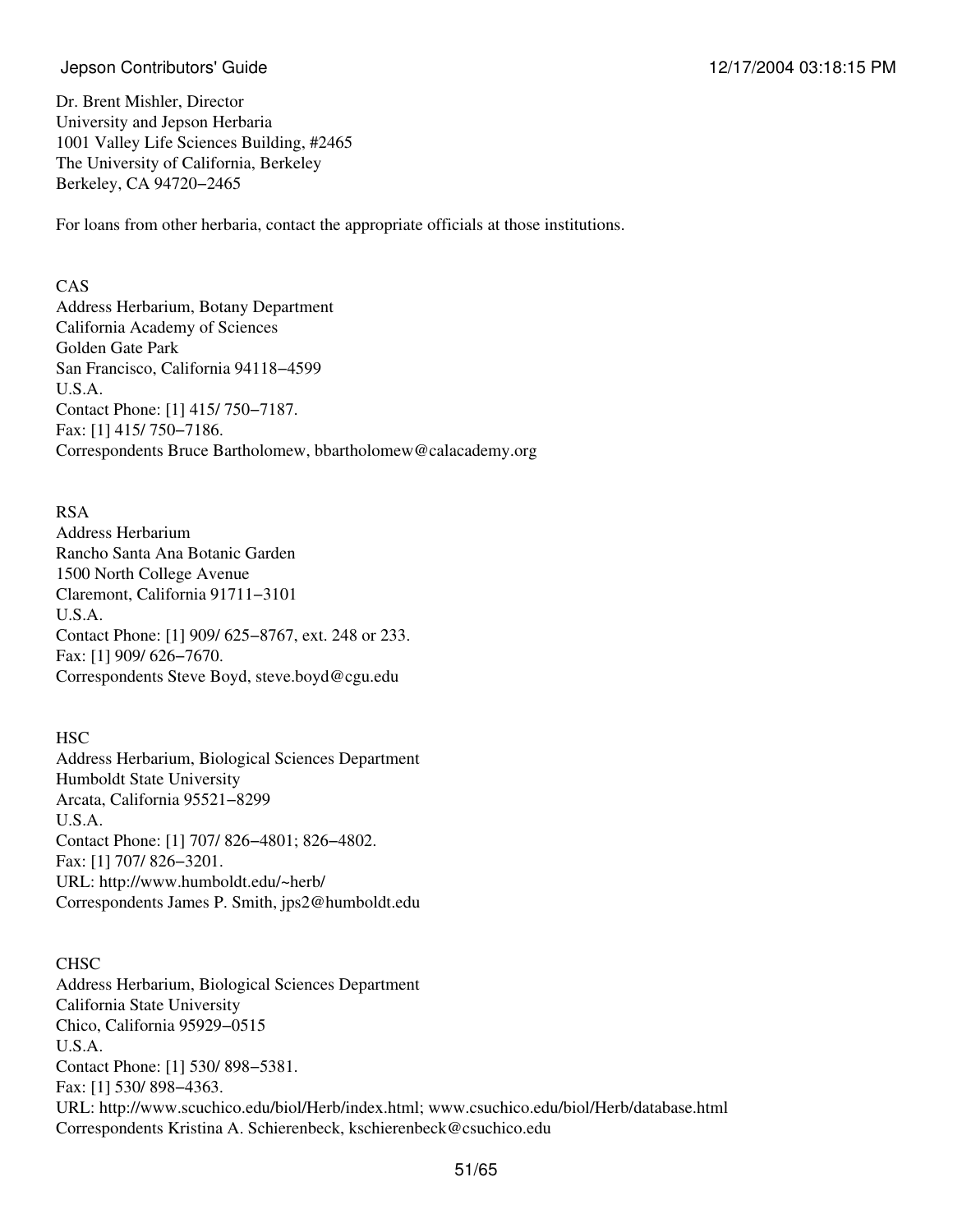# UCR

Address Herbarium, Botany and Plant Sciences Department University of California Riverside, California 92521−0124 U.S.A. Location: 900 University Avenue. Contact Phone: [1] 909/ 787−3601. Fax: [1] 909/ 787−4437. Correspondents Andrew C. Sanders, andrew.sanders@ucr.edu

# SDSU

Address Herbarium, Department of Biology San Diego State University San Diego, California 92182−4614 U.S.A. Location: 5500 Campanile Drive. Contact Phone: [1] 619/ 594−8012; 594−4479. Fax: [1] 619/ 594−5676. URL: http://www.sci.sdsu.edu/herb Correspondents Michael G. Simpson, msimpson@sunstroke.sdsu.edu

# SD

Address Herbarium San Diego Natural History Museum P.O. Box 121390, 1788 El Prado San Diego, California 92112−1390 U.S.A. Location: Balboa Park. Contact Phone: [1] 619/ 255−0229. Fax: [1] 619/ 232−0248. URL: http://www.sdnhm.org Correspondents Jon P. Rebman, jrebman@sdnhm.org

# UCSB

Address Herbarium, Ecology, Evolution, and Marine Biology Department University of California Santa Barbara, California 93106 U.S.A. Contact Phone: [1] 805/ 893−2506. Fax: [1] 805/ 893−4724. Correspondents Jennifer Thorsch, thorsch@lifesci.ucsb.edu

# SBBG

Address Herbarium Santa Barbara Botanic Garden 1212 Mission Canyon Road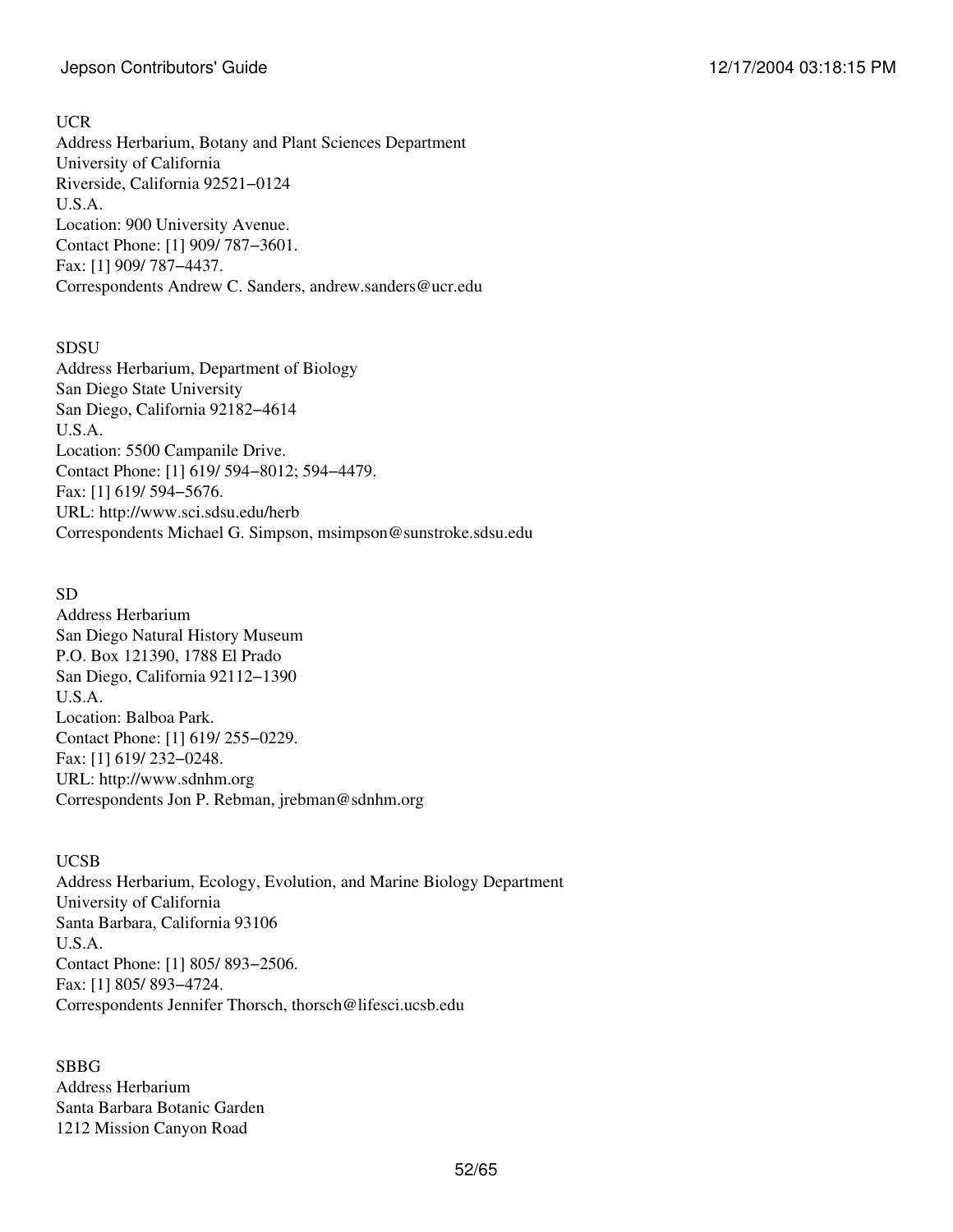Santa Barbara, California 93105 U.S.A. Contact Phone: [1] 805/ 682−4726. Fax: [1] 805/ 563−0352. URL: http://www.sbbg.org Correspondents Steven A. Junak, [1] 805/ 682−4726.

OBI Address Robert F. Hoover Herbarium, Biological Sciences Department California Polytechnic State University San Luis Obispo, California 93407 U.S.A. Location: 352/359 Fisher Hall. Contact Phone: [1] 805/ 756−2043. Fax: [1] 805/ 756−1419. Correspondents David J. Keil, dkeil@calpoly.edu

# <span id="page-52-0"></span>**Annotations**

All herbarium specimens examined in the preparation of treatments should be properly annotated. Labels should be of archival quality, and should indicate that data from the specimen were included in TJM2.

# <span id="page-52-1"></span>**Illustrations**

Instructions concerning illustrations will be available in fall of 2004.

# <span id="page-52-2"></span>**Taxa of Notable Occurrence**

In designating taxa of notable occurrence in TJM2, reference will be made to the presence of that taxon on a formal list (federal, state, or CNPS) by use of one of two general symbols (except for toxic plants, discussed below) placed immediately after the morphological description in your treatment, one ("SYMBOL 1" in your manuscript) for plants of restricted occurrence (e.g., endangered or threatened plants) and another ("SYMBOL 2" in your manuscript) for those of troublesome occurrence (e.g., aggressive or noxious plants). Indications of specific legal status will not be made in print because of the frequency with which such designations change. Instead, the presence of a symbol will direct users to online, frequently updated versions of the [Inventory of Rare and Endangered Vascular Plants of California \(California](http://www.northcoast.com/~cnps/cgi-bin/cnps/sensinv.cgi) [Native Plant Society\),](http://www.northcoast.com/~cnps/cgi-bin/cnps/sensinv.cgi) and the [California Natural Diversity Database](http://www.dfg.ca.gov/whdab/html/cnddb.html), for plants of restricted occurrence, or to the [Noxious Weed Information Project \(California Department of Food and Agriculture\),](http://www.cdfa.ca.gov/phpps/ipc/noxweedinfo/noxweedinfo_hp.htm) and the [California Invasive Plant](http://www.cal-ipc.org/) [Council](http://www.cal-ipc.org/) for plants of troublesome occurrence. Consider carefully and bring to the attention of the relevant agency/organization instances in which your research suggests changes in or additions to these resources. A copy of correspondence should also be submitted along with your treatment.

Regarding plants of troublesome occurrence, it should be noted that not all taxa included in your treatments that are problematic or that have the potential to become so will be listed by the Noxious Weed Information Project or the California Invasive Plant Council (referenced above). Whereas we are including in TJM2 plants that are naturalized outside of cultivation in California, in general a taxon has to have invaded wildlands to be included in these lists. Therefore, taxa in your treatments that occur in disturbed places, such as roadsides, railroad embankments, and construction sites, but that have not yet been documented for relatively natural habitats, may be aggressive, noxious, or potentially invasive and yet not formally listed as such. For these taxa, instead of indicating "SYMBOL 2" (as instructed under "Descriptions and Associated Matter") for formally listed taxa, a note should be included instead: for example, for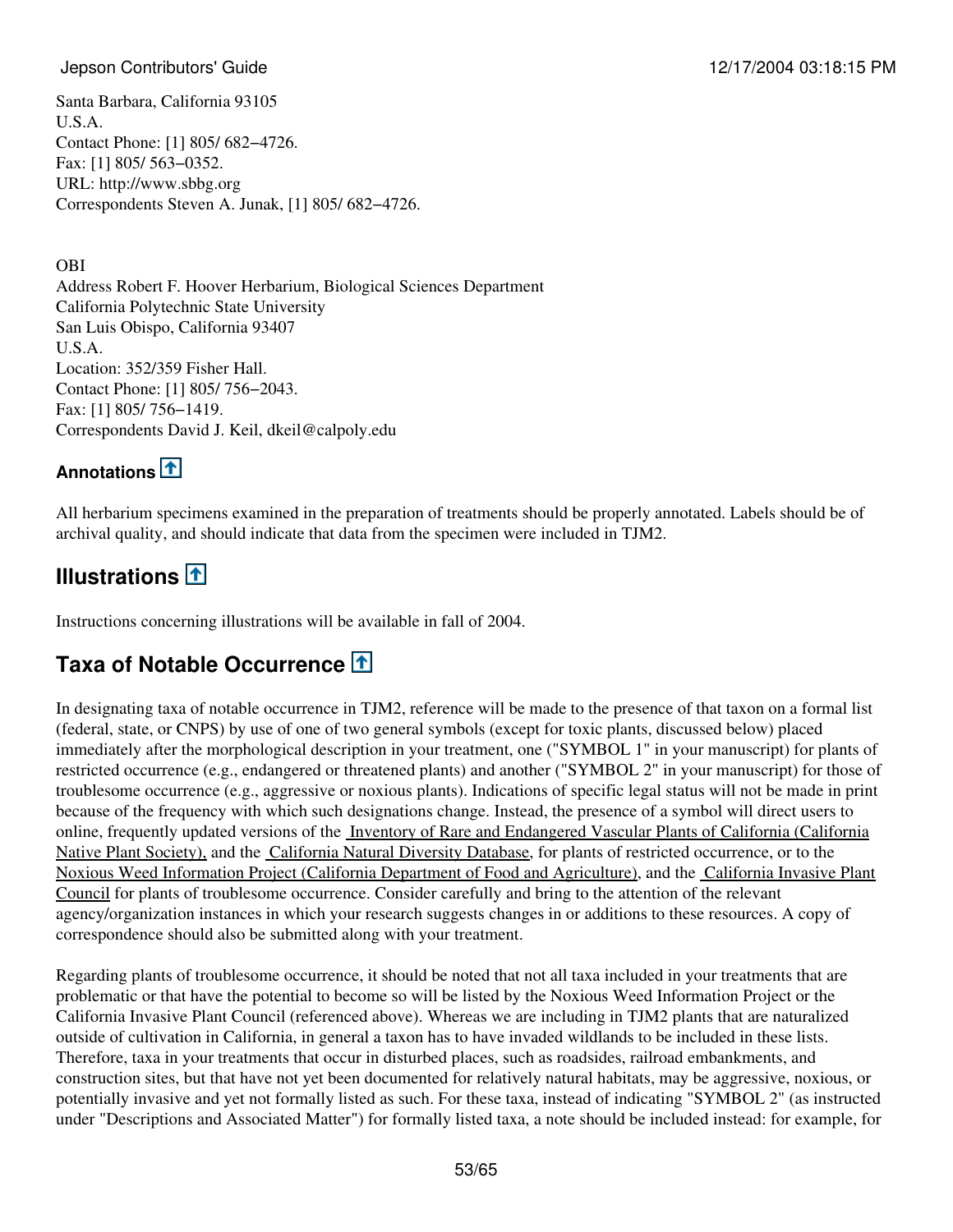*Dittrichia graveolens*, "Increasingly problematic, potentially threatening to agriculture, livestock, and wildlands; noxious, possibly causing contact dermatitis; under consideration for listing by CDFA and Cal−IPC (as of 27 October 2004)".

Designations used in TJM (e.g., "**PRESUMED EXTINCT**", "**PRESUMED EXTIRPATED in CA**", "**RARE**", "**ENDANGERED CA, US**", "**THREATENED CA**", "**RARE CA**", "**RARE in CA**", "**UNCOMMON"**, **NOXIOUS WEED**) will not be used in TJM2. However, as in TJM, plants that are known or strongly suspected to be toxic to humans, livestock, or pets will be designated as "**TOXIC**" in TJM2.

In TJM2, the following terms are to be used (in lower−case typeface) to indicate taxa for which the likelihood of encounter in California is substantially less than or greater than average: extinct, extirpated, rare, uncommon, common, abundant (see also ["Species"](#page-60-3) under "Descriptions and Associated Matter").

# <span id="page-53-0"></span>**Computer and Network Issues**

To eliminate the need to re−type parts of treatments that will not be changed from TJM1 to TJM2, we are providing to Authors extracted versions of the keys and descriptions from TJM1 (with subsequent additions, e.g., flowering times, distributions, from the Desert Manual and the Interchange), to be modified or augmented as necessary. We are providing a separate file (keys and descriptions) for each genus. Some Authors will be writing treatments for taxa that were not included in TJM1. It may be most efficient for them to use as a template one of the descriptions that we provide (see also the description for *Lonicera* taxa below).

Software requirements.

Any editing program that has the ability to save a document as text may be used. The treatments that we provide are text files with explicit tags marking logical sections. This procedure will allow us to use the same source document for both the printed Manual and the online Manual and will allow us to identify changes relative to TJM1.

### Keys:

# [See the example for](#page-55-0) *Lonicera* below.

- Put each key lead on its own line (end of line defined by a hard carriage return).
- Do not break lines internally with hard carriage returns. You may indent the leads if you wish. Indicate the taxon name with 5 dots, a dash and a greater–than symbol (e.g., .....–> L. subspicata).
- If a taxon appears in more than one place in a key, the total number of such places is to be indicated in parentheses immediately following the name of the taxon each time that name appears in the key (e.g., .....–> L. subspicata(2)).

# Descriptions:

[See the example for](#page-54-0) *Lonicera* below.

- Each treatment for genus, species, or infraspecific taxon is placed in a separate paragraph (separated by a blank line).
- Each sentence in a paragraph is placed on a separate line (end of line defined by a hard carriage return).
- The first line of specific and infraspecific taxon paragraphs contains the words "native" or "introduced". The second line (first line of generic treatments) contains the name of the taxon, without the author.
- Subsequent lines are preceded by tags in upper case. These tags are crucial to the interpretation and subsequent printing of the file −−− do not remove them. Some of the tags (e.g., LEAVES, INFLORESCENCE, FLOWER) will be abbreviated and incorporated into the printed treatment. Others (e.g., COMMON NAME:, TAXON AUTHOR:, DESCRIPTION:) serve as content markers and will not be printed, but they are necessary to properly interpret the text.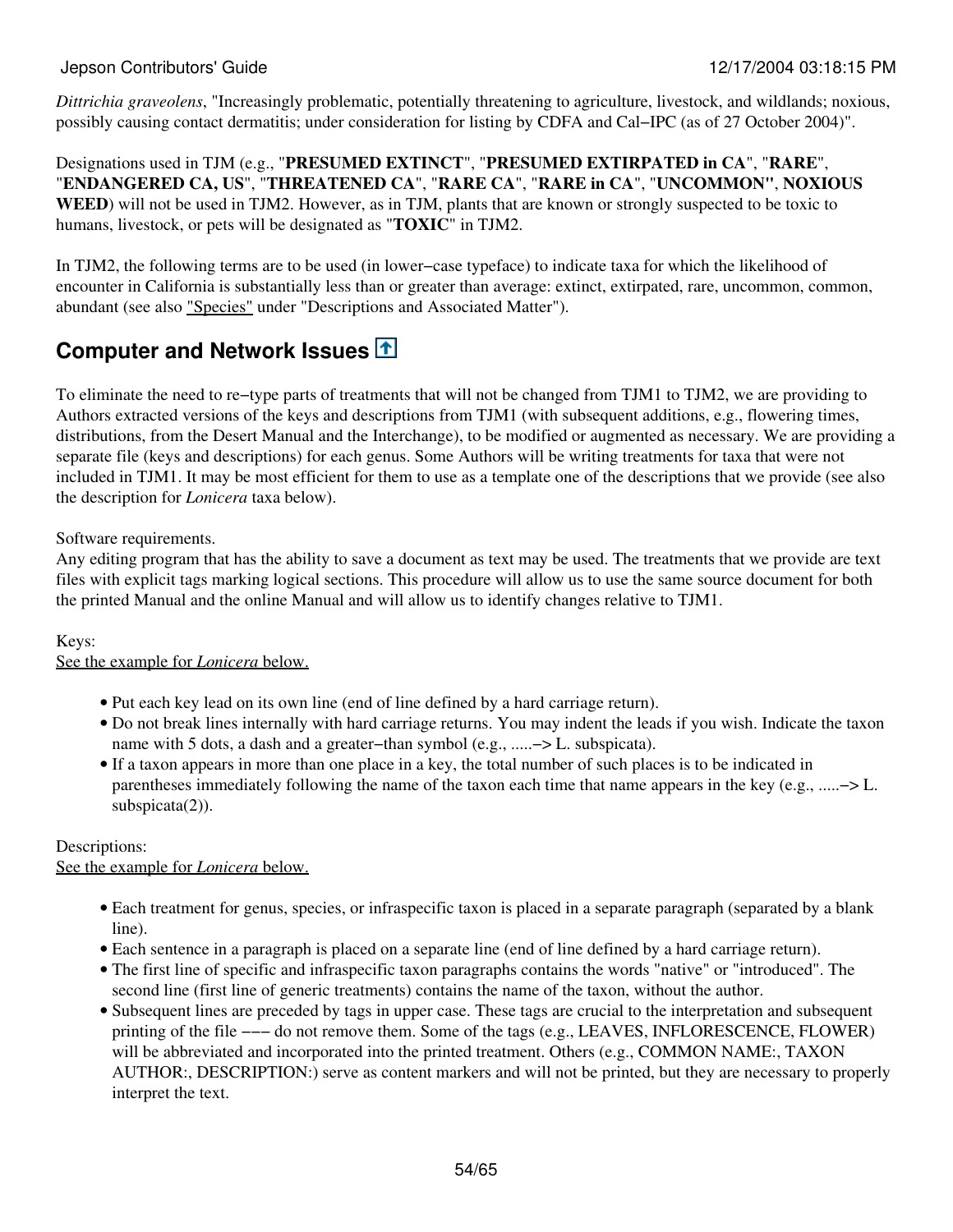Formatting:

- Abbreviations: Note that certain common words are abbreviated in the keys and descriptions. [Consult the section](#page-10-1) [on abbreviations above for guidance](#page-10-1).
- Font: Do not use font face or size to convey meaning.
- Italics: You may indicate italics for scientific names with underscore characters before and after the name: e.g., \_Lonicera\_. Do not italicize other words. It is not necessary to indicate boldface
- Blank lines: Use blank lines between descriptions of different taxa and between keys and descriptions. Don't use blank lines otherwise.

Symbols: If you use symbols, check to see that the symbols are preserved when the file is saved as text, and then provide a key explaining the symbols that you use, e.g.,

- $\pm$  = plus or minus
- $\degree$  = degree
- $x = times$
- $=$  = em dash
- $-$  = en dash

If you do not use symbols, use the following characters:

+− (plus followed by hyphen) = plus or minus

 $\&$  deg; (ampersand followed by deg followed by semicolon) = degree

 $×$  (ampersand followed by times followed by semicolon) = times

−−− (three hyphens) = em dash

−− (two hyphens) = en dash

Use straight quotation marks rather than "smart" or curly quotation marks.

Use a straight single quotation mark for single quotation marks, apostrophes, and prime signs.

### EXAMPLES

### <span id="page-54-0"></span>LONICERA

COMMON NAME: HONEYSUCKLE

DESCRIPTION: Shrub, erect or twining.

LEAVES simple, entire, short−petioled; 1−−2 pairs beneath infl often fused around st.

INFLORESCENCE: spikes, interrupted, at ends of branches, or fls paired on axillary peduncles and subtended by 0−−2 sets of bracts.

FLOWER: calyx−limb 0 or gen 5−toothed, gen persistent; corolla 5−lobed, +− radial or strongly 2−lipped (4 upper lobes, 1 lower), tube pouched at base; ovary chambers 2−−3.

FRUIT: berry, gen round.

SPECIES IN GENUS: +− 200 spp.: temp, subtrop N.Am, Eur, Asia, n Afr.

ETYMOLOGY: (Adam Lonitzer, German herbalist, 16th century)

REFERENCE: [Rehder 1903 Rep Missouri Bot Gard 14:27−−231] 2 collections (Del Norte Co., Eldorado Co.) have purplish, apparently sterile, variously distorted fls with long, slender ovary/hypanthium; probably alien (key 7.).

NATIVE LONICERA cauriana TAXON AUTHOR: Fernald DESCRIPTION: Shrub, erect, 3−−9 dm; herbage puberulent (lvs ciliate). LEAF 2−−5 cm; blade oblong−ovate, ciliate, base tapered to petiole, tip round or obtuse.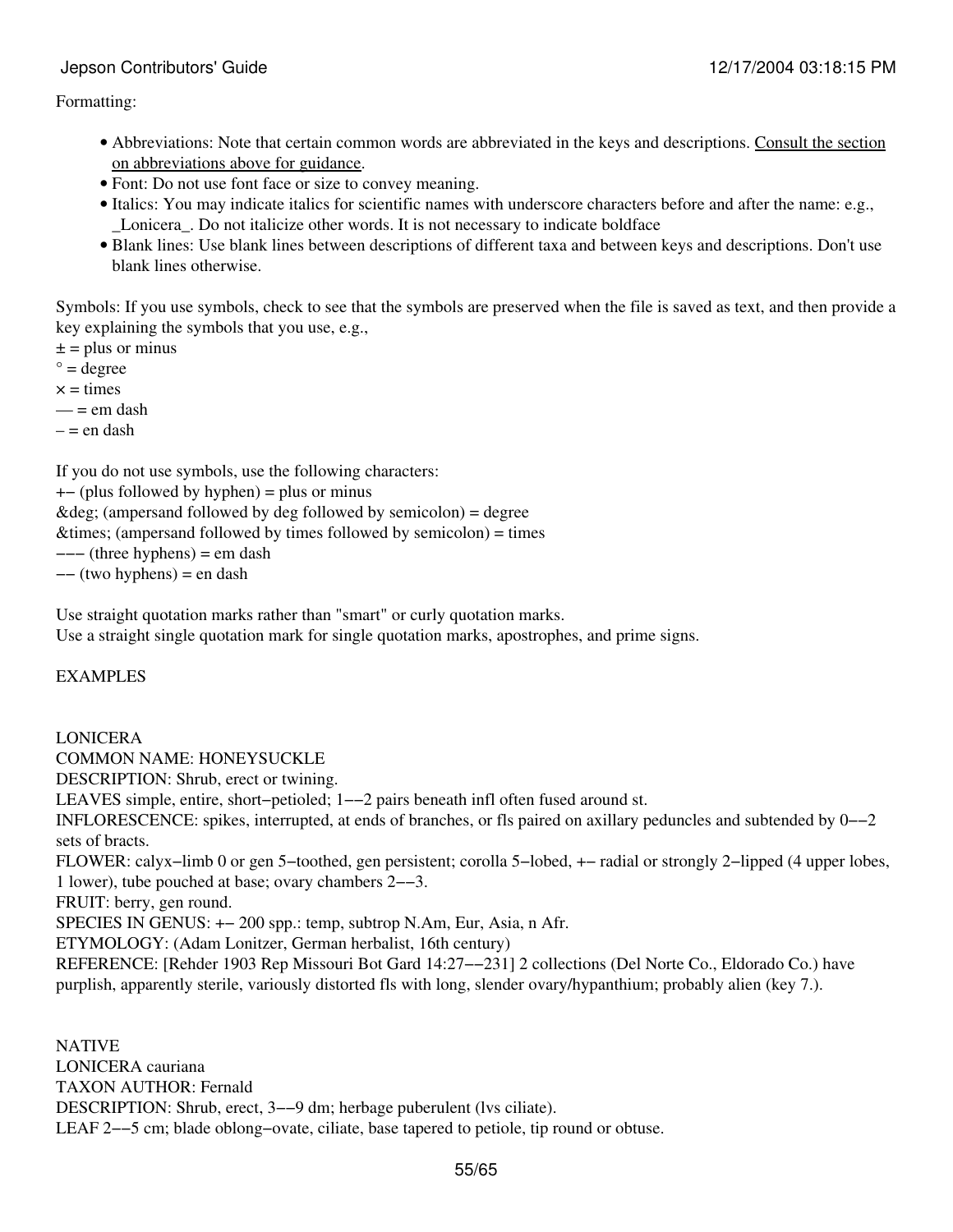INFLORESCENCE: fls paired; peduncles +− 2 mm, axillary; bracts 1−−3, narrowly lanceolate, inner fused, tightly enclosing ovaries. FLOWER: calyx−limb exserted from sheathing bracts; corolla 6−−9 mm, yellowish, bell−shaped, weakly 2−lipped, divided halfway; anthers exserted; ovaries appearing fused because of sheathing bracts, style +− = corolla, glabrous. FRUIT +− 8 mm, red; 2 calyces apparent in fr. ECOLOGY: Uncommon. Bogs, wet meadows; ELEVATION: 2200−−3200 m. BIOREGIONAL DISTRIBUTION: c&s SNH; DISTRIBUTION OUTSIDE CALIFORNIA: also OR to AK, ID. HORTICULTURAL INFORMATION: WET: 1, 2 &SHD: 15, 16.

NATURALIZED LONICERA japonica TAXON AUTHOR: Thunb. COMMON NAME: JAPANESE HONEYSUCKLE DESCRIPTION: Vine, climbing; herbage glabrous or soft−hairy. LEAF gen 3−−8 cm; blade oblong to ovate, base rounded, tip +− acute. INFLORESCENCE: fls paired, each pair subtended by 2 lf−like bracts and 4 +− round bractlets that are +− 1/2 ovary length; peduncles short, axillary. FLOWER: corolla 25−−40 mm, strongly 2−lipped, white turning yellow, often tinged purplish, tube hairy; stamens, style and stigma exserted. FRUIT black. CHROMOSOMES: 2n=18. ECOLOGY: Disturbed places; ELEVATION: gen < 1000 m. BIOREGIONAL DISTRIBUTION: CA; DISTRIBUTION OUTSIDE CALIFORNIA: abundant in se US; native to Asia. FLOWERING TIME: Spring and summer

<span id="page-55-0"></span>Sporadic escape from cult.

### LONICERA

- 1. Infl a peduncled pair of fls
- 2. Corolla > 25 mm; climbing vine.....−> L. japonica
- 2' Corolla < 20 mm; erect shrub
- 3. Ovaries of fl pair fused or appearing so
- 4. Corolla yellowish, weakly 2−lipped; bracts gen 1−−3, narrowly lanceolate; ovaries and berries tightly enclosed by fused inner bracts, appearing fully fused.....−> L. cauriana
- 4' Corolla dark red, strongly 2−lipped; bracts 0 or minute; ovaries and berries fused +− 2/3.....−> L. conjugialis
- 3' Ovaries of fl pair obviously free
- 5. Bracts not leafy, not obscuring ovaries.....−> L. tatarica
- 5' Bracts leafy, forming a conspicuous involucre, +− enveloping ovaries.....−> L. involucrata
- 6. Pl gen < 9 dm; corolla yellow, tube +− wider upward; style and stigma well exserted; montane .....−> var. involucrata
- 6' Pl gen > 15 dm; corolla yellow, strongly tinged orange or red, tube cylindric; stigma rarely exserted; coastal.....−> var. ledebourii
- 1' Infl a spike, gen +− interrupted −−− twining or trailing shrubs
- 7. Ovary/hypanthium long, slender, gen sterile −−− see note after generic description
- 7' Ovary/hypanthium short, round, fertile
- 8. Lf 5−−10 cm; corolla 15−−40 mm; infl a dense, short spike; upper lf pair fused around st; NW, CaR
- 9. Corolla orange, weakly 2–lipped; stamens and style little exserted.....–> L. ciliosa
- 9' Corolla +− yellowish white, strongly 2−lipped; stamens and style well exserted.....−> L. etrusca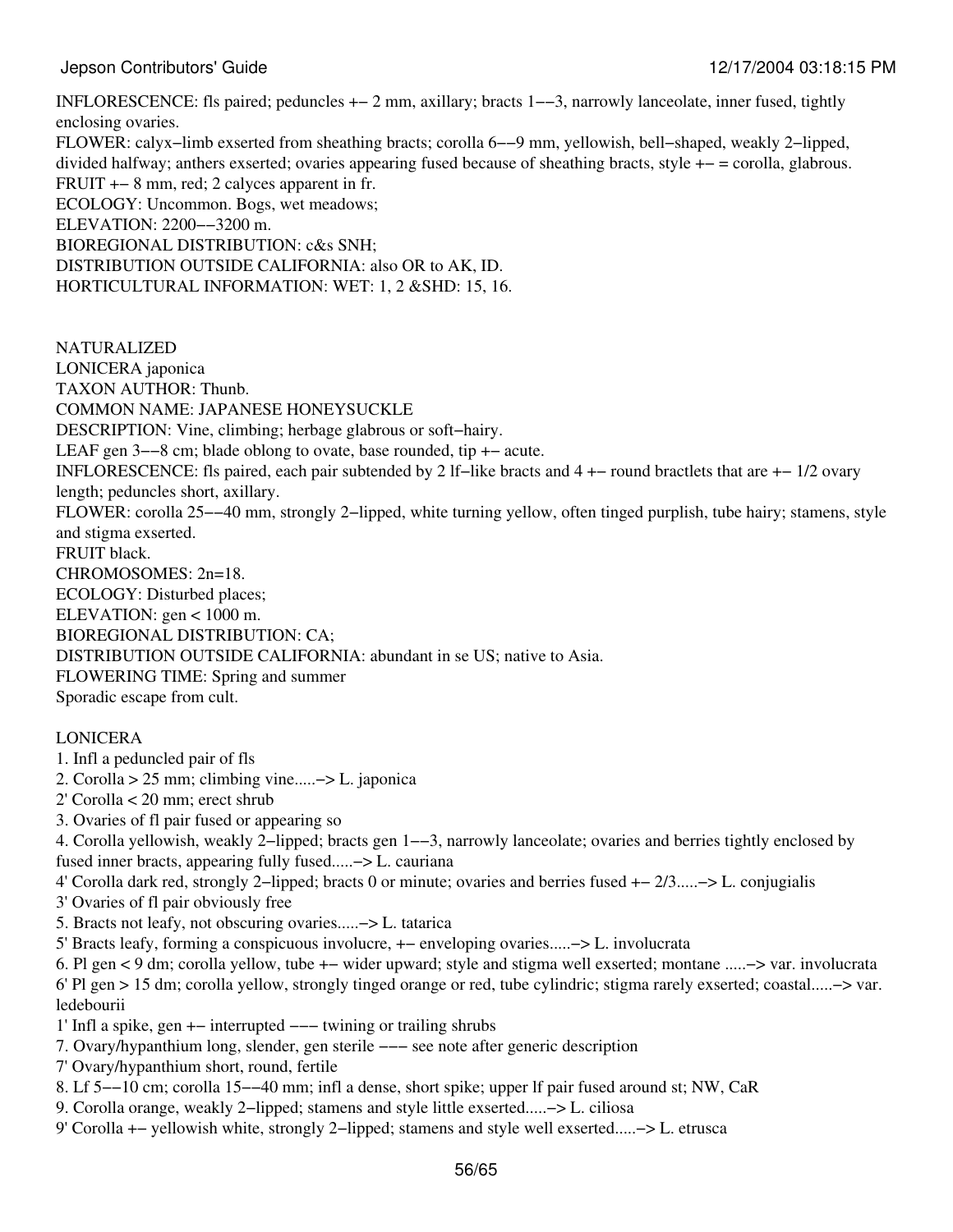8' Lf 1−−8 cm; corolla gen < 15 mm; infl a +− long, interrupted spike; upper lf pair fused around st or not; widespread 10. Upper lf pairs fused around st; corolla hairy or not

11. Lvs gen with +− obvious stipules, at least toward infl; corolla glandular−hairy.....−> L. hispidula var. vacillans

11' Lvs without stipules; corolla glabrous.....−> L. interrupta

10' Upper lf pairs not fused around st; corolla often hairy.....−> L. subspicata

12. Lf < 2 & times; longer than wide; widespread (incl Santa Barbara Co.)..... -> var. denudata

12' Lf 3−−4 × longer than wide; WTR (Santa Barbara Co.).....−> var. subspicata

How to send in treatments

- 1. Save the file as text. In Microsoft Word, this means choosing "Save as" from the "File" menu panel, and then choosing "Plain text" or "Text only" (depending on the Word version) from the file type drop down menu.
- 2. After you have saved the treatment as a text file, examine the text file to ensure that it contains what you expect. In particular, are all symbols that you used properly represented?
- 3. Send in each treatment for a genus in a separate e−mail addressed to jepson\_manual@lists.berkeley.edu.
- 4. Attach the file to the e−mail message.
- 5. In the subject line put "TJM2" followed by the name of the family and the name of the genus: e.g., TJM2 Asteraceae Baccharis.

If these guidelines pose a problem, please contact Richard Moe (rlmoe@uclink4.berkeley.edu; 510−642−2465).

# <span id="page-56-0"></span>**Review and Editing of Treatments**

Treatments will be e−mailed to the Flora Project at jepson\_manual@lists.berkeley.edu (contact Margriet Wetherwax, 510−643−7008, for arranging non−electronic submissions). Submissions will be acknowledged, and then reviewed and edited by JFP Editors, JFP Staff, or Family Editors for content as well as format. Treatments will be tested against specimens, and any resulting difficulties will be resolved with the Authors. Treatments of groups that have undergone substantial taxonomic change since TJM will be evaluated externally, by reviewers selected by Jepson Flora Project Editors.

# <span id="page-56-1"></span>**Part II. Specific, Detailed Instructions about Treatments**

# <span id="page-56-2"></span>**Overall Guidelines**

It is crucial that you study these instructions carefully, particularly treatments already published. Success of TJM2 depends on strict adherence to this design.

# <span id="page-56-3"></span>**Common Problems**

<span id="page-56-4"></span>There were three common and serious problems with the draft manuscripts we received in preparing TJM. These had to do with:

Length. Length is of special concern because of the great number of taxa that we are committed to treating in a 1. single volume (many more than were treated in TJM). Thus, it is absolutely necessary to be very selective about what is included. It is usually best to err on the side of inclusiveness initially, and then eliminate less important information after completing a first draft when you can better evaluate how data compare in this regard. You will have more control over what is included, and your treatment will therefore be better, if your treatments are of acceptable length before you send us the final manuscript.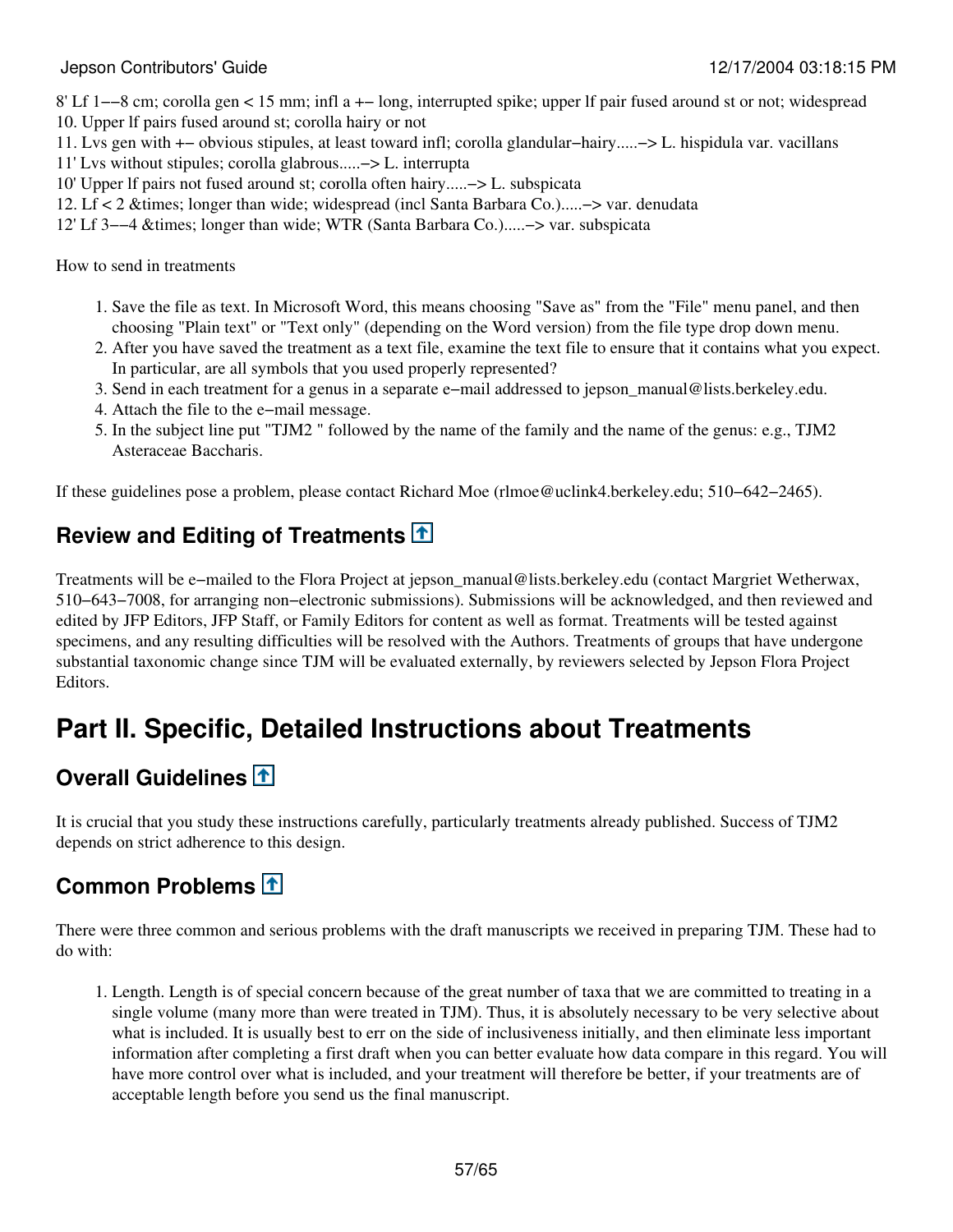Length of descriptions necessarily will vary from one group to another, depending on levels of complexity and difficulty of taxa. As a guide, consider the length of descriptions for your taxa as they were treated in TJM, together with the fact that we will be faced with the challenge of treating a greater number of taxa in essentially the same space.

Please consider the possibility of preparing and submitting detailed, thorough keys and descriptions for the online, floristic accounts first, without regard for length per se, and then reduced versions for publication in TJM2. This approach is not required but would benefit our development of expanded, on−line floristic materials to supplement TJM2.

<span id="page-57-0"></span>2. Sequence and Comparability. There are a number of equally logical sequences that can be employed in presenting descriptive information. However, consistency is as important as logic; keys and descriptions of parallel construction (i.e., those employing exactly the same sequence of elements) are vastly superior to less organized ones because they facilitate comparison of key leads and descriptions of similar taxa, and so are much more easily and effectively used for identification (the primary function of this — or any — manual). The sequence you employ in your keys should depend on the relative importance of various characters, as well as on other factors, and will therefore differ to some extent from group to group. However, each of the two leads at any one dichotomy must be strictly parallel.

The sequence to be employed in descriptions [\(see "Descriptions and Associated Matter"\)](#page-59-0) will be uniform throughout TJM2, although the characters addressed will necessarily vary from group to group. An appreciation for the rationale used to develop an adopted sequence will enhance your ability to remember it; for example, descriptions of structures or parts of structures proceed from proximally to distally, and information about a whole structure is followed by that pertaining to its parts ("leaves opposite, petioled, blades cordate"). In using a computer to prepare your treatment, you might find it helpful to simply copy one properly constructed description for all taxa at a given position and rank (e.g., all genera within a family, all species within a genus), and then modify each of these templates as needed. This will also help insure that your descriptions are completely comparable (see below).

Within the limits indicated under "Length", as many key characters as possible should be addressed in the descriptions (for guidelines to be used in deciding what to include, [see "Descriptions and Associated Matter"\).](#page-59-0)

<span id="page-57-1"></span>Terms. As in the case of TJM, we are committed to producing a manual that is comprehensible to people who 3. have not been formally trained in botany, and therefore we continue to avoid the use of obscure, highly technical terminology wherever possible. However, experience has shown that the concepts represented by some words not permitted in TJM simply cannot be efficiently and accurately conveyed any other way. Our general rule of thumb for the glossary to be used in TJM2 — as compared to the glossary used in TJM — has been to add a term only if the concept involved cannot be conveyed with one (or, rarely, two) other, more commonly understood words (as opposed to "one or a few" other, more commonly understood words in TJM). In TJM2, as in TJM, some special terms used in groups with unique or complex morphological structures (e.g., filament−column appendages in Asclepiadaceae in TJM) are to be defined in the descriptions at their first occurrence and not included in the glossary.

# <span id="page-57-2"></span> $Keys$ <sup><sup>1</sup></sup>

Success or failure of TJM2 will be dependent largely on the keys, which must allow for accurate identification without excessive expenditure of time and effort. The more distinguishing and easily determined a character is, the earlier in the key it should be addressed. Characters requiring detailed or destructive examination of the plants should be avoided or de−emphasized except where there is no other recourse. Vegetative and obvious floral characters should be included wherever possible.

Insofar as possible identification should not depend on possession of flowering and fruiting material simultaneously (unless both flowers and fruits are normally present simultaneously); that is, dependence should not shift from characters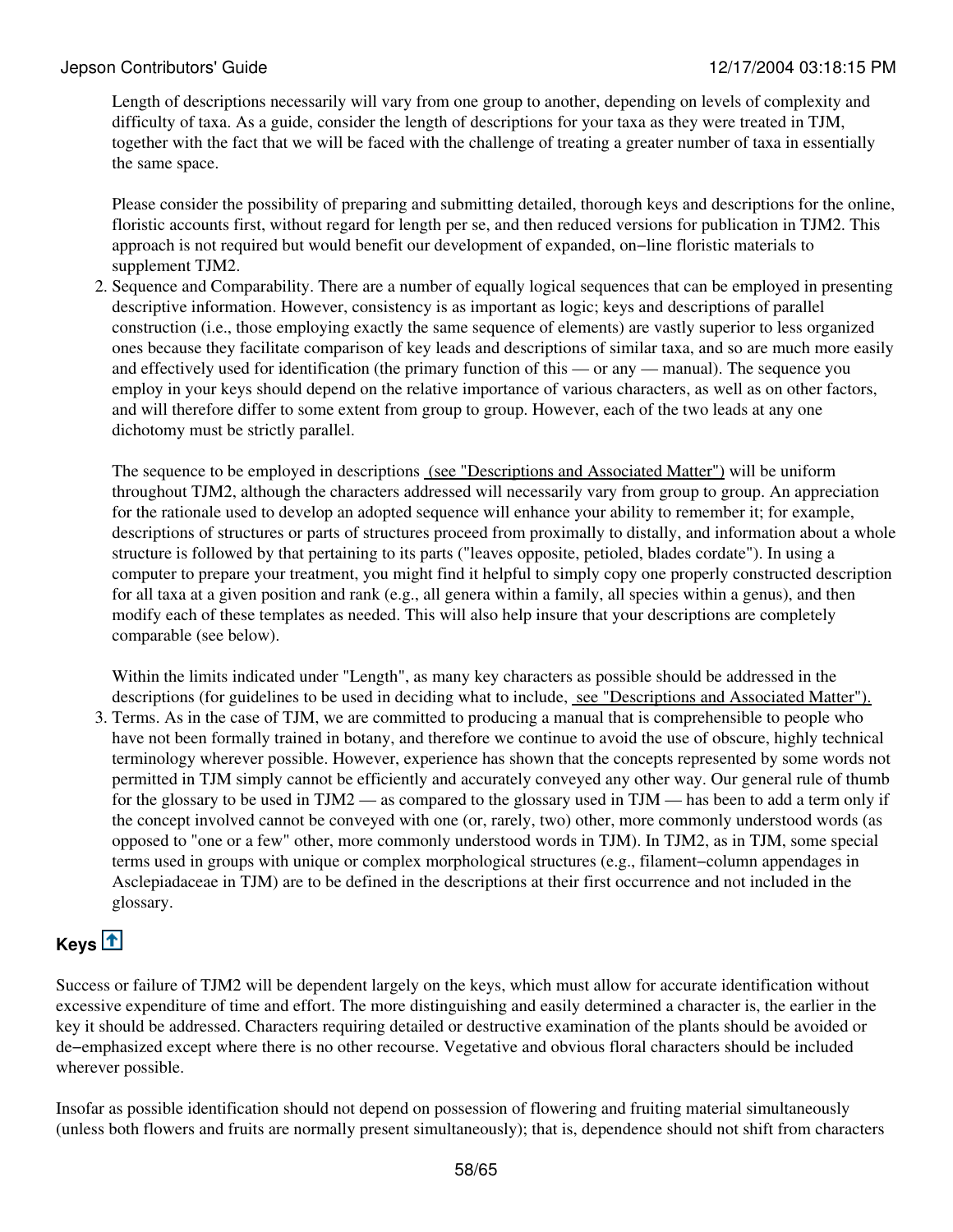of the flower in one lead to those of the fruit in another, or vice versa. In contrast to TJM, taxa requiring microscopic or submicroscopic examination to differentiate will be fully treated, as long as they represent biologically meaningful entities  [\(see "Taxonomic Concepts"\).](#page-7-0)

Taxa will be arranged alphabetically, so information about relationships between them generally will have to be gleaned from the keys (one reason why keys should be as "natural" as possible). This will be especially true for subfamilies, tribes, subgenera, and sections, which will be included in keys to genera whenever appropriate (and only if their inclusion does not detract from easy identification), but which will not be formally described.

Because the best key characters are sometimes of little taxonomic importance, it will not always be possible in keys to satisfy the goals of identification and to convey information about relationships simultaneously. Conflicts between the two in construction of keys always must be resolved in favor of identification, since this is the primary concern in the construction of identification keys. This consideration does not extend to taxonomic concepts, wherein conflicts between ease of identification and "naturalness" (monophyly) of groups must be resolved in favor of adopting the most scientifically rigorous classification.

If a taxon appears in more than one place in a key, the total number of such places is to be indicated in parentheses immediately following the name of the taxon each time that name appears in the key. This number will be typeset, as in TJM1, as a superscript before the name. If a taxon appears in more than one group key, those group key numbers are to be indicated in parentheses immediately following the name of that taxon each time that the name appears in the key, e.g., (G1, G2). If both conditions prevail, the number of times a taxon appears in a key is to precede the numbers of groups in which the taxon appears, within the same parentheses. For example, in Asteraceae in TJM, *Lessingia* appears twice in the key to genera of Group 5, and once in the key to Group 6. Thus, in Group 5, "*Lessingia* (2; G6)" would be indicated, while in Group 6 "(G5)" would be indicated. The fact that a taxon appears in keys to more than one group was not indicated in TJM.

Taxa outside the group being keyed that are commonly confused with those plants may be included. In keys to species, the full species name (binomial) of a taxon from a different genus is to be spelled out.

If one of the leads of a dichotomy is shorter than the other, it is to be given first. To facilitate comparison, each pair of leads must be completely comparable as well as exactly parallel (i.e., the same features must be compared and contrasted, and they must be compared and contrasted in exactly the same order); the leads also should be as mutually exclusive as possible. As in TJM, unilateral statements (those included in one lead but without a comparable statement in the other) may be included at the end of the lead, and are to be set off with an em dash (or 3 hyphens). Characters should be treated in the order of decreasing importance to identification; those of equal importance should reflect the sequence used in the descriptions. In general, nouns will be followed by their modifiers.

In the foregoing and in other details (such as numbering, indenting, and punctuation) make your keys as much like those in existing treatments as possible. As in TJM, abbreviations will be used in the keys. In keys (and in descriptions as well), use the singular form of nouns whenever possible, but use plural when necessary. For example, in the phrase "lf simple", "lf" is being used in a general, conceptual sense, even though what is being described is the leaf of a taxon, and a taxon generally comprises many individual plants, each of which generally has multiple leaves. However, "lf opposite" or "lf alternate" is unclear, so the plural "lvs" is to be used instead. Bear in mind that relative terms, such as "large" versus "small", are unlikely to be useful to those unfamiliar with the taxa being compared; absolute, unambiguous descriptors should be used instead. Wherever possible, avoid use of words such as "generally" or "mostly", if necessary, by using additional couplets. If such words must be used, explain what is meant (e.g., whether "generally" means most taxa or most individuals; or whether "mostly" means most taxa, most individuals, or most of the surface of an individual plant or plant part). List any exceptional taxa.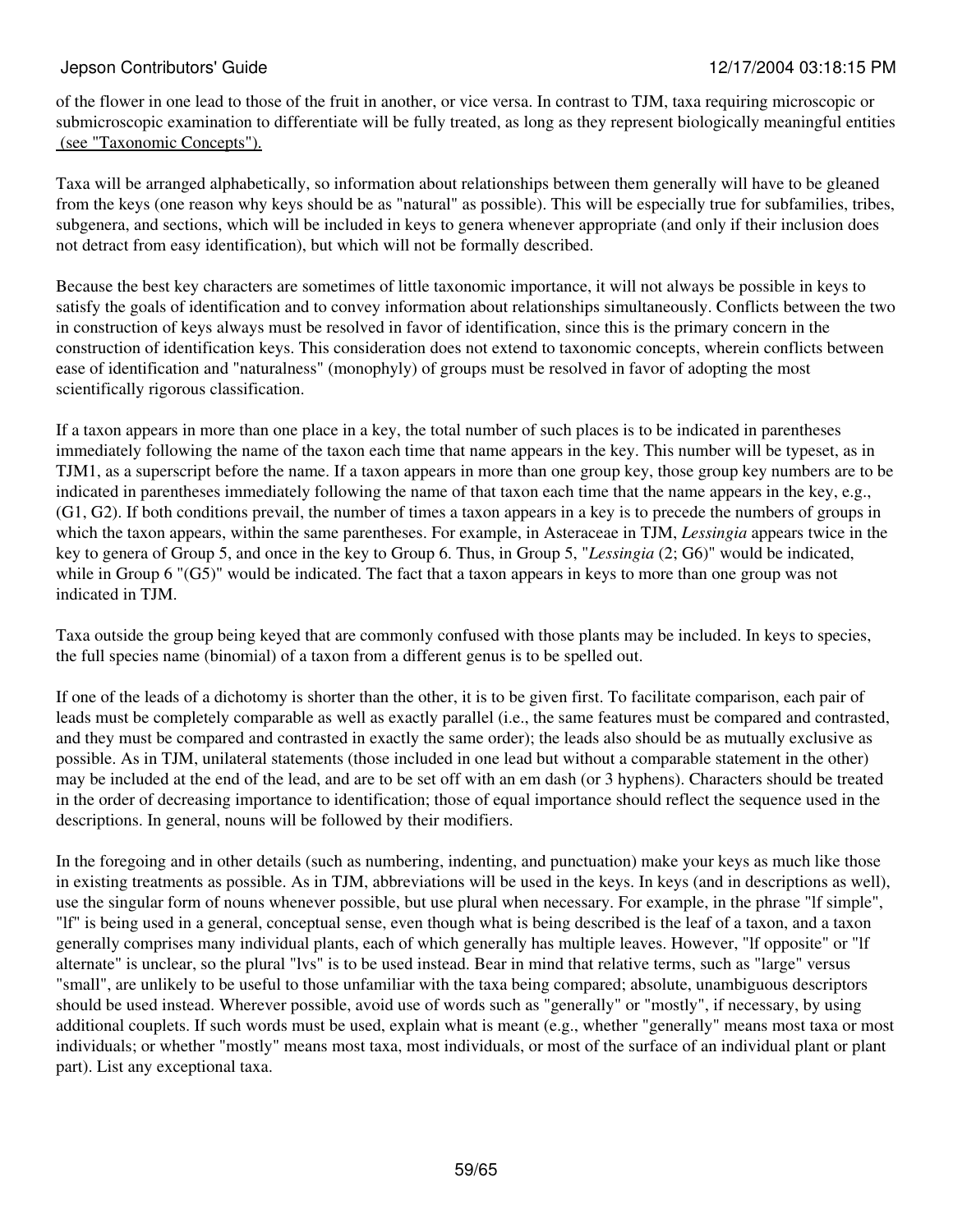# <span id="page-59-0"></span>**Descriptions and Associated Matter**

Authors of plant names will be cited only for taxa at the level of species and below. Citations will conform to the abbreviations used in the Author Index in the International Plant Names Index

[\(http://www.ipni.org/ipni/query\\_author.html\).](http://www.ipni.org/ipni/query_author.html) If the author's name you are citing does not appear in this Author Index, give the full name (including middle initials) in your treatments, indicating that the name does not appear in this Author Index, and we will provide the abbreviation. Only initials and abbreviated surnames will be followed by periods. In citations involving two or more authors the word "and" should be represented by an ampersand  $(\&)$ .

<span id="page-59-1"></span>Vernacular or common names should be cited if they are in common use; they will not be invented for TJM2. Include only those that are well known or that have been listed in the Inventory of Rare and Endangered Vascular Plants of California (CNPS). As in TJM, more than one vernacular or common name may be included, as long as each satisfies the foregoing requirements (e.g., box−thorn and wolf−berry for *Lycium* species; rabbitfoot grass and annual beard grass for *Polypogon monspeliensis*). Format of common names will be verified and made consistent in the editing process.

Each sentence in a description, except the first, is to begin with a word or abbreviation entirely in upper case (e.g., ST, LF, INFL, FL, FR, SEED); use the singular form whenever possible (see above). With rare exceptions, nouns are to be followed by their modifiers. Information in descriptions pertaining only to members of a taxon (but not necessarily to all members of that taxon) occurring outside of California should be included between square brackets [ ]. Characters should be addressed at the highest rank at which a particular condition is uniformly or nearly uniformly applicable. For example, if a condition applies to each member of a genus, it is to be included in the description of that genus and is not to be repeated in those of the included species.

Descriptions of all genera in the same family, of all species in the same genus, and of all infraspecific taxa in the same species must be completely comparable as well as exactly parallel, with two major exceptions. The first major exception is that if a particular character state occurs in the majority of lower−rank taxa (e.g., genera or species in a family), that state is to be indicated as generally applicable in the description of a higher−rank taxon (e.g., "LVS gen basal" for the family), and then the character involved needs to be addressed in descriptions of lower−rank taxa only in cases where the general character state is not applicable (e.g., "LVS basal and cauline" for a minority of included genera or species).

The second major exception to the rule stated above has to do with the repetition of key characters in descriptions. Characters addressed in keys, whether for all or only some taxa, should be addressed in the descriptions of all included taxa, except in larger, more complex taxa when doing so would result in descriptions that would exceed our limits (see "Length"). In deciding what to include in large, complex taxa, top priority should be given to including characters that distinguish similar, easily confused taxa, whether those characters are addressed in the key or not. Once this has been accomplished, decisions about what else to include and exclude in order to reach our limits are up to individual Authors, with one exception. Data that are not addressed in the keys or that do not otherwise convey diagnostic information, that simply "fill out" the descriptions or that would be included for the sole purpose of making each description at a given taxonomic level completely comparable to every other, should not be included in the treatments to be published in TJM2, but can be included in the online, floristic accounts. In fact, for the online accounts, any character addressed for any taxon at a given rank should be addressed for all taxa at that rank within the same, next higher−level taxon (e.g., all genera in a family, all species in a genus).

Descriptions of families should be as comparable and as parallel as possible, especially in cases of close relationship or morphological similarity.

A single reference to the literature may be given in square brackets as the last element in a paragraph containing the morphological description of a family or genus, but not of taxa at the level of species and below. In choosing a book or paper to cite, consider that the year of its publication and the number of relevant entries in its bibliography may be more informative than the actual subject matter of the work itself. For example, instead of citing a monograph of a particular genus that was published in 1940 (a common way of indicating a taxonomy with which an Author most closely agrees), it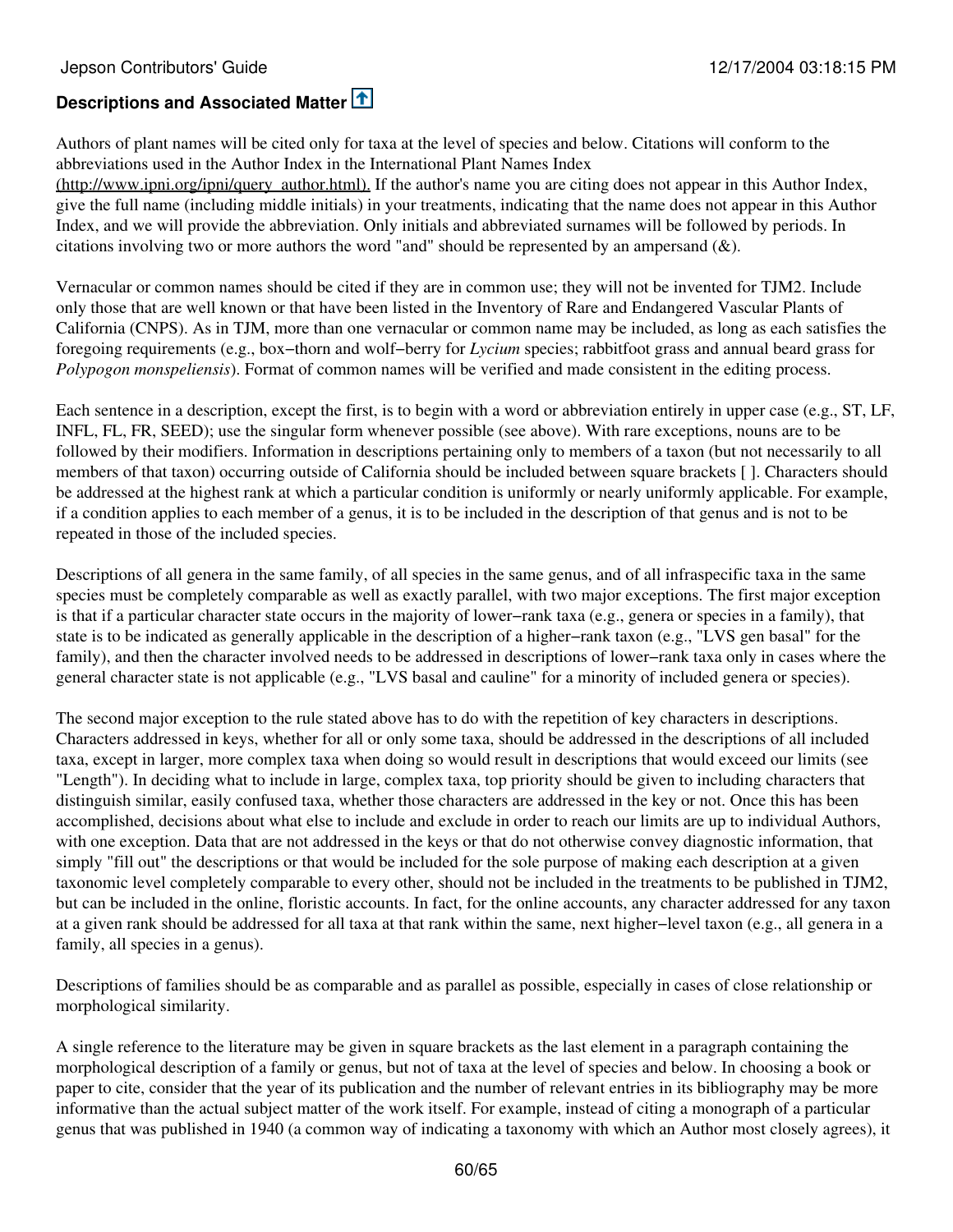would be more helpful to cite a paper on molecular phylogenetics published in 2004 that includes references to the 1940 monograph as well as to other taxonomic works, including ones more recent than 1940. Abbreviations of journal titles should conform to those adopted in BPH, except that periods will not be used. Refer to TJM for citation format.

Limited space will be given to items of special interest or importance, such as those having to do with chemistry, cytology, medicinal uses, and positive or negative economic significance; it is especially important that remaining taxonomic problems are noted, so as to maximize the extent to which they are resolved for future editions of The Jepson Manual. All such information should be included as the last item, but preceeding any literature citation, in the paragraph containing the description.

Present material associated with the morphological descriptions in the order and manner given below (for details, especially those having to do with punctuation, refer to TJM).

#### <span id="page-60-0"></span>**Families**

Scientific name. Common name. Contributor's name. Morphological description. Worldwide number of genera and species, distribution, and cultivated members. Reference, in square brackets.

#### <span id="page-60-1"></span>**Genera of more than one species, even if only one occurs in California**

Scientific name. Common name (if one exists). Contributor's name (if different than family). Morphological description. Worldwide number of species and distribution. Etymology (e.g., person for whom genus was named, short biographical phrase, such as "Spanish botanist", years of birth, death, as appropriate; or Greek or Latin source words), in parentheses. Reference, in square brackets. Items of special interest or note (e.g., economic value, horticultural uses, taxonomic problems).

### <span id="page-60-2"></span>**Genera of only one species**

Scientific name. Common name (if one exists). Contributor's name (if different than family). No morphological description. "1 sp.". Etymology (e.g., person for whom genus was named, short biographical phrase, such as "Spanish botanist", years of birth, death, as appropriate; or Greek or Latin source words), in parentheses. Reference, in square brackets. Items of special interest or note (e.g., economic value, horticultural uses, taxonomic problems), unless more appropriate under species.

#### <span id="page-60-3"></span>**Species**

Scientific name, with genus name abbreviated to initial letter, capitalized, and specific epithet, never capitalized. Author citation, abbreviated in conformance with the Author Index in the International Plant Names Index [\(http://www.ipni.org/ipni/query\\_author.html\).](http://www.ipni.org/ipni/query_author.html) "Naturalized", if appropriate, spelled out. Common name (if one exists). Morphological description. Chromosome number(s) (2n, including polyploids). Reference to presence on federal or state lists of taxa of restricted occurrence (use the phrase "SYMBOL 1")(indicated only for extremes or near extremes; see abundant, common, uncommon, rare, endemic, extinct, and extirpated), or an indication that the taxon is aggressive, invasive, or noxious (use the phrase "SYMBOL 2"). [\(see "Taxa of Notable Occurrence"\).](#page-52-2) Habitat and range of elevation. Geographic distribution, in California and elsewhere (see "Abbreviations" and "Geography"). Flowering time (should be indicated for all angiosperms). Synonyms, in square brackets. Minor variants, intermediate individuals or specimens, and other items of special interest or note (e.g., economic value, horticultural uses, taxonomic problems). The horticultural information in TJM has been used to construct a horticultural database

[\(http://ucjeps.berkeley.edu/interchange/hort\\_form.html\).](http://ucjeps.berkeley.edu/interchange/hort_form.html) No horticultural information will appear in TJM2. If a taxon is included in the horticultural database, the horticulture symbol will appear at the end of the taxonomic treatment. Authors are encouraged to submit horticultural information; it will be included in the online database.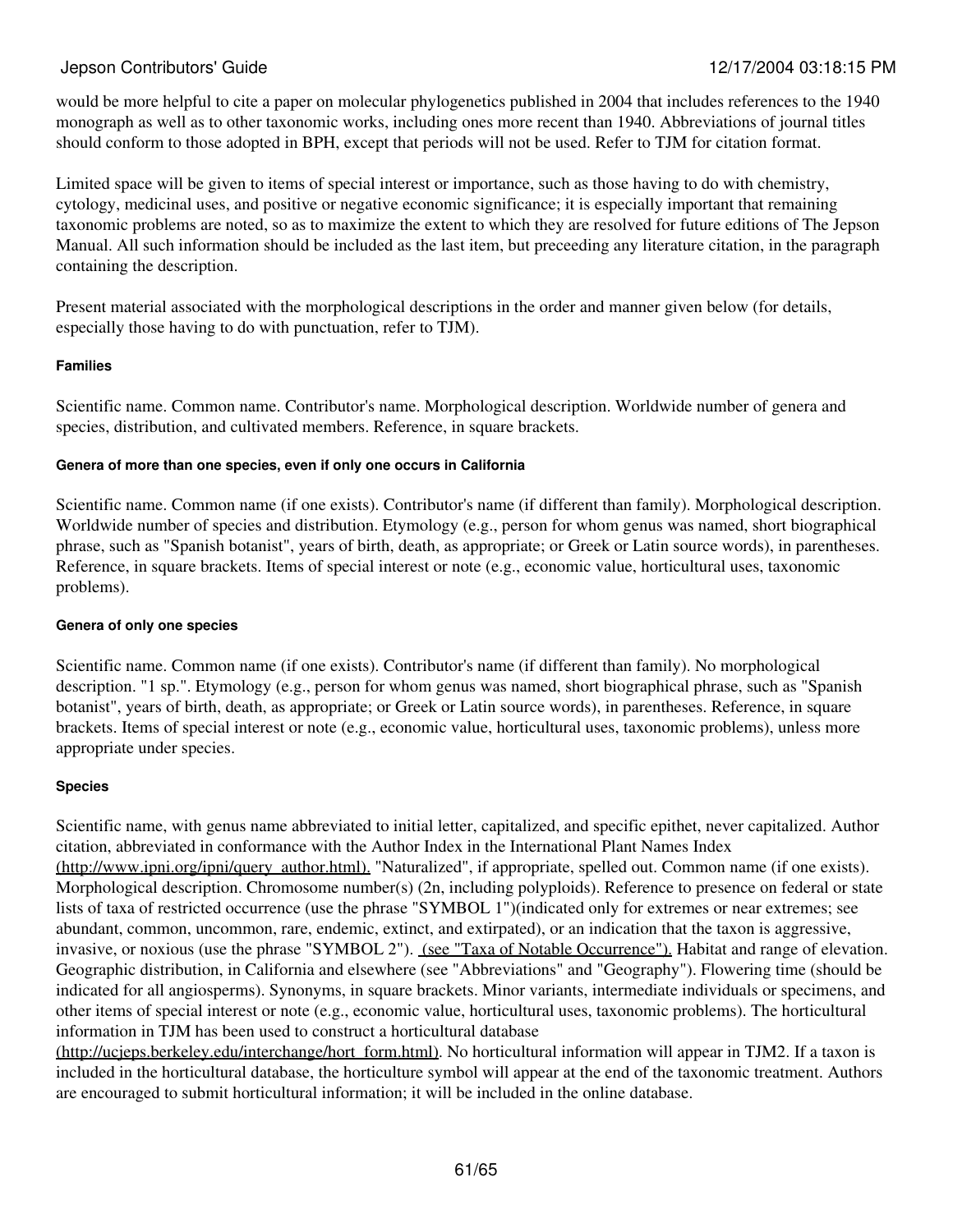### <span id="page-61-0"></span>**Infraspecific Taxa**

If only one in California, "subsp." or "var." after species name and author citation, followed by epithet, in bold, author citation (if the taxon does not include type of the species), "Naturalized", if appropriate, spelled out, morphological description (of species and of characters distinguishing infraspecific taxon), and other associated matter in same manner and in same sequence as under species. If more than one infraspecific taxon in California, a separate paragraph for each, indented five spaces to "subsp." or "var." and followed by epithet and other matter as indicated above for single infraspecific taxon, except morphological description limited to characters diagnostic for infraspecific taxa.

#### <span id="page-61-1"></span>**Hybrids**

True−breeding, stable hybrids (for definition, see ["Hybrids"](#page-8-3) under Taxonomic Ranks) should be recognized and treated fully as taxa, following the format described for species. A hybrid name, if available, should be used. For example, ×Agropogon littoralis (Sm.) C. E. Hubb., for an intergeneric hybrid, and Q. ×acutidens Torrey for an interspecific (infrageneric) hybrid, with a multiplication sign (see [Symbols\)](#page-13-0) placed without a space before the name of an intergeneric hybrid, and before the epithet in the name of an interspecific (infrageneric) hybrid. If a hybrid name is not available, a hybrid formula, complete with author citations but otherwise abbreviated, as appropriate, and alphabetized, is to be used (e.g., *Salix aurita* L. × *S. caprea* L.; *Polypodium vulgare* subsp. *prionodes* (Asch.) Rothm. × subsp. *vulgare*).

Intergeneric hybrids indicated with hybrid names (e.g., *×Agropogon littoralis* (Sm.) C. E. Hubb.) are to be treated under that name and reference to that treatment is to be indicated under each of the parental species.

Intergeneric hybrids indicated with hybrid formulas (e.g., *Agrostis stolonifera* L. × *Polypogon monspeliensis* (L.) Desf.) are to be included in the genus of each parent; the first one alphabetically is to appear with the full treatment; the others with only a reference to the first one (e.g., "For treatment, see *Agrostis*").

Spontaneous, unstable hybrids that are not true breeding are not to be treated as taxa. If no discussion of them is to be included, they are to be indicated under each of the parents involved, whether they are in the same genus or not. For example, under *Quercus douglasii*, "Hybridizes with *Q. garryana*, *Q. john−tuckeri*, *Q. lobata*.", and under *Quercus garryana* "Hybridizes with *Q. berberidifolia*, *Q. douglasii*, *Q. lobata*." If some discussion is warranted, it is to be included under the parent appearing earliest in the book (the first one alphabetically, by genus name for intergeneric hybrids, or specific epithet for interspecific, or infrageneric, hybrids), and only a reference to that parent is to be included under the other parent(s). For example, under *Salix breweri*, "Hybrids with *S. lasiolepis* in Yolo Co. have lvs less hairy...", and then, under *Salix lasiolepis*, "Hybridizes with *S. breweri*."

### <span id="page-61-2"></span>**Expected Taxa**

Taxa that are expected in California, either as native or naturalized plants, but that have not yet been documented with properly deposited and curated herbarium specimens, are to be included in keys to terminal taxa but not treated otherwise. If the plant in question belongs to a genus not otherwise represented in California, it should be included in the key to genera; if it belongs to a family not so represented, it should be included in the key to families. Expected taxa are to be placed within square brackets. If comments are required, for example because the plant in question poses a serious threat, they are to be given as a numbered footnote at the end of the key involved.

# <span id="page-61-3"></span>**Sequence of Characters**

Listed in this section is the sequence of characters to be employed in morphological descriptions of flowering plants appearing in TJM2. Not all of the characters listed below will be addressed in each description. Some will be excluded by limitations discussed above (see ["Sequence and Comparability"](#page-57-0) and ["Descriptions and Associated Matter"\).](#page-59-0) Within these limitations, all descriptions of genera within a family, species within a genus, and infraspecific taxa within a species should be as completely comparable as possible — the same characters, in the same order, should be addressed in each.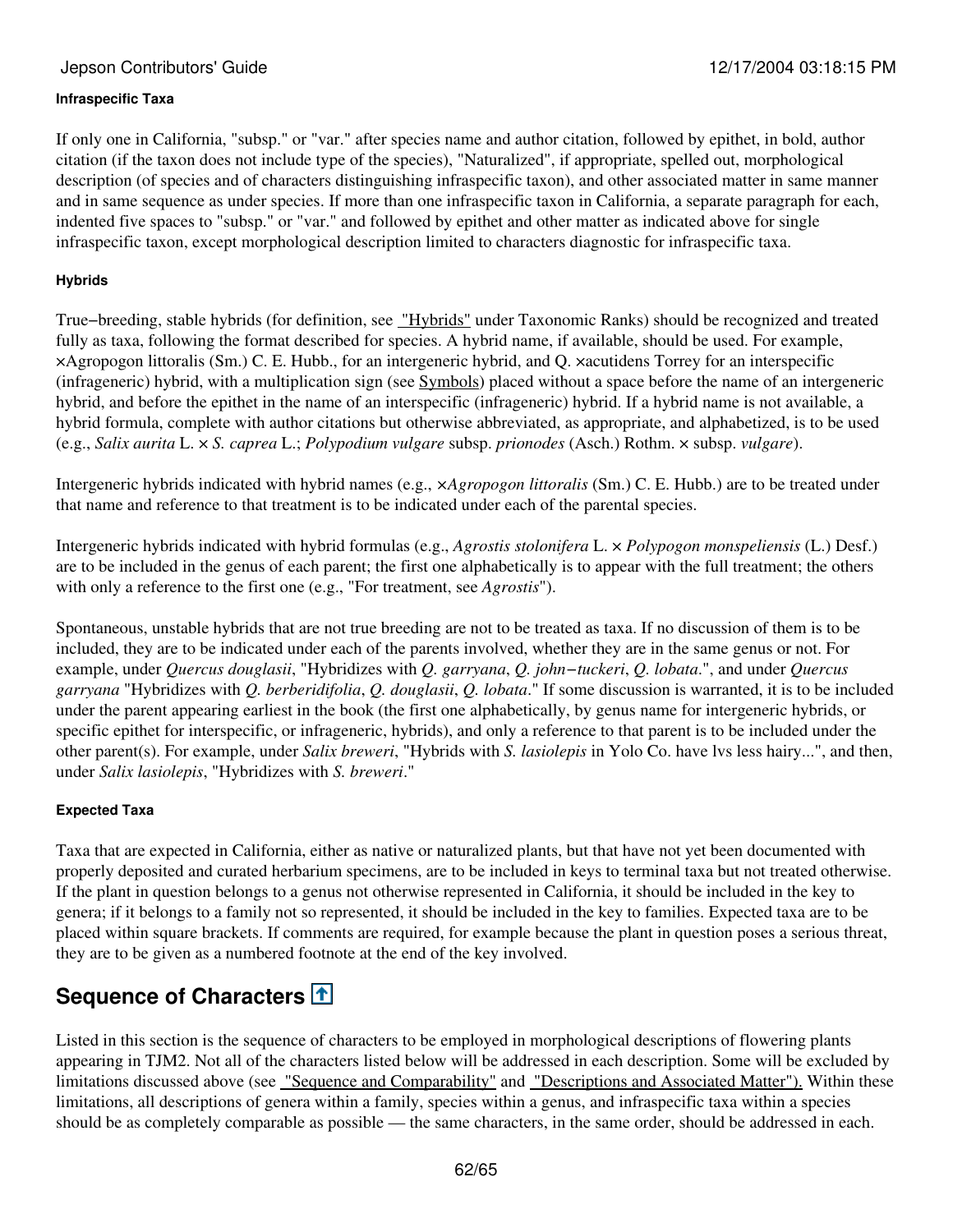Each of the numbered headings below corresponds to one "sentence" in the description, the included elements may be separated by commas or, if necessary, semicolons. Examples are included in parentheses. Characters not mentioned below may be added to descriptions, at the end of the appropriate element. Minor adjustments to improve clarity or to save space, particularly in groups with special structures, may be made in the sequence below. However, they must be consistently applied. Measurements in meters, decimeters, centimeters, or millimeters refer to height or length if unspecified; measurements of width, diameter, or other dimensions are to be specified.

#### <span id="page-62-0"></span>1. General

```
Habit (annual, perennial, shrub, tree)
Size (height, size of mat) 
Shape (whole plant, crown)
Density (whole plant, crown)
Nutrition (green parasite, non−green parasite, saprophyte)
Sexual system (monoecious, dioecious)
Sap (milky, yellow)
Surfaces (glabrous, hairy, glandular−hairy)
Roots (tap, fibrous) 
Underground Stems (caudex, rhizome)
```
#### Whole Plant and/or Stems 2.

```
Deployment (twining; prostrate, decumbent, ascending, erect)
Number (branches from ground or above)
Size (height, length; diameter)
Shape (round, angled, winged)
Texture (smooth, rough, sticky, waxy, chalky)
Color
Surfaces (glabrous, hairy, glandular−hairy)
Shrub
Number (branches from ground or above)
Deployment (twining; prostrate, decumbent, ascending, erect)
Size (height, length; diameter)
Bark (texture, including patterns; color)
Twigs (shape, texture, color, surfaces—all as above)
Tree
Trunk (number, if more than one; height; diam) 
Bark (texture, including patterns; color)
Twigs (shape, texture, color, surfaces—all as above)
```
#### <span id="page-62-1"></span>Leaves 3.

Overall Number Compoundedness (simple; pinnately, palmately compound) Deployment (basal, cauline; orientation) Arrangement (alternate, opposite, whorled) Stipules Petioles Simple blades Size Overall shape Texture Base shape Tip shape Margins Depth of deepest divisions (relative to entire blade) Lobes (pinnate or palmate, number, shape) Teeth (number, coarseness, shape, orientation) Surface (hairiness, waxiness, color of upper, lower) Venation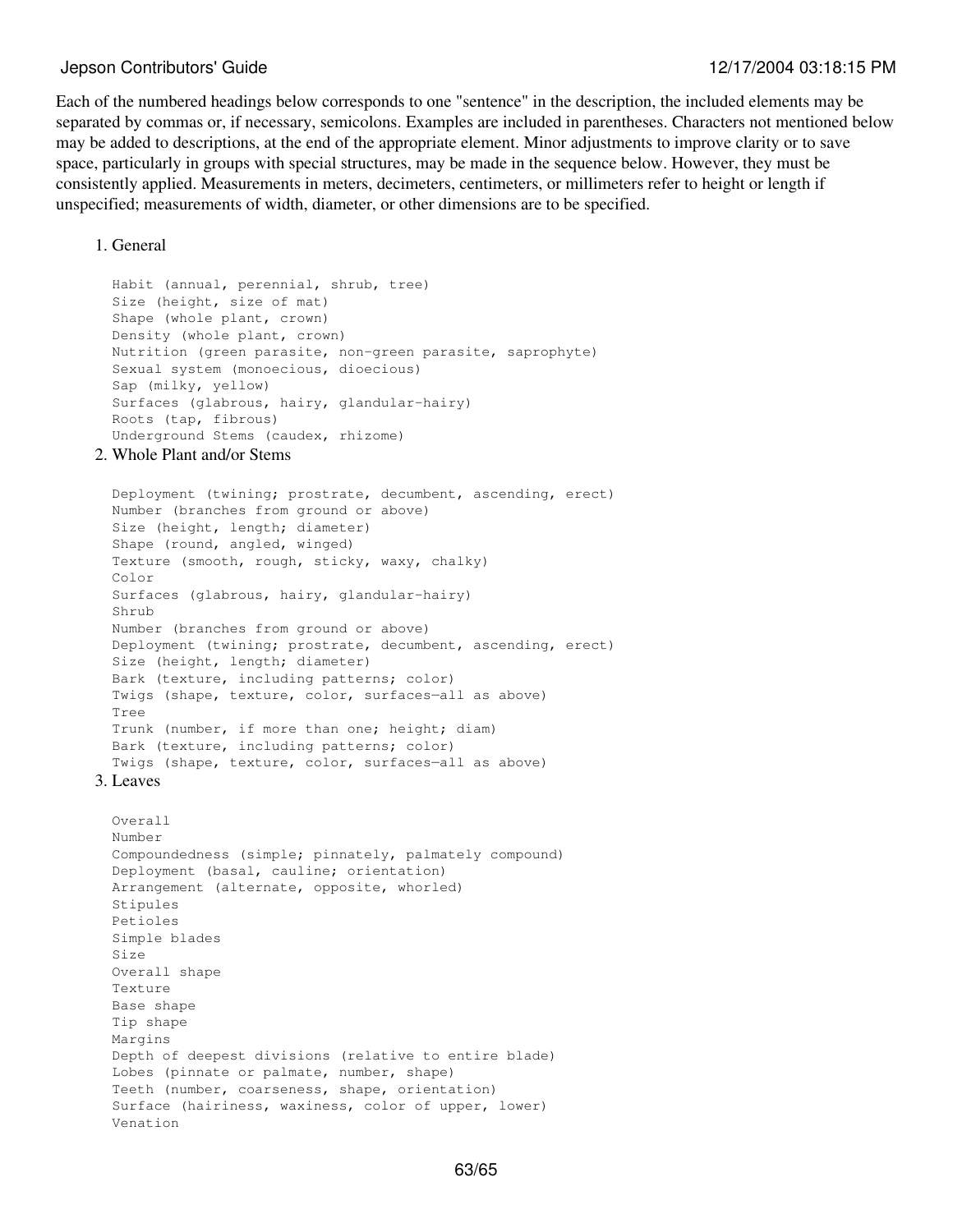```
Compound blades
Size
Overall shape
Base shape
Leaflets
Size
Overall shape
Texture
Base shape
Tip shape
Margins (as simple blades)
Surface (as simple blades)
Venation
```
#### <span id="page-63-0"></span>4. Inflorescence

```
Scapose (indicate only if so)
Type (cyme, panicle, raceme, spike, umbel, head)
Time of appearance (relative to that of leaves)
Length (including peduncle)
Overall shape (flat−topped, round−topped)
Flower number
Flower distribution around axis (1 side, all sides)
Blooming direction (bottom to top, top to bottom)
Bulblets in bract axils (indicate only if so)
Congestion (open, dense, open between dense clusters)
Continuity (continuous, interrupted) 
Overall hairiness
Peduncle
Bracts
Bractlets
Pedicels
```
#### <span id="page-63-1"></span>5. Flower

```
Sexuality
 Symmetry
 Receptacle or hypanthium (size, shape, degree of fusion to ovary)
 Sepals (number, fusion, orientation, size, shape, texture, margins,
       color, surface, venation, duration)
 Petals (as sepals)
 Stamens (as sepals)
 Filaments (as sepals) 
 Anthers (as sepals)
 Pollen (only characters observable with naked eye or hand lens)
 Pistils 
 Number
 Fusion (simple, compound)
 Ovary
 Position (superior, half inferior, inferior)
 SiZShape (including lobing)
 Chambers (number)
 Placentas (number, type)
 Ovules (number)
 Styles (number, fusion, orientation, size, shape, texture, margins,
       color, surface, venation, duration)
 Stigmas (as styles)
6. Fruit
```

```
Number per flower (unless 1)
Type (follicle, capsule, berry, drupe)
Dehiscence (circumscissile, septicidal; valve number)
```